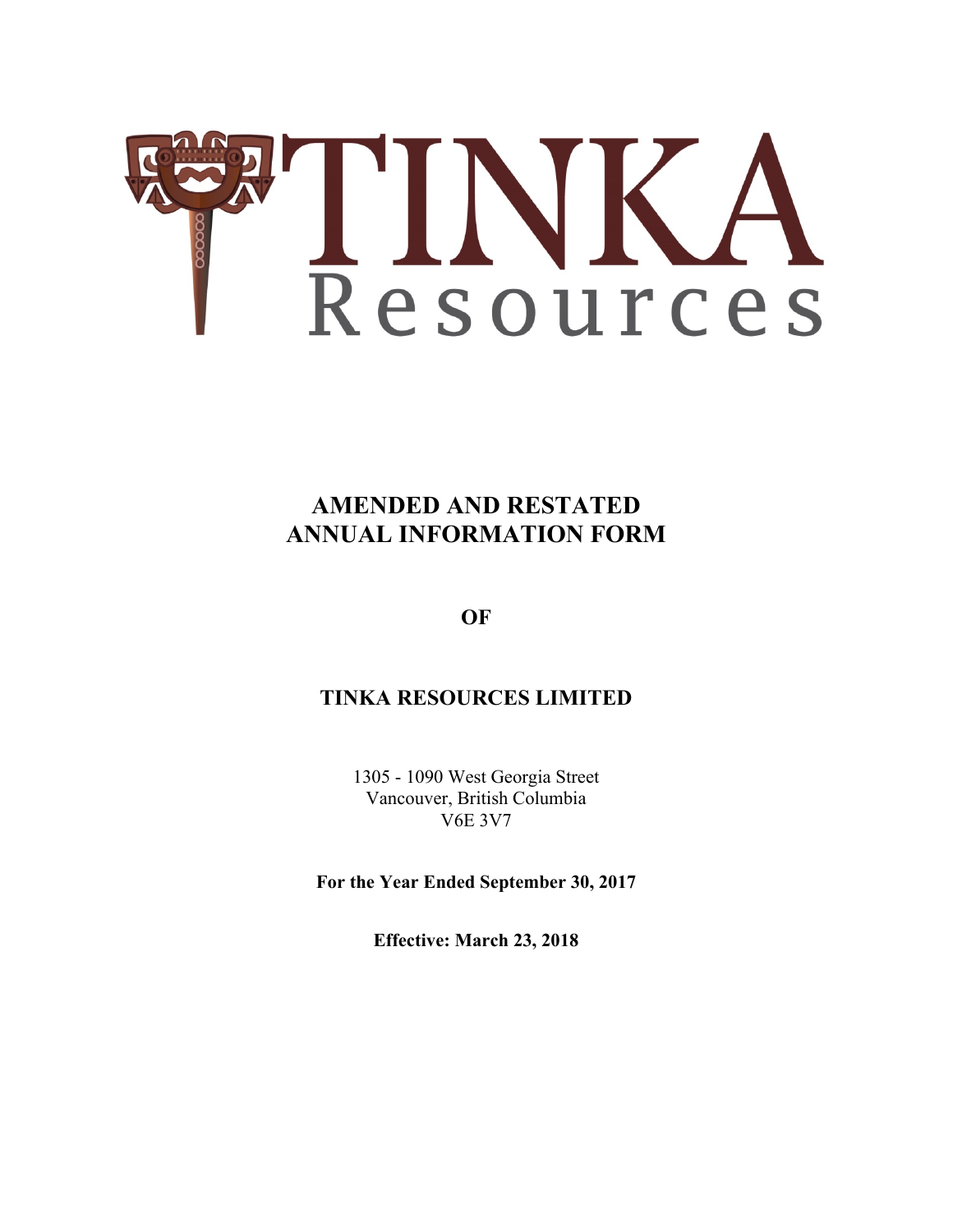# **TABLE OF CONTENTS**

# Page

| EXPLORATION PROGRAM AT THE AYAWILCA PROPERTY SUBSEQUENT TO THE 2017 TECHNICAL |  |
|-------------------------------------------------------------------------------|--|
|                                                                               |  |
|                                                                               |  |
|                                                                               |  |
|                                                                               |  |
|                                                                               |  |
|                                                                               |  |
|                                                                               |  |
|                                                                               |  |
|                                                                               |  |
|                                                                               |  |
|                                                                               |  |
|                                                                               |  |
|                                                                               |  |
|                                                                               |  |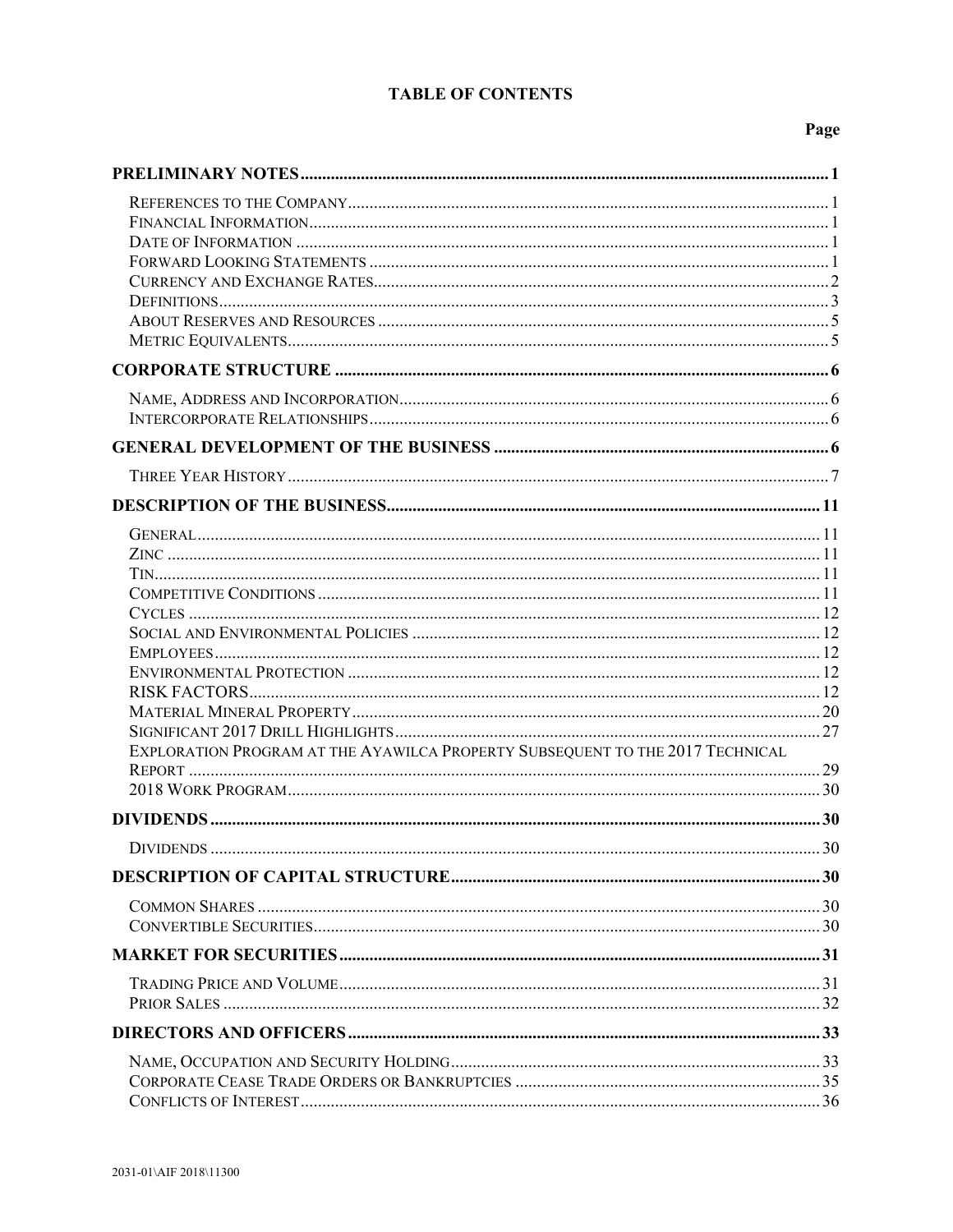## **TABLE OF CONTENTS**

Page

| <b>INTEREST OF MANAGEMENT AND OTHERS IN MATERIAL TRANSACTIONS  38</b> |  |
|-----------------------------------------------------------------------|--|
|                                                                       |  |
|                                                                       |  |
|                                                                       |  |
|                                                                       |  |
|                                                                       |  |
|                                                                       |  |
|                                                                       |  |
|                                                                       |  |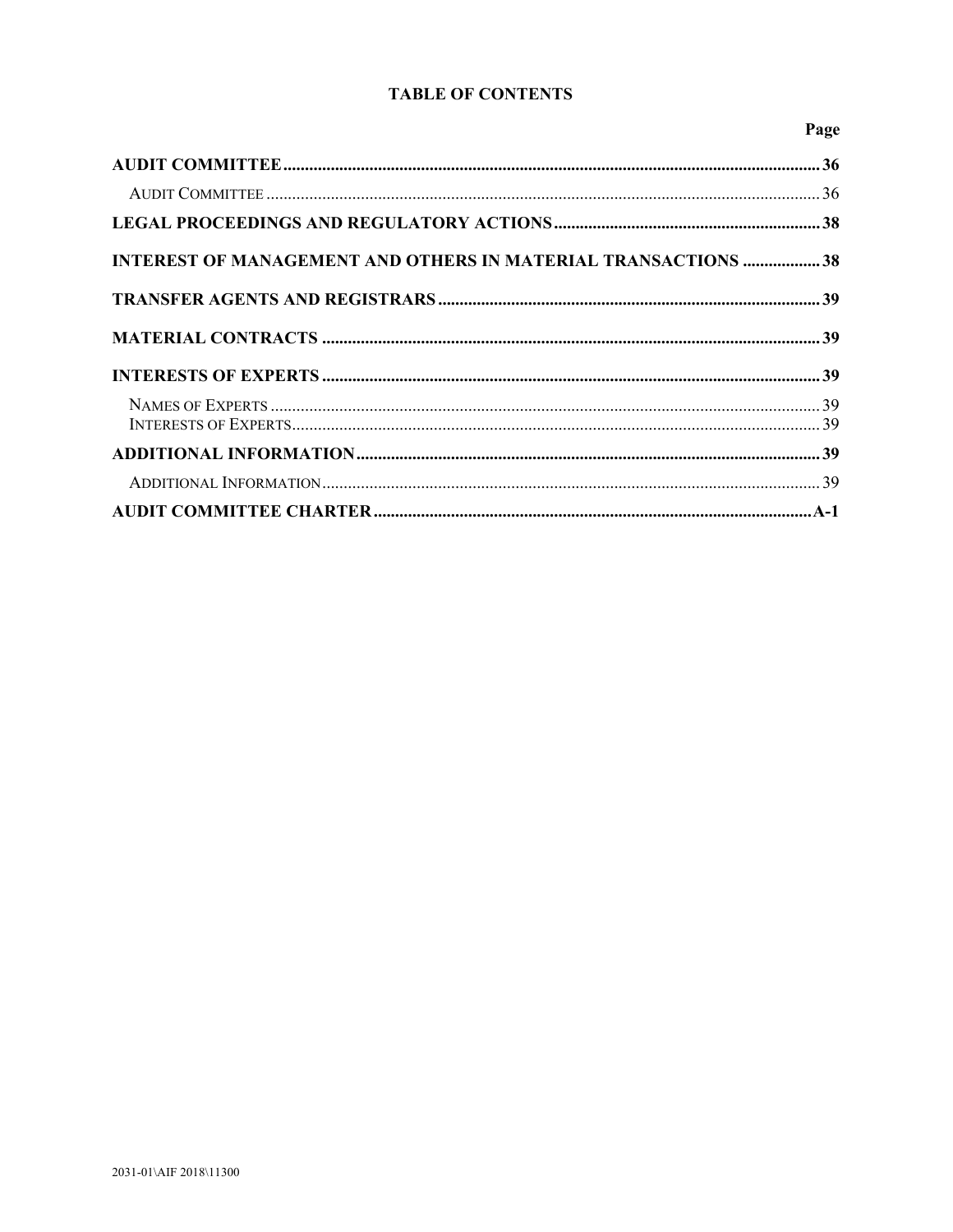### **PRELIMINARY NOTES**

### **References to the Company**

In this Amended and Restated Annual Information Form ("**AIF**"), the "Company, "Tinka", "we", "our" and "us" refer to Tinka Resources Limited and its subsidiaries (unless the context otherwise requires).

### **Financial Information**

Unless otherwise indicated, all financial information in this AIF is prepared in accordance with International Financial Reporting Standards as issued by the International Accounting Standards Board.

### **Date of Information**

All information in this AIF is as of September 30, 2017, unless otherwise indicated.

### **Forward Looking Statements**

Certain of the statements made and information contained in this AIF are "forward-looking statements" or "forward-looking information" within the meaning of applicable securities laws (collectively, "**Forward-Looking Information**")*.* All statements, other than statements of historical fact that address activities events or developments that Tinka believes, expects or anticipates will or may occur in the future are Forward-Looking Information. Forward-Looking Information is often, but not always, identified by: the use of words such as "seek", "anticipate", "believe", "plan", "estimate", "expect" and "intend"; statements that an event or result is "due" on or "may", "will", "should", "could", or "might" occur or be achieved; and, other similar expressions.

More specifically, Forward-Looking Information contained in this AIF includes, without limitation, statements concerning our plans at the Ayawilca Property, the timing of production, expected future prices of zinc, lead, tin, silver and other minerals, mineral reserve and mineral resource estimates, estimated future exploration expenditures and other expenses for specific operations on the Ayawilca Property, permitting time lines, requirements for additional capital and reclamation costs; all of which involve known and unknown risks, uncertainties and other factors which may cause our actual results, performance or achievements, or industry results, to be materially different from any future results, performance or achievements expressed or implied by such Forward-Looking Information.

Forward-Looking Information contained in this AIF is based on material factors and assumptions and is subject to a variety of risks and uncertainties which could cause actual events or results to differ materially from the Forward-Looking Information*.* These include, without limitation, material factors and assumptions relating to, and risks and uncertainties associated with, the availability of financing for activities when required and on acceptable terms, the accuracy of the interpretation of drill results and the estimation of mineral resources and reserves, the geology, grade and continuity of mineral deposits, the consistency of future exploration, development or mining results with our expectations, metal price fluctuations, the achievement and maintenance of planned production rates, the accuracy of component costs of capital and operating cost estimates, current and future environmental and regulatory requirements, favourable governmental relations, litigation risks, the availability of permits and the timeliness of the permitting process, local community relations, dealings with non-governmental organizations, the availability of shipping services, the availability of specialized vehicles and similar equipment, costs of remediation and mitigation, maintenance of title to our mineral properties, industrial accidents, equipment breakdowns, contractor's costs, remote site transportation costs, materials costs for remediation, labour disputes, the potential for delays in exploration or development activities, timely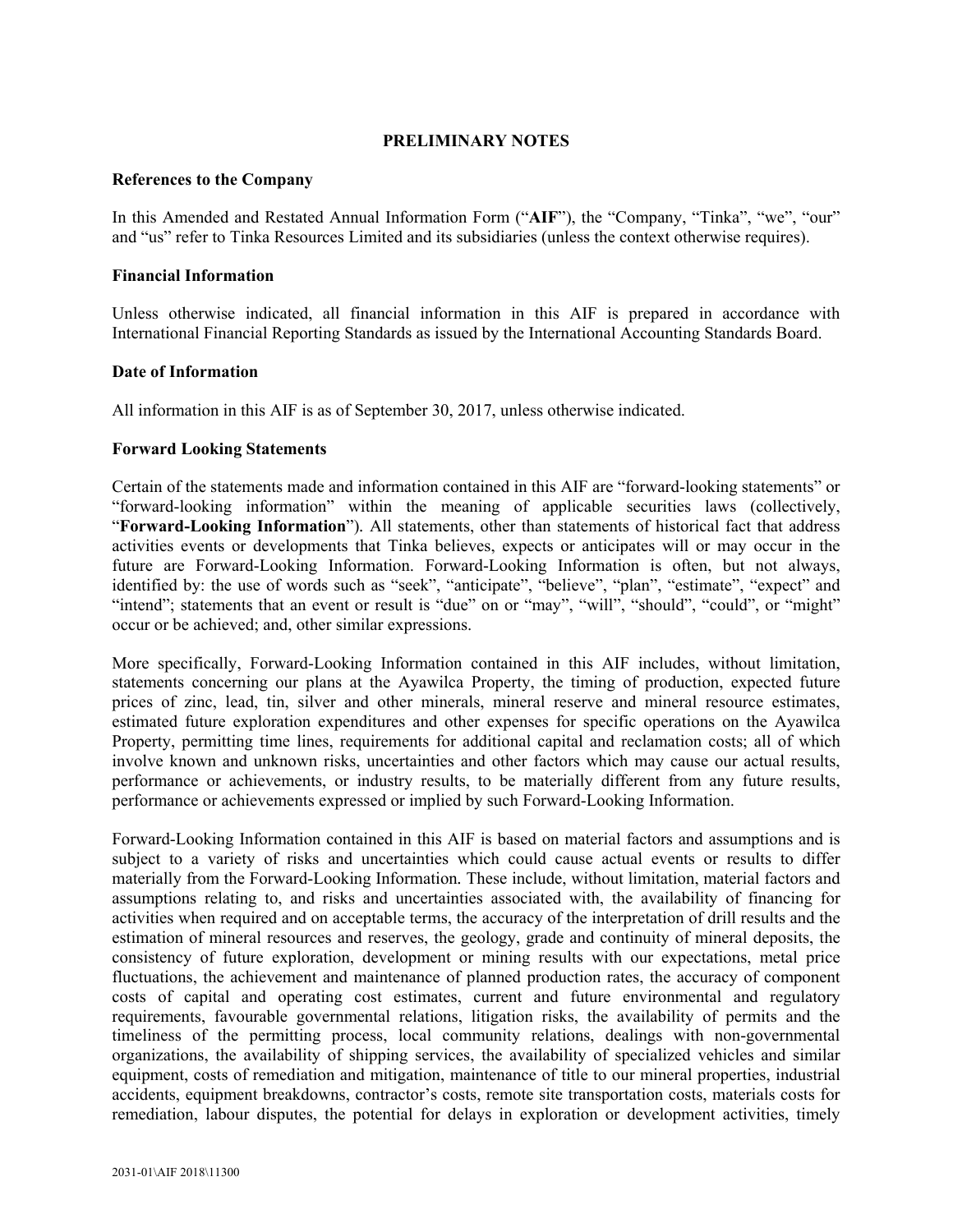completion of future National Instrument 43-101 *Standards of Disclosure for Mineral Projects* technical reports, timely completion of future feasibility studies, the inherent uncertainty of production and cost estimates and the potential for unexpected costs and expenses, commodity price fluctuations, currency fluctuations, continuing global demand for base metals, expectations and beliefs of management and other risks and uncertainties, including those described under "*Risk Factors*" as described below in this AIF*.*  Although we have attempted to identify important factors that could cause actual actions, events or results to differ materially from those described in Forward-Looking Information, there may be other factors that cause actions, events or results not to be as anticipated, estimated or intended*.* We provide no assurance that Forward-Looking Information will prove to be accurate*.* Should one or more of these risks and uncertainties materialize, or should underlying assumptions prove incorrect, actual results may vary materially from any conclusions, forecasts or projections described in the Forward-Looking Information*.*  Accordingly, readers are advised not to place undue reliance on Forward-Looking Information*.* Any forward looking statement speaks only as of the date on which it is made and, except as may be required under applicable securities law, we disclaim any intent or obligation to update or revise any Forward-Looking Information, whether as a result of new information, changing circumstances, future events or otherwise.

#### **Currency and Exchange Rates**

All dollar amounts in this AIF are expressed in Canadian dollars unless otherwise indicated*.* References to "U.S. dollars", or "US \$" are to United States dollars and references to "PEN" are to Peruvian Soles.

|                                         | <b>Year Ended September 30</b> |            |                   |  |
|-----------------------------------------|--------------------------------|------------|-------------------|--|
| <b>Canadian Dollars to U.S. Dollars</b> | 2017                           | 2016       | 2015              |  |
| Rate at end of period                   | US\$0.8013                     | US\$0.7624 | US\$0.7466        |  |
| Average rate for period                 | US\$0.7610                     | US\$0.7546 | US\$0.8136        |  |
| High for period                         | US\$0.8245                     | US\$0.7972 | <b>US\$0.8980</b> |  |
| Low for period                          | US\$0.7276                     | US\$0.6854 | US\$0.7455        |  |

The following table sets forth the rate of exchange for the Canadian dollar, expressed in United States dollars in effect at various times.

The rate of exchange on March 23, 2018, as reported by the Bank of Canada for the conversion of Canadian dollars into United States dollars was Canadian \$1.00 equals US\$0.7778.

The following table sets forth the rate of exchange for the Canadian dollar, expressed in PEN in effect at various times.

|                           |            | <b>Year Ended September 30</b> |            |
|---------------------------|------------|--------------------------------|------------|
| <b>Canadian \$ to PEN</b> | 2017       | 2016                           | 2015       |
| Rate at end of period     | PEN 2.6164 | PEN 2.5813                     | PEN 2.4062 |
| Average rate for period   | PEN 2.5090 | PEN 2.5333                     | PEN 2.5132 |
| High for period           | PEN 2.6652 | PEN 2.6288                     | PEN 2.6378 |
| Low for period            | PEN 2.3669 | PEN 2.3618                     | PEN 2.4062 |

The rate of exchange on March 23, 2018, as reported by the Bank of Canada for the conversion of Canadian dollars into PEN was Canadian \$1.00 equals PEN 2.5151.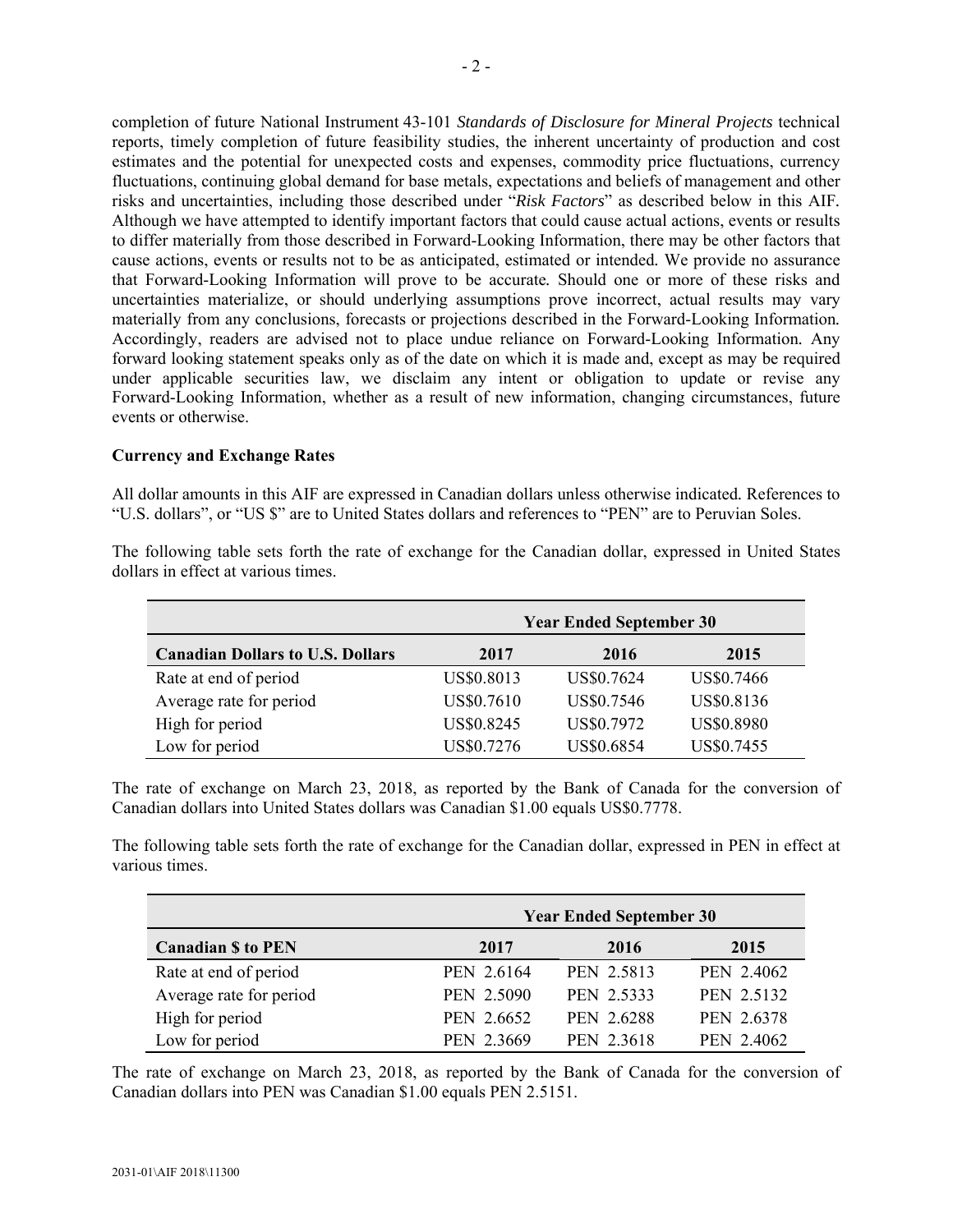#### **Definitions**

Canadian reporting requirements for disclosure of mineral properties are governed by National Instrument 43-101 *Standards of Disclosure for Mineral Projects* ("**NI 43-101**"). The definitions given in NI 43-101 are adopted from those given by the Canadian Institute of Mining Metallurgy and Petroleum.

The following definitions are used throughout this AIF and have the following meanings:

- *Feasibility Study:* A comprehensive technical and economic study of the selected development option for a mineral project that includes appropriately detailed assessments of applicable Modifying Factors together with any other relevant operational factors and detailed financial analysis that are necessary to demonstrate, at the time of reporting, that extraction is reasonably justified (economically mineable). The results of the study may reasonably serve as the basis for a final decision by a proponent or financial institution to proceed with, or finance, the development of the project. The confidence level of the study will be higher than that of a Pre-Feasibility Study.
- *Mineral Reserves:* **Mineral Reserve**: The economically mineable part of a Measured and/or Indicated Mineral Resource. It includes diluting materials and allowances for losses, which may occur when the material is mined or extracted and is defined by studies at Pre-Feasibility or Feasibility level as appropriate that include application of Modifying Factors. Such studies demonstrate that, at the time of reporting, extraction could reasonably be justified. The reference point at which Mineral Reserves are defined, usually the point where the ore is delivered to the processing plant, must be stated. It is important that, in all situations where the reference point is different, such as for a saleable product, a clarifying statement is included to ensure that the reader is fully informed as to what is being reported. The public disclosure of a Mineral Reserve must be demonstrated by a Pre-Feasibility Study or Feasibility Study.

**Proven Mineral Reserve**: The economically mineable part of a Measured Mineral Resource. A Proven Mineral Reserve implies a high degree of confidence in the Modifying Factors.

**Probable Mineral Reserve**: The economically mineable part of an Indicated, and in some circumstances, a Measured Mineral Resource. The confidence in the Modifying Factors applying to a Probable Mineral Reserve is lower than that applying to a Proven Mineral Reserve.

*Mineral Resources:*  **Mineral Resource**: A concentration or occurrence of solid material of economic interest in or on the Earth's crust in such form, grade or quality and quantity that there are reasonable prospects for eventual economic extraction. The location, quantity, grade or quality, continuity and other geological characteristics of a Mineral Resource are known, estimated or interpreted from specific geological evidence and knowledge, including sampling.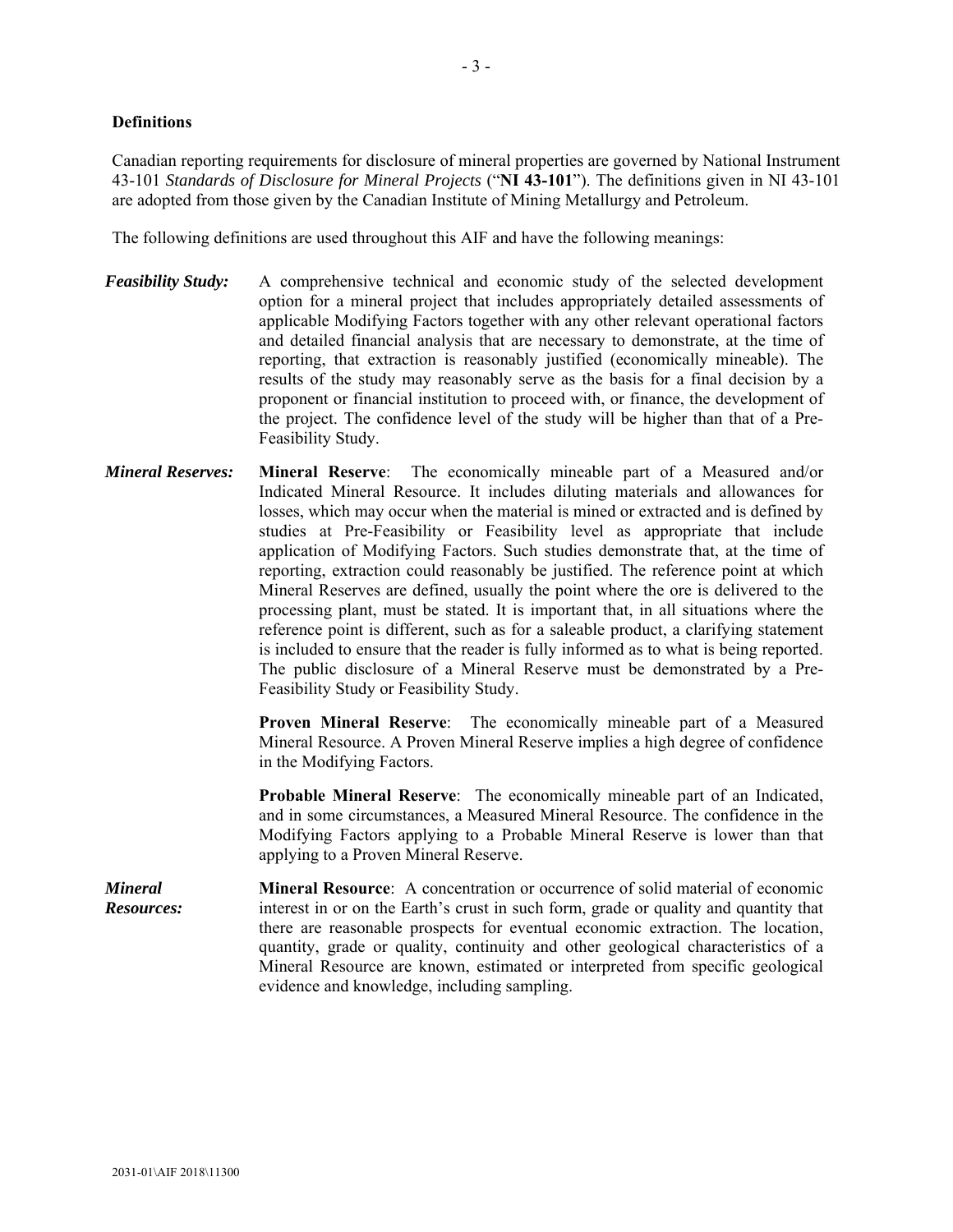**Measured Mineral Resource**: That part of a Mineral Resource for which quantity, grade or quality, densities, shape, and physical characteristics are estimated with confidence sufficient to allow the application of Modifying Factors to support detailed mine planning and final evaluation of the economic viability of the deposit. Geological evidence is derived from detailed and reliable exploration, sampling and testing and is sufficient to confirm geological and grade or quality continuity between points of observation. A Measured Mineral Resource has a higher level of confidence than that applying to either an Indicated Mineral Resource or an Inferred Mineral Resource. It may be converted to a Proven Mineral Reserve or to a Probable Mineral Reserve.

**Indicated Mineral Resource**: That part of a Mineral Resource for which quantity, grade or quality, densities, shape and physical characteristics are estimated with sufficient confidence to allow the application of Modifying Factors in sufficient detail to support mine planning and evaluation of the economic viability of the deposit. Geological evidence is derived from adequately detailed and reliable exploration, sampling and testing and is sufficient to assume geological and grade or quality continuity between points of observation. An Indicated Mineral Resource has a lower level of confidence than that applying to a Measured Mineral Resource and may only be converted to a Probable Mineral Reserve.

**Inferred Mineral Resource**: That part of a Mineral Resource for which quantity and grade or quality are estimated on the basis of limited geological evidence and sampling. Geological evidence is sufficient to imply but not verify geological and grade or quality continuity. An Inferred Mineral Resource has a lower level of confidence than that applying to an Indicated Mineral Resource and must not be converted to a Mineral Reserve. It is reasonably expected that the majority of Inferred Mineral Resources could be upgraded to Indicated Mineral Resources with continued exploration.

- *Modifying Factors:* Considerations used to convert Mineral Resources to Mineral Reserves, which include, but are not restricted to, mining, processing, metallurgical, infrastructure, economic, marketing, legal, environmental, social and governmental factors.
- *Pre-Feasibility Study:*  A comprehensive study of a range of options for the technical and economic viability of a mineral project that has advanced to a stage where a preferred mining method, in the case of underground mining, or the pit configuration, in the case of an open pit, is established and an effective method of mineral processing is determined. It includes a financial analysis based on reasonable assumptions on the Modifying Factors and the evaluation of any other relevant factors which are sufficient for a Qualified Person, acting reasonably, to determine if all or part of the Mineral Resource may be converted to a Mineral Reserve at the time of reporting. A Pre-Feasibility Study is at a lower confidence level than a Feasibility Study.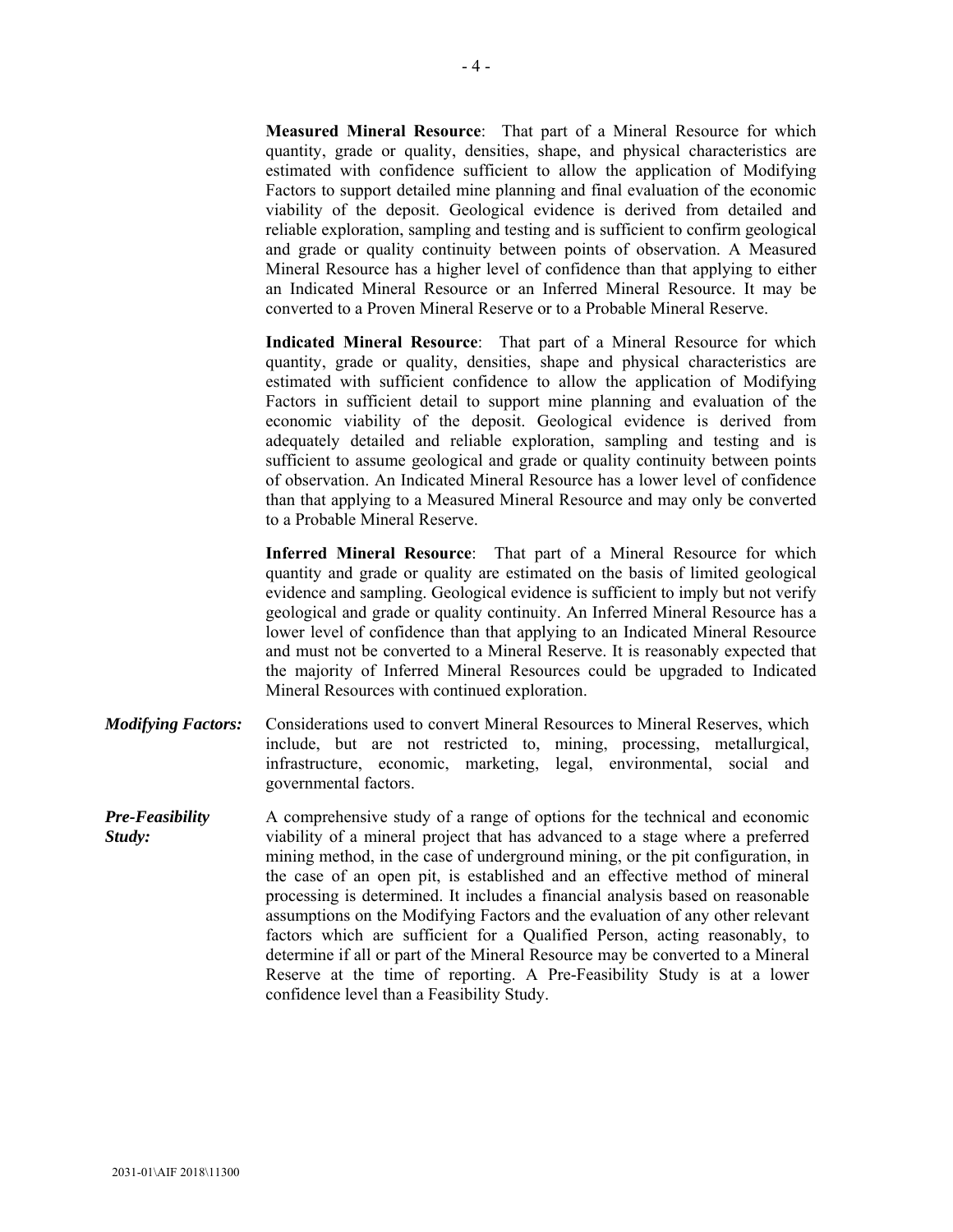- (a) is an engineer or geoscientist with a university degree, or equivalent accreditation, in an area of geoscience, or engineering, relating to mineral exploration or mining;
- (b) has at least five years of experience in mineral exploration, mine development or operation or mineral project assessment, or any combination of these, that is relevant to his or her professional degree or area of practice;
- (c) has experience relevant to the subject matter of the mineral project and the technical report;
- (d) is in good standing with a professional association; and
- (e) in the case of a professional association in a foreign jurisdiction, has a membership designation that:
	- (i) requires attainment of a position of responsibility in their profession that requires the exercise of independent judgment; and
	- (ii) requires:
		- A. a favourable confidential peer evaluation of the individual's character, professional judgement, experience, and ethical fitness; or
		- B. a recommendation for membership by at least two peers, and demonstrated prominence or expertise in the field of mineral exploration or mining

### **About Reserves and Resources**

This AIF uses the terms indicated and inferred resources as a relative measure of the level of confidence in the resource estimate. Readers are cautioned that: (a) mineral resources are not economic mineral reserves; (b) the economic viability of resources that are not mineral reserves has not been demonstrated; and (c) it should not be assumed that further work on the stated resources will lead to mineral reserves that can be mined economically. Under Canadian rules, estimates of inferred mineral resources may not form the basis of feasibility or pre-feasibility studies or economic studies except for preliminary economic assessments as defined under NI 43-101. Readers should also refer to the Company's Management Discussion and Analysis for the year ended September 30, 2017, and other continuous disclosure documents available at www.sedar.com, which is subject to the qualifications and notes set forth therein.

#### **Metric Equivalents**

The following table lists conversion factors for converting metric into Imperial units of measure:

| <b>To Convert from Metric</b> | <b>To Imperial</b> | <b>Multiply by</b> |
|-------------------------------|--------------------|--------------------|
| <b>Hectares</b>               | Acres              | 2.471              |
| Metres                        | Feet               | 3.281              |
| Kilometres                    | Miles              | 0.621              |
| <b>Tonnes</b>                 | Tons               | 1.102              |
| Grams/Tonne                   | Ounces (troy)/ton  | 0.029              |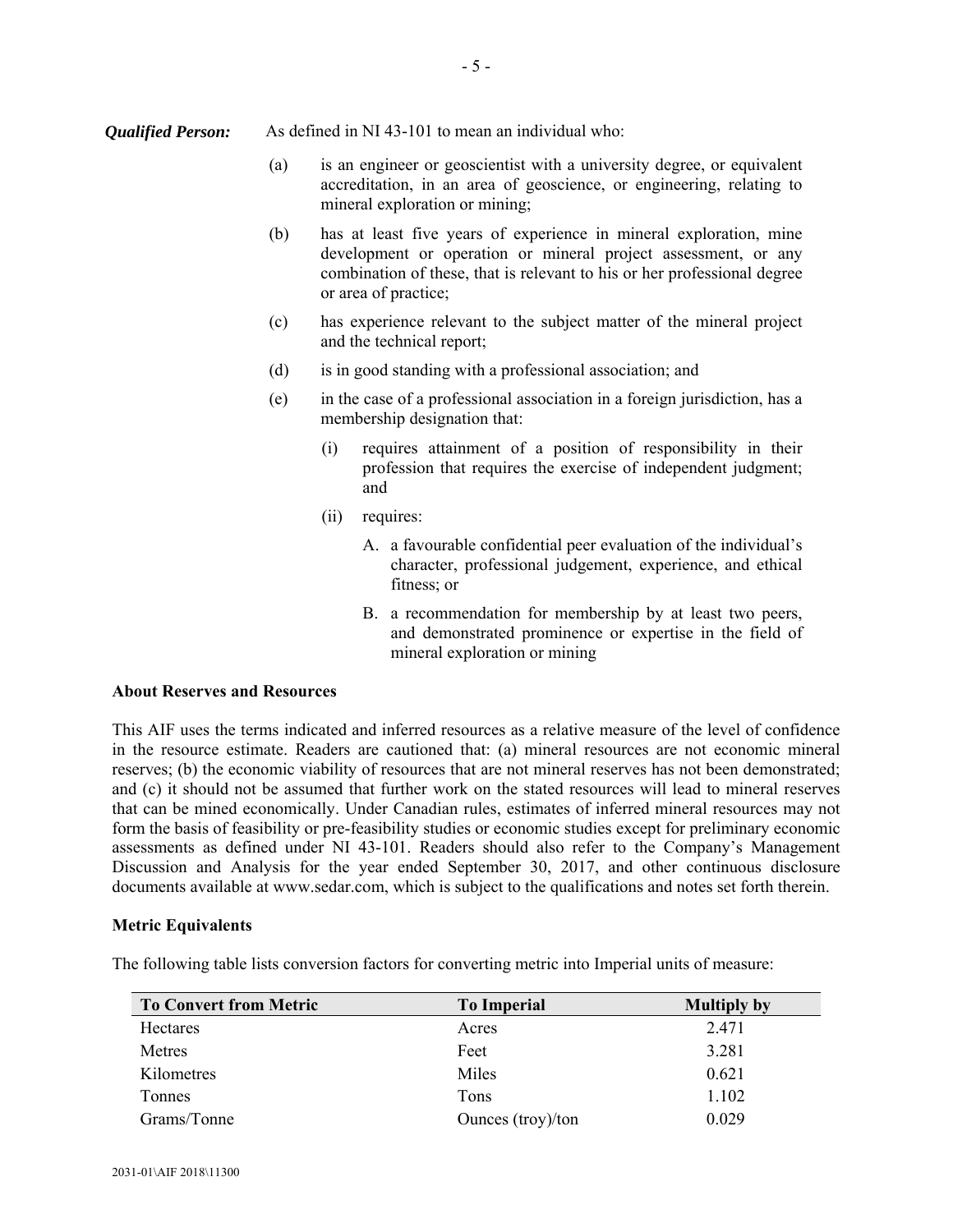| <b>To Convert from Metric</b> | <b>To Imperial</b> | <b>Multiply by</b> |
|-------------------------------|--------------------|--------------------|
| Kilograms                     | Pounds             | 2.205              |

#### **CORPORATE STRUCTURE**

#### **Name, Address and Incorporation**

The Company was incorporated on September 15, 1987 under the *Company Act* (British Columbia). As a result of the enactment by the British Columbia legislature of the *Business Corporations Act* (British Columbia) (the "**BCA**"), the Company filed a transition application with the British Columbia Registrar of Companies on October 22, 2004 and transitioned under and became subject to the BCA. Our registered office, as well as our head office, is located at Suite 1305, 1090 West Georgia Street, Vancouver, British Columbia V6E 3V7.

#### **Intercorporate Relationships**

The Company owns 100% of Tinka Resources S.A.C. ("**Tinka S.A.C."),** a company incorporated in Peru on July 8, 2002. Tinka S.A.C. holds the Company's material mineral properties in Peru.

The Company also owns 100% of Darwin Resources Corp. ("**Darwin**"), a company incorporated in British Columbia on November 7, 2011, which was acquired by the Company on July 24, 2014, as a result of the completion of a plan of arrangement (the "**Arrangement**") under which the Company acquired all of the issued and outstanding shares of Darwin. Darwin owns 100% of Darwin Peru S.A.C. ("**Darwin Peru**") which was incorporated on April 30, 2010.



### **GENERAL DEVELOPMENT OF THE BUSINESS**

Tinka is a natural resources company engaged in the acquisition, exploration and development of mineral resources properties, with a primary focus in Peru. The Company's material property is the Ayawilca property (the "**Ayawilca Property**") in Peru which consists of three separate deposits; the Ayawilca Zinc Zone (zinc-indium-silver-lead), the Ayawilca Tin Zone (tin-copper-silver) and the Colquipucro silver oxide deposit.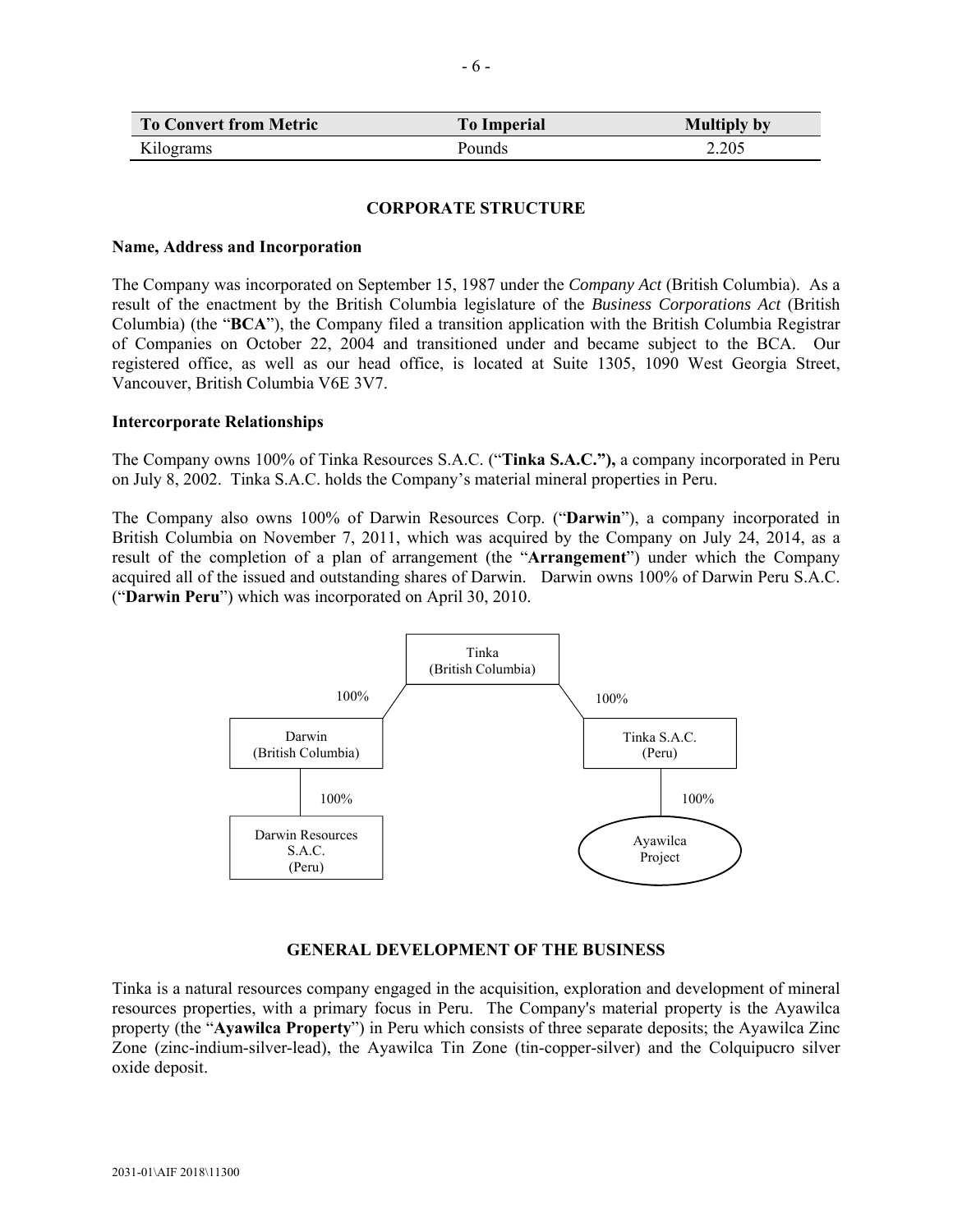The Company was originally incorporated under the laws of the Province of British Columbia on September 15, 1987, as Desert Gold Resources Inc. On July 7, 1993, the Company effected a consolidation of its share capital on the basis of one new share for three old shares and changed its name to Desert Holdings Inc. On February 11, 2003, after several years of inactivity that resulted in the Company being considered a suspended company on the TSX Venture Exchange (the "**TSXV**"), the Company took several steps to meet the TSXV's minimum listing requirements which included the appointment of new directors and a new management team and the completion of a consolidation of its share capital on the basis of one new share for three old shares and a name change to Tinka Resources Limited. The Company's inactive designation on the TSXV was lifted on July 16, 2003 and the Company's shares resumed trading on the TSXV under the symbol "TK" on July 22, 2003. Tinka is a Tier 1 listed issuer on the TSXV.

On October 24, 2017, the Company's common shares were listed for trading on the Lima Stock Exchange under the symbol "TK".

The Company's corporate objectives are to discover and define large, long-life base metal assets.

Unless otherwise noted, Graham Carman, President and Chief Executive Officer of Tinka, a Qualified Person under NI 43-101, is responsible for the preparation, review and approval of scientific or technical information contained in this AIF.

### **Three Year History**

### *Financial Year Ended September 30, 2015*

On November 13, 2014, the Company announced its graduation to Tier 1 issuer status on the TSXV which is aimed at larger more established corporations listed on the TSXV.

On December 11, 2014, an aggregate of 123,257 common shares of Tinka were released from escrow, as a result of the Company's graduation to Tier 1 status. Following the release of these common shares, no securities of Tinka are held in escrow pursuant to the policies of the TSXV.

On March 27, 2015, the Company announced the filing of an independent NI 43-101 Technical Report in respect of an initial inferred mineral resource estimate on the Ayawilca zone and an update on the indicated and inferred mineral resource at the Colquipucro deposit, entitled "Technical Report on the Mineral Resource Estimate for the Ayawilca-Colquipucro Property, Department of Pasco, Peru". The report is dated March 25, 2015 and was authored by Mr. David Ross. P.Geo., of Roscoe Postle Associates Inc., who is an independent "qualified person" as defined by NI 43-101.

On April 13, 2015, the Company announced a \$7 million private placement financing with International Finance Corporation ("**IFC**"), The Sentient Group and other investors. The private placement consisted of up to 32,558,140 units of Tinka at a price of \$0.215 per unit. Each unit comprised of one Tinka common share (a "**Tinka Share**") and 0.375 of one 2.5 year share purchase warrant (each a "**2.5 Year Warrant**") and 0.375 of one 5 year share purchase warrant (each a "**5 Year Warrant**"). Each whole warrant (a "**Warrant**") is exercisable to acquire one additional Tinka Share at a price of \$0.30 as to the 2.5 Year Warrants and at a price of \$0.45 as to the 5 Year Warrants.

On April 20, 2015, the Company announced the appointment of Mr. Alvaro Fernandez-Baca as the Company's Vice President of Exploration.

On May 29, 2015, the Company announced that the private placement originally announced on April 13, 2015, closed oversubscribed and that the Company had issued 33,737,093 units at a price of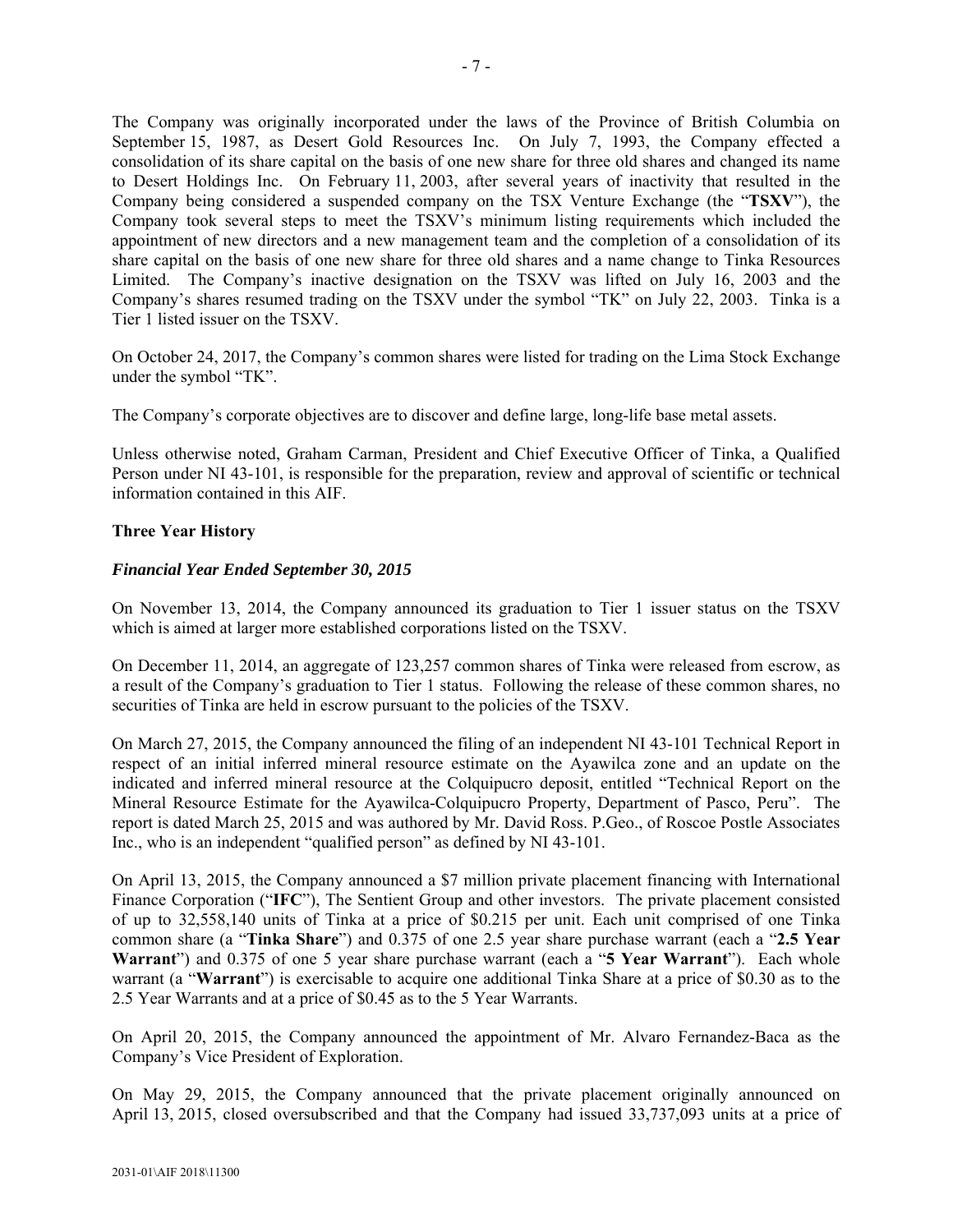\$0.215 per unit for gross proceeds of \$7,253,475. Each unit comprised of one Tinka Share and 0.375 of one 2.5 Year Warrant and 0.375 of one 5 Year Warrants. Each whole warrant exercisable to acquire one additional common share of Tinka at a price of \$0.30 up to and including November 29, 2017, as to the 2.5 Year Warrants, and at a price of \$0.45 up to and including May 29, 2020, as to the 5 Year Warrants. Under the private placement, IFC acquired 20,930,232 units for gross proceeds of \$4.5 million. As a result, IFC became a new shareholder of the Company holding approximately 14.0 % of the issued and outstanding share capital of Tinka on an undiluted basis. In addition, IFC had the right to acquire up to 15,697,674 additional warrant shares from the exercise of warrants issued in connection with the units forming part of the private placement. Upon closing of the private placement, IFC was granted a contractual pre-emptive right to maintain its pro rata diluted percentage interest in the issued and outstanding share capital of Tinka in connection with any future issuances of securities of Tinka, other than in connection with Tinka securities issued pursuant to Tinka's employee stock option plan or any convertible securities of Tinka outstanding as at April 13, 2015, or contemplated under the private placement. In addition, for so long as IFC owns 5% or more of the issued and outstanding share capital of Tinka (on a diluted basis assuming exercise of warrants held by IFC only), IFC will have the right to nominate one individual to Tinka's board of directors.

Sentient Global Resources Fund IV, LP ("**Sentient IV**"), an insider of Tinka, acquired 9,302,326 units under the private placement for gross proceeds of \$2.0 million. Sentient IV beneficially owned, or exercised control or direction over, 32,144,223 Tinka Shares or approximately 21.46% of the then issued and outstanding Tinka Shares and warrants entitling Sentient to acquire up to an additional 17,642,199 Tinka Shares.

In 2015, the Company granted to Sentient IVa contractual pre-emptive right to maintain its *pro rata* ownership interest of the issued and outstanding Tinka Shares (assuming the exercise of all outstanding warrants and other securities which are convertible into or exercisable or exchangeable for Tinka Shares held by Sentient IV), in connection with any future issuance of Tinka Shares or securities which are convertible into or exercisable or exchangeable for Tinka Shares from treasury (other than in connection with Tinka securities issued pursuant to Tinka's employee stock option plan or any convertible securities of Tinka outstanding as of November 15, 2016, or as contemplated under the private placement).

### *Financial Year Ended September 30, 2016*

On March 23, 2016, the Company announced the appointment of Ms. Mary Lois Little as an independent director of the Company. In addition, Ms. Little was also appointed as a member of Tinka's Audit Committee.

On June 29, 2016, the Company announced the filing of an independent NI 43-101 Technical Report entitled "Technical Report on the Mineral Resource Estimate for the Ayawilca Property, Department of Pasco, Peru" dated June 29, 2016 and authored by Mr. David Ross. P.Geo., of Roscoe Postle Associates Inc., who is an independent "qualified person" as defined by NI 43-101. The updated Inferred Mineral Resource estimate for the Ayawilca Zinc Zone consisted of 18.8 million tonnes grading 8.2% zinc equivalent  $\frac{1}{1}$  (5.9% zinc, 0.2% lead, 74 g/t indium, and 15 g/t silver). In addition, an initial Inferred Mineral Resource estimate was reported for the Ayawilca Tin Zone consisted of 5.4 million tonnes grading 0.89% tin equivalent  $2(0.76\%$  tin, 0.31% copper, and 18 g/t silver). Both resource cut-off grades are equivalent to an approximate NSR of US\$60 per tonne. The Colquipucro Deposit Indicated Mineral

l <sup>1</sup> The zinc equivalent (ZnEq.%) value was calculated using the following formula:

 $ZnEq.(\%) = [Zn(\%) * US$11.88 + Pb(\%) * USS4.16 + In(g/t) * USS0.30 + Ag(g/t) * USS0.28]/USS11.88.$  $2$  The tin equivalent (SnEq.%) value was calculated using the following formula:

 $SnEq.(\%) = [Sn(\%) * US$130.36 + Cu(\%) * USS$126 + Ag(g/t) * USS0.28]/USS130.36$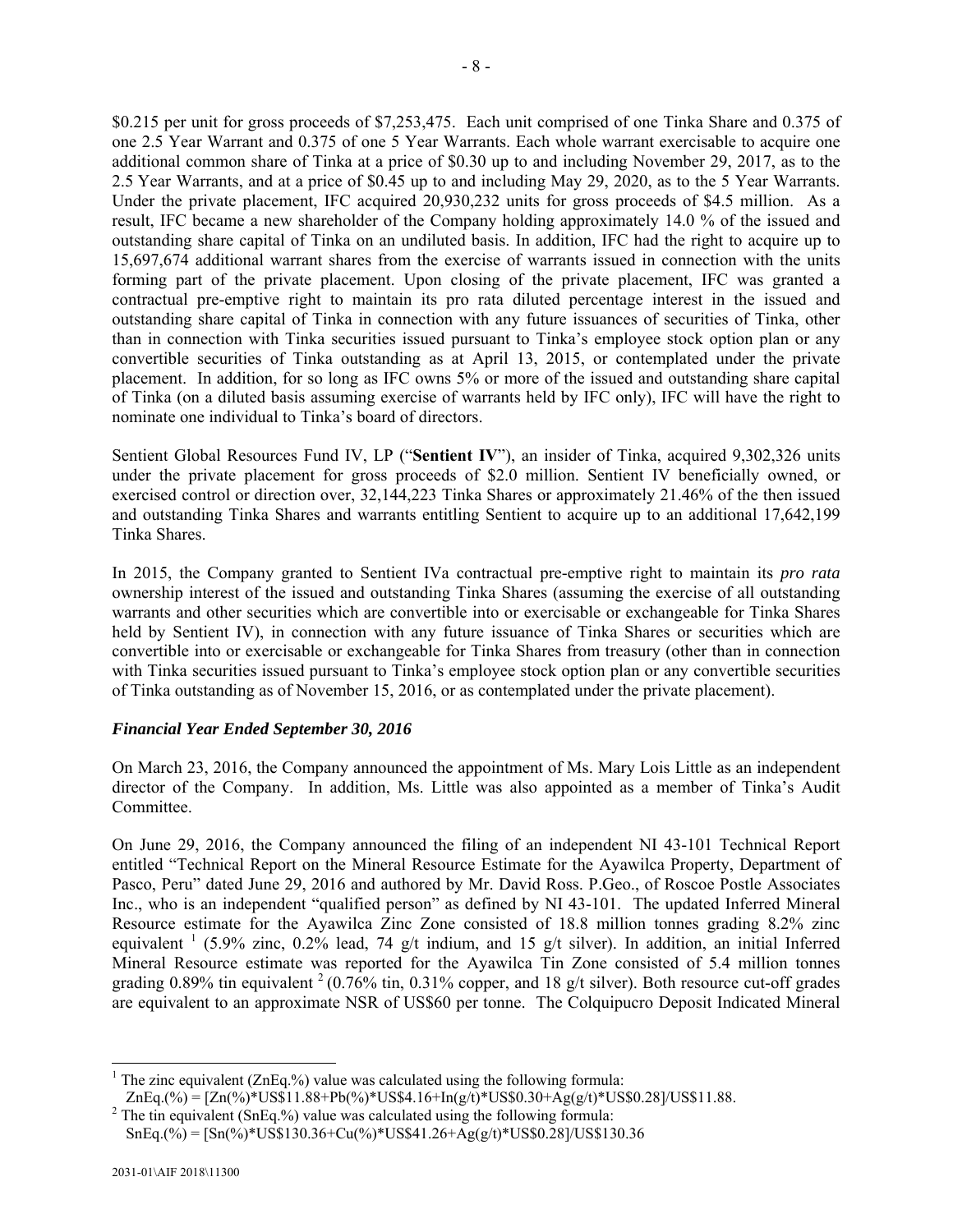Resource of 7.4 million tonnes grading 60 g/t silver and Inferred Mineral Resource of 8.5 million tonnes grading 48 g/t silver remained unchanged since the previous resource update of February, 2015.

On September 6, 2016, the Company announced the signing of final access agreements with two of the communities that own surface rights over the lands which comprise part of the Ayawilca Property in central Peru. The agreements with the San Juan de Yanacocha and Huarautambo communities allow the Company to file for the final permit required by the Peruvian government to initiate drilling activities, and for the Company to continue exploration up to the end of 2020. The permit was obtained in November 2016.

On September 28, 2016, the Company announced the signing of a four-year access agreement with a third community owning surface rights at the Company's 100%-owned Ayawilca Property in central Peru. The San Pedro de Pillao community owns the surface rights immediately north and east of the Ayawilca Inferred Mineral Resource.

### *Financial Year Ended September 30, 2017*

On November 7, 2016, the Company announced the first tranche closing (the "**First Tranche**") of the "best efforts" private placement financing that had been announced by the Company on October 11, 2016. The private placement was upsized from \$10 million to \$11 million. Under the First Tranche, the Company issued 44,673,250 common shares at an issue price of \$0.20 per share for gross proceeds of \$8,934,650. The second tranche of the private placement for additional proceeds of \$2,065,350 closed on November 15, 2016.

On November 23, 2016, the Company announced that it had been notified by the Ministry of Energy and Mines in Peru that it's modified Environmental Impact Assessment ("**EIA**") covering a widespread and intensive drill program at the Ayawilca project had been approved. The modified EIA allows the Company to drill from up to 79 drill platforms within the communities of San Juan de Yanacocha and Huarautambo and an additional 85 drill platforms on adjacent land owned by the community of San Pedro de Pillao In February 2017, the Ministry of Energy and Mines in Peru granted a permit to the Company to initiate drilling activities at Ayawilca and Colquipucro. The Company commenced the drill program on February 15, 2017.

On August 17, 2017, the Company announced the appointment of Mr. Ben McKeown to the Board of Tinka as an independent non-executive director.

#### *Subsequent to the Financial Year Ended September 30, 2017*

On October 24, 2017, the Company announced that its common shares had been listed for trading on the Lima Stock Exchange ("**BVL**"), under the ticker symbol 'TK'. Kallpa Securities S.A.B., an authorized and regulated securities broker in Peru, is acting as Tinka's sponsoring broker.

On November 15, 2017, the Company announced the resignation of director David Henstridge.

On November 30, 2017, The Company announced that a total of 12,632,660 common share purchase warrants (the "Warrants") had been exercised at an exercise price of \$0.30 per common share for total proceeds to the Company of \$3,789,798. The Warrants were exercised pursuant to the terms of warrant certificates issued in connection with the closing of a private placement financing undertaken by the Company in May 2015.

On December 18, 2017, the Company announced that it had filed an independent NI 43-101 Technical Report (the "**2017 Technical Report**") entitled "Technical Report on the Mineral Resource Estimate for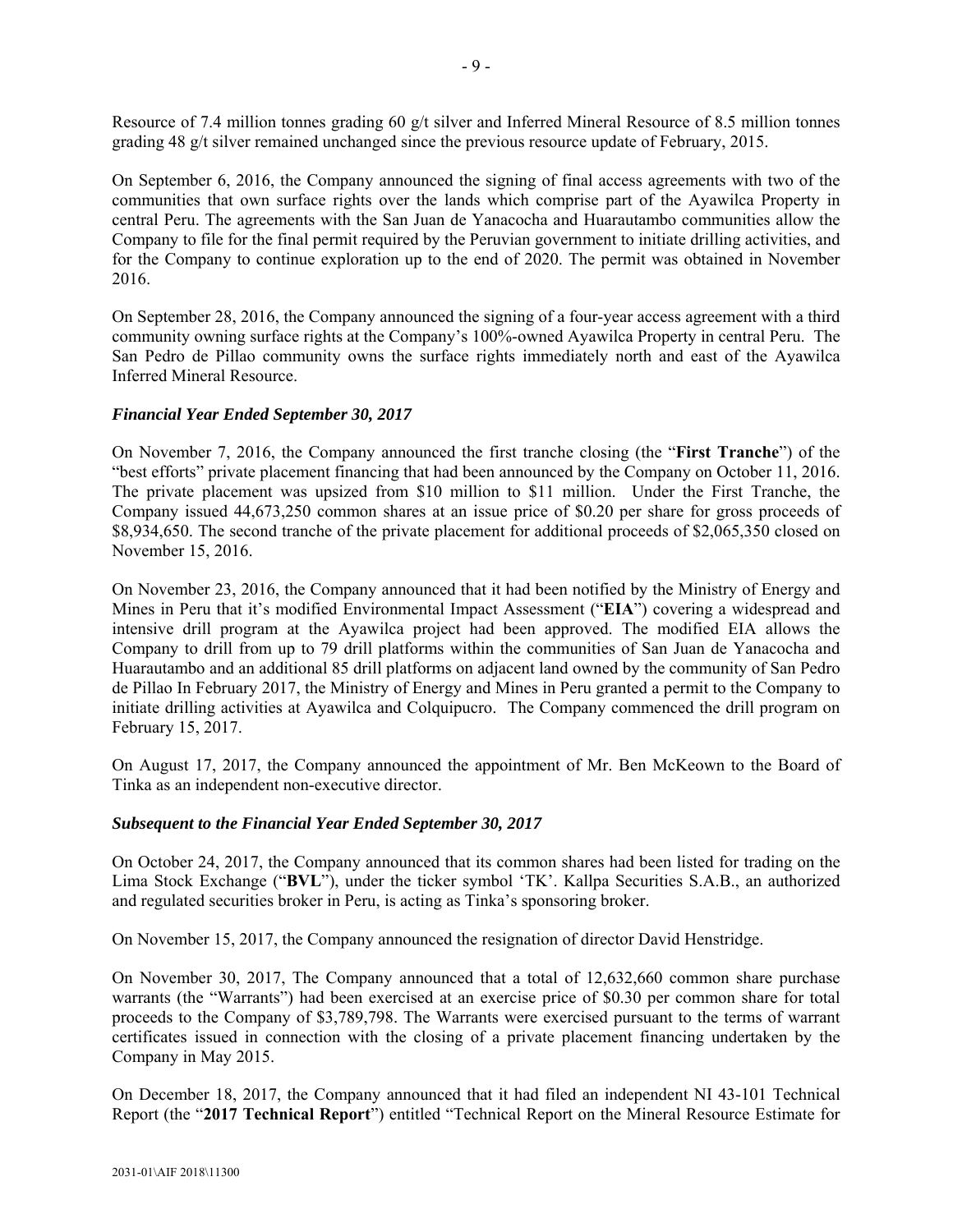the Ayawilca Property, Department of Pasco, Peru". The updated Inferred Mineral Resource estimate for the Ayawilca Zinc Zone more than doubled since May 2016 and is estimated to be **42.7 million tonnes grading 7.3 % zinc equivalent (ZnEq)**<sup>3</sup>. In addition, Tinka announced an updated tin-copper-silver resource estimated to be **10.5 million tonnes grading 0.70% tin equivalent** (SnEq)<sup>4</sup>.

The areas covered by Tin Zone and Zinc Zone mineral resources do not overlap. Both of the mineral resources were assigned to the inferred category and reported at an NSR cut-off value of US\$55/tonne, as estimated by Roscoe Postle Associates Inc. of Toronto, Canada ("**RPA Inc**."). The 2017 Technical Report is dated December 11, 2017 and was authored by Mr. David Ross, P.Geo. of RPA Inc., who is an independent "qualified person" as defined by NI 43-101. The reader is cautioned that Inferred Resources are considered too speculative geologically to have the economic considerations applied to them that would enable them to be categorised as mineral reserves. Mineral resources are not reserves and do not have demonstrated economic viability.

On January 8, 2018, the Company announced the resignation of Yanina Barilá as a director and the appointment of Pieter Britz as a director.

On February 14, 2018, the Company announced the appointed of Benedict (Ben) McKeown as Non-Executive Chairman.

On March 13, 2018, the Company announced it had entered into an engagement agreement with a syndicate of underwriters led by GMP Securities L.P. (collectively, the "Underwriters") pursuant to which the Underwriters agreed to purchase, on a bought deal basis, 14,600,000 units (the "Units") of the Company at a price of C\$0.48 per Unit (the "Offering Price") for aggregate gross proceeds to the Company of C\$7,008,000 (the "Offering"). Each Unit will consist of one (1) common share (a "Common Share") and one-half (0.5) of one common share purchase warrant (each whole common share purchase warrant, a "Warrant"). Each Warrant will entitle the holder to acquire one common share of the Company at a price of C\$0.75 for a period of 12 months from closing of the Offering. The Company also agreed to grant to the Underwriters an over-allotment option to purchase up to an additional 2,190,000 Units at the Offering Price, exercisable in whole or in part, at any time and from time to time for a period of 30 days from and including the closing of the Offering to cover over-allotments, if any, and for market stabilization purposes. If this option is exercised in full, an additional C\$1,051,200 in gross proceeds will be raised pursuant to the Offering and the aggregate gross proceeds of the Offering will be C\$8,059,200.

Concurrent with the Offering, the Company will undertake a non-brokered private placement (the "Private Placement") of up to 14,000,000 Units at the Offering Price for additional gross proceeds of up to C\$6,720,000 to i) certain existing shareholders pursuant to the exercise of pre-emptive rights, and ii) certain Peruvian and other purchasers.

On March 19, 2018, the Company entered into a formal underwriting agreement with the Underwriters in respect of the Offering and filed a preliminary short form prospectus in all of the provinces of Canada, excluding Quebec, to qualify the distribution of the securities that may be issued under the Offering, the grant of the Over-Allotment Option, and the securities that may be issued upon its exercise.

l

<sup>&</sup>lt;sup>3</sup> The zinc equivalent ZnEq.(%) value was calculated using the following formula =

 $[Zn(\%)^*USS15.34+Pb(\%)^*USS6.15+In(g/t)*USS0.18+Ag(g/t)*USS0.27]USS15.34$ The tin equivalent SnEq.(%) value was calculated using the following formula  $=$ 

 $[Sn(\%)*US\$164.53+Cu(\%)*US\$39.95+Ag(g/t)*US\$0.27]$ /US\$164.53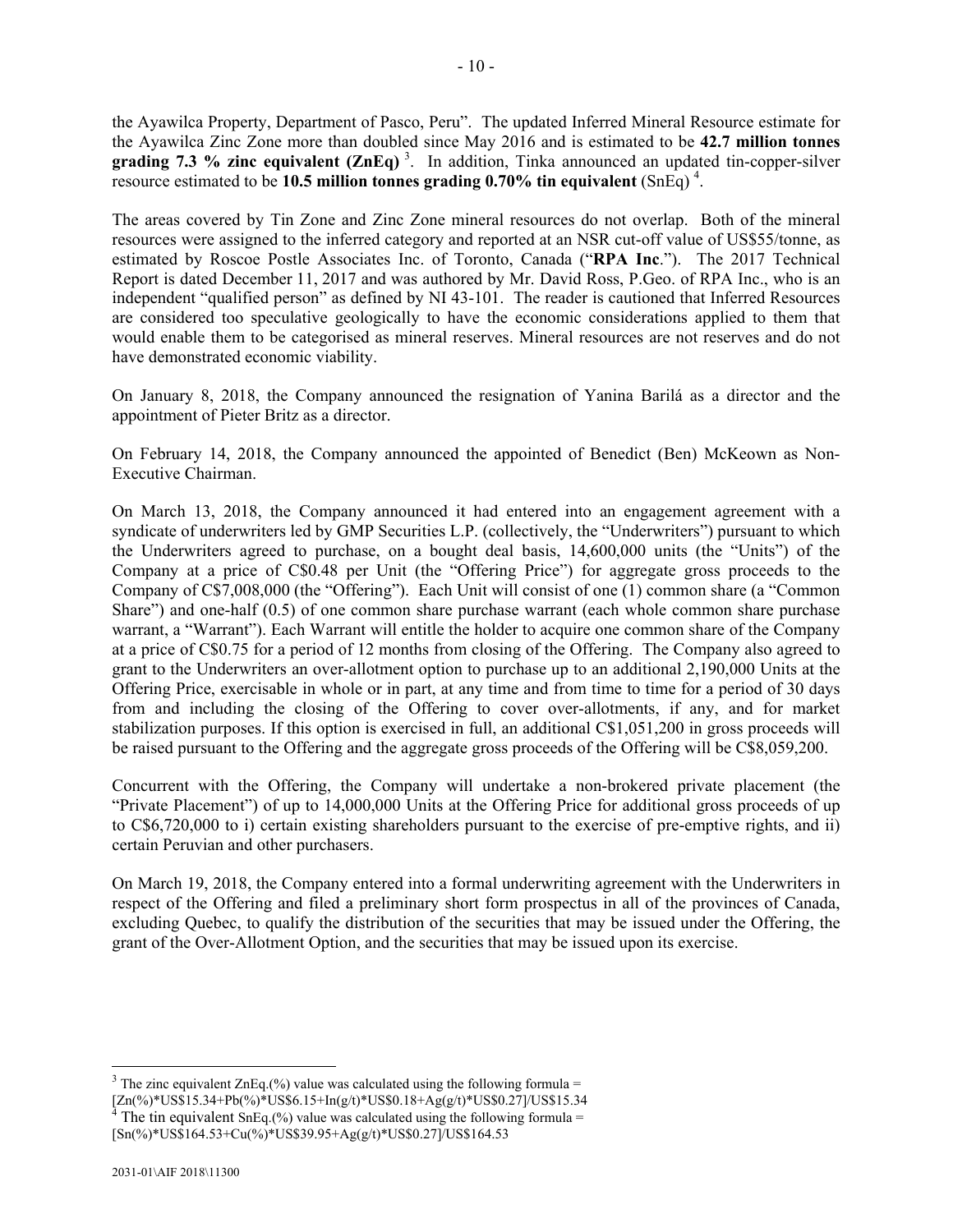### **DESCRIPTION OF THE BUSINESS**

### **General**

The Company is a Canadian mineral resource company whose principal focus is conducting exploration activities on its 100%-owned Ayawilca carbonate replacement deposit (CRD) project in the zinc-leadsilver belt of central Peru located approximately 200 kilometres northeast of Lima. The Company currently has no operating mines or other revenue-producing mineral properties. The Company is engaged in the search and evaluation of mineral properties for acquisition and further exploration and, if warranted, development.

### **Zinc**

Except where otherwise referenced, all information in this section is derived from the U.S. Geological Survey ("USGS") website.

Zinc is the 23rd most abundant element in the earth's crust. Sphalerite, zinc sulfide, is and has been the principal zinc ore mineral in the world. Zinc is necessary to modern living, and, in tonnage produced, stands fourth among all metals in world production - being exceeded only by iron, aluminum, and copper. Zinc is used in a wide range of products. About three-quarters of zinc is consumed as a coating to protect iron and steel from corrosion (galvanized metal), as an alloy to make bronze and brass, as zincbased die casting alloy, and as rolled zinc. The remaining one-quarter is consumed as zinc compounds mainly by the rubber, chemical, paint, and agricultural industries.

Global zinc mine production in 2016 was 11.9 million tons, 7% less than that of 2015. Zinc mine production in Australia decreased by almost 50% as a result of the closure of the Century Mine in 2015 owing to reserves depletion and temporary production cutbacks at the George Fisher and Lady Loretta Mines. In a reversal from 2015, when production exceeded consumption, the zinc metal market fell into a sizable deficit during 2016. Zinc was in deficit by 485,000 tonnes during the first 11 months of 2017, according to the International Lead Zinc Study Group.

### **Tin**

Except where otherwise referenced, all information in this section is sourced from the USGS website:

Tin is one of the earliest metals known and used. Because of its hardening effect on copper, tin was used in bronze implements as early as 3,500 B.C., although the pure metal was not used until about 600 B.C. Tin is a relatively scarce element with an abundance in the earth's crust of about 2 parts per million (ppm), compared with 94 ppm for zinc, 63 ppm for copper, and 12 ppm for lead. Most of the world's tin is produced from placer deposits, with at least one-half of global zinc production coming from Southeast Asia. The only mineral of commercial importance as a source of tin is cassiterite (SnO2), although small quantities of tin are recovered from complex sulfides such as stannite, cylindrite, franckeite, canfieldite, and teallite.

Most tin is used as a protective coating or as an alloy with other metals such as copper, zinc or leadin solders for joining pipes or electrical/electronic circuits, in bearing alloys, in glass-making, and in a wide range of tin chemical applications. Secondary, or scrap, tin is an important source of the tin supply.

#### **Competitive Conditions**

Tinka competes with other mining companies, many of which have greater financial and technical resources, for the acquisition of mineral claims and properties, for recruitment and retention of employees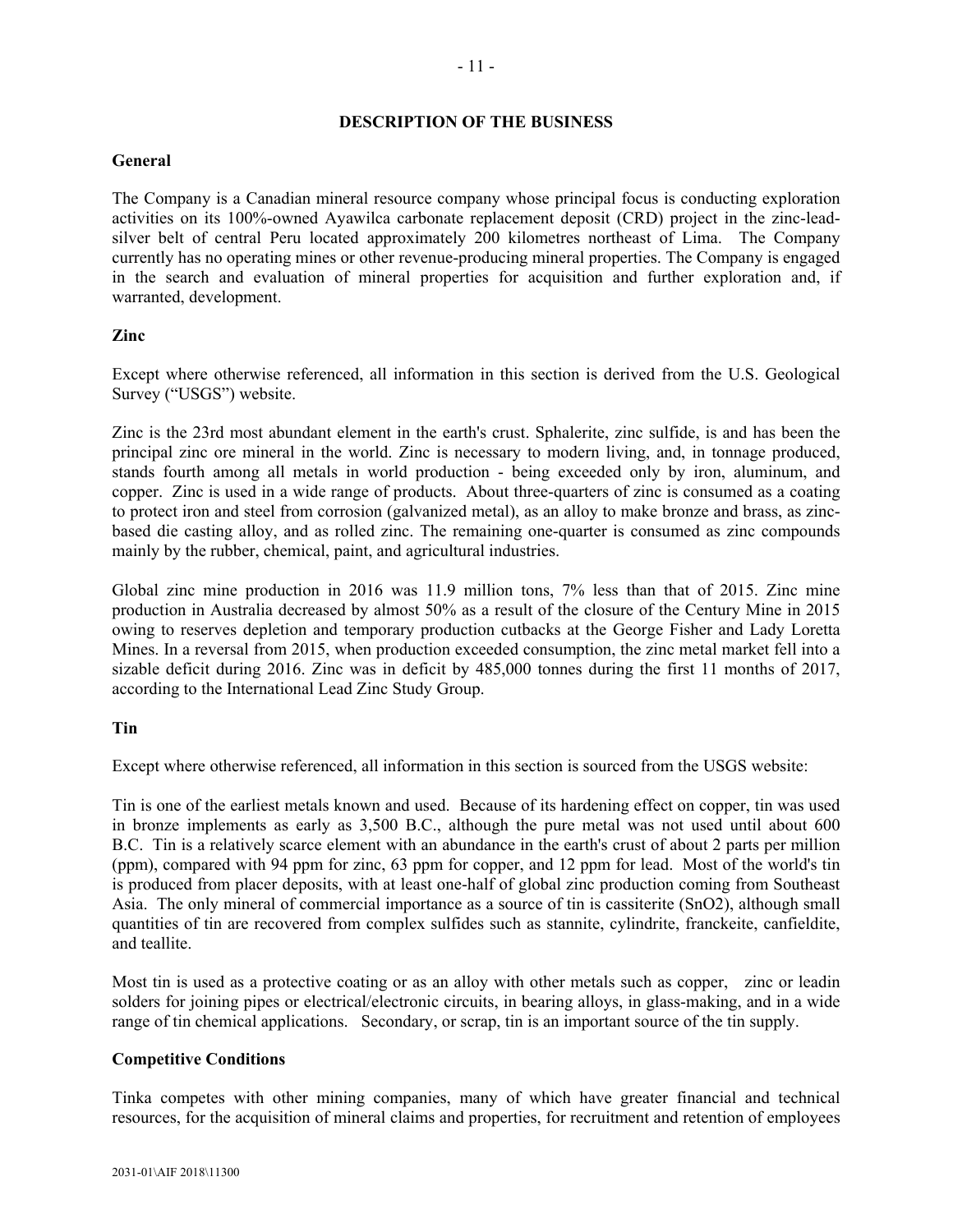and consultants and for equity capital. As a result of this competition, the Company may be unable to compete for, nor acquire rights to, and exploit attractive mining properties on terms it considers acceptable. Accordingly, there can be no assurance that the Company will be able to acquire any interest in additional projects that would yield reserves or results for commercial mining operations.

### **Cycles**

The mining business is subject to mineral price cycles. As Tinka is not a producing company it is not directly impacted by mineral prices, but mineral prices may affect its ability to raise capital, the cost of such capital and the ability to develop its mineral properties.

#### **Social and Environmental Policies**

The Company is committed to sustainability in all of its exploration and development activities. The focus of the Company's community relations and environmental management efforts is to ensure smooth and uninterrupted operations at all of its project sites while creating a positive overall impact on its neighbouring communities, demonstrating the Company's social responsibility

#### **Employees**

As at the date of this AIF, the Company has 41 employees/consultants - 38 full-time employees and consultants and 3 part-time employees and consultants. All aspects of our business require specialized skill and knowledge, including in the areas of exploration and mining, logistical planning and accounting.

#### **Environmental Protection**

Environmental legislation is evolving in a manner such that standards, enforcement, fines and penalties for non-compliance are becoming stricter and can be foreboding. Environmental assessments of proposed projects carry a heightened degree of responsibility for companies and directors, officers and employees. We keep current with required and best practice environmental protection measures as part of our standard operating procedures in our exploration programs. As such, we incur environmental protection costs as a component of operating expenditures and thus maintain our competitive position in the industry. Other than as disclosed elsewhere in this AIF, as at the date of this AIF, the Company is not aware of any outstanding environmental liabilities on any of its properties.

### **RISK FACTORS**

The exploration, development and mining of natural resources are highly speculative in nature and are subject to significant risks. The risk factors noted below do not necessarily comprise all those faced by the Company. Additional risks and uncertainties not presently known to the Company or that the Company currently considers immaterial may also impair the business, operations and future prospects of the Company. If any of the following risks actually occur, the business of the Company may be harmed and its financial condition and results of operations may suffer significantly. Current and prospective security holders of the Company should carefully consider these risk factors.

#### *Exploration and Mining Risks*

The successful exploration and development of mineral properties is speculative. Such activities are subject to a number of uncertainties, which even a combination of careful evaluation, experience and knowledge may not eliminate. Most exploration projects do not result in the discovery of commercially mineable deposits. There is no certainty that the expenditures made or to be made by the Company in the exploration and development of its mineral properties or properties in which it has an interest will result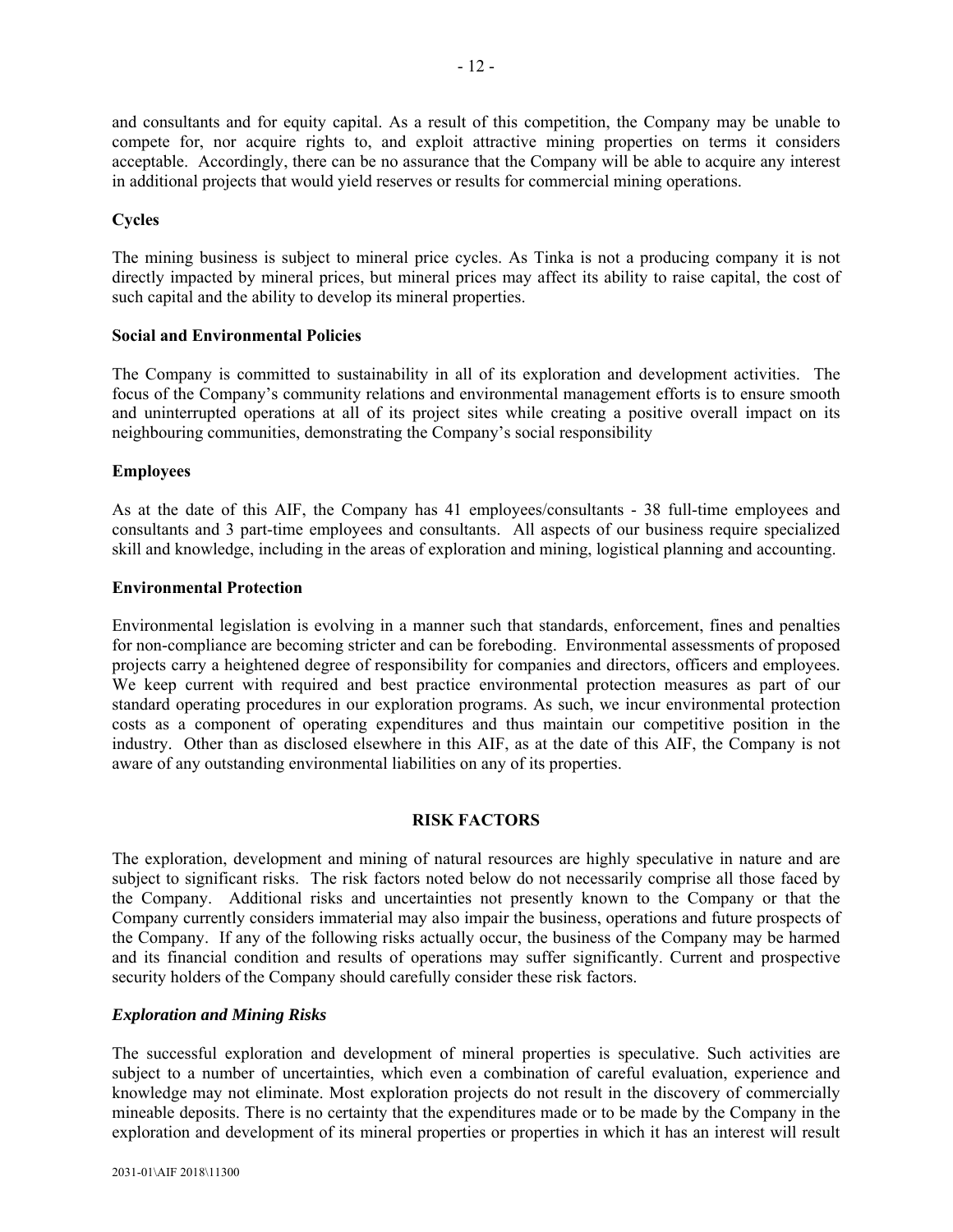in the discovery of zinc, tin, indium, lead or other mineralized materials in commercial quantities. While discovery of a deposit may result in substantial rewards, few properties that are explored are ultimately developed into producing mines. Major expenses may be required to establish reserves by drilling and to construct mining and processing facilities at a site. It is impossible to ensure that the current exploration programs of the Company will result in profitable commercial mining operations. Many factors may affect production on mineral properties, such as permitting regulations and requirements, weather, environmental factors, unforeseen technical difficulties, unusual or unexpected geological formations or mineral chemistry and work interruptions. Short term factors, such as the need for orderly development of deposits or the processing of new or different grades, may have an adverse effect on mining operations and on the results of operations.

There are no known reserves of commercial ore on the Company's mineral property interests. Development of the Company's mineral property interests will only follow upon obtaining satisfactory exploration results and/or adequate financing. Mineral exploration and development are speculative in nature and involve a high degree of risk and few properties which are explored are ultimately developed into producing mines. There is no assurance that the Company's mineral exploration and development activities will result in any discoveries of reserves of commercial ore. The long-term profitability of the Company's operations will be in part directly related to the cost and success of its exploration programs, which may be affected by a number of factors.

Substantial expenditures are required to establish resources and reserves through drilling and development and for mining and processing facilities and infrastructure. Although substantial benefits may be derived from the discovery of a major mineralized deposit, no assurance can be given that minerals will be discovered in sufficient quantities to justify commercial operations or that the funds required for development can be obtained on a timely basis.

The marketability of any minerals acquired or discovered may be affected by numerous factors which are beyond the Company's control and which cannot be accurately foreseen or predicted, such as market fluctuations, the global marketing conditions for precious and base metals, the proximity and capacity of milling facilities, mineral markets and processing equipment, and such other factors as government regulations, including regulations relating to royalties, allowable production, importing and exporting minerals and environmental protection.

### *Permitting and Other Regulatory Requirements*

Our current activities, including any exploration and development activities and commencement of production on our properties, require permits from various governmental authorities and such operations are and will be governed by laws and regulations governing prospecting, development, mining, production, exports, taxes, labour standards, occupational health, waste disposal, toxic substances, land use, environmental protection, mine safety and other matters. Companies engaged in exploration activities and in the development and operation of mines and related facilities generally experience increased costs, and delays in production and other schedules as a result of the need to comply with applicable laws, regulations and permits. We provide no assurance that we will obtain, on reasonable terms or on a timely basis, any of the permits we require for exploration, construction of mining facilities and conduct of mining operations, or that such laws and regulations would not have an adverse effect on any mining project that we may undertake.

As our principal project is in Peru, we must comply with the applicable laws, regulations and policies of such country and may face additional risks related to changes in laws or policies, foreign taxation, delays or the inability to obtain necessary governmental permits and increased financing costs. Existing and possible future environmental legislation, regulations and actions could cause additional expense, capital expenditures, restrictions and delays in our activities, the extent of which cannot be predicted.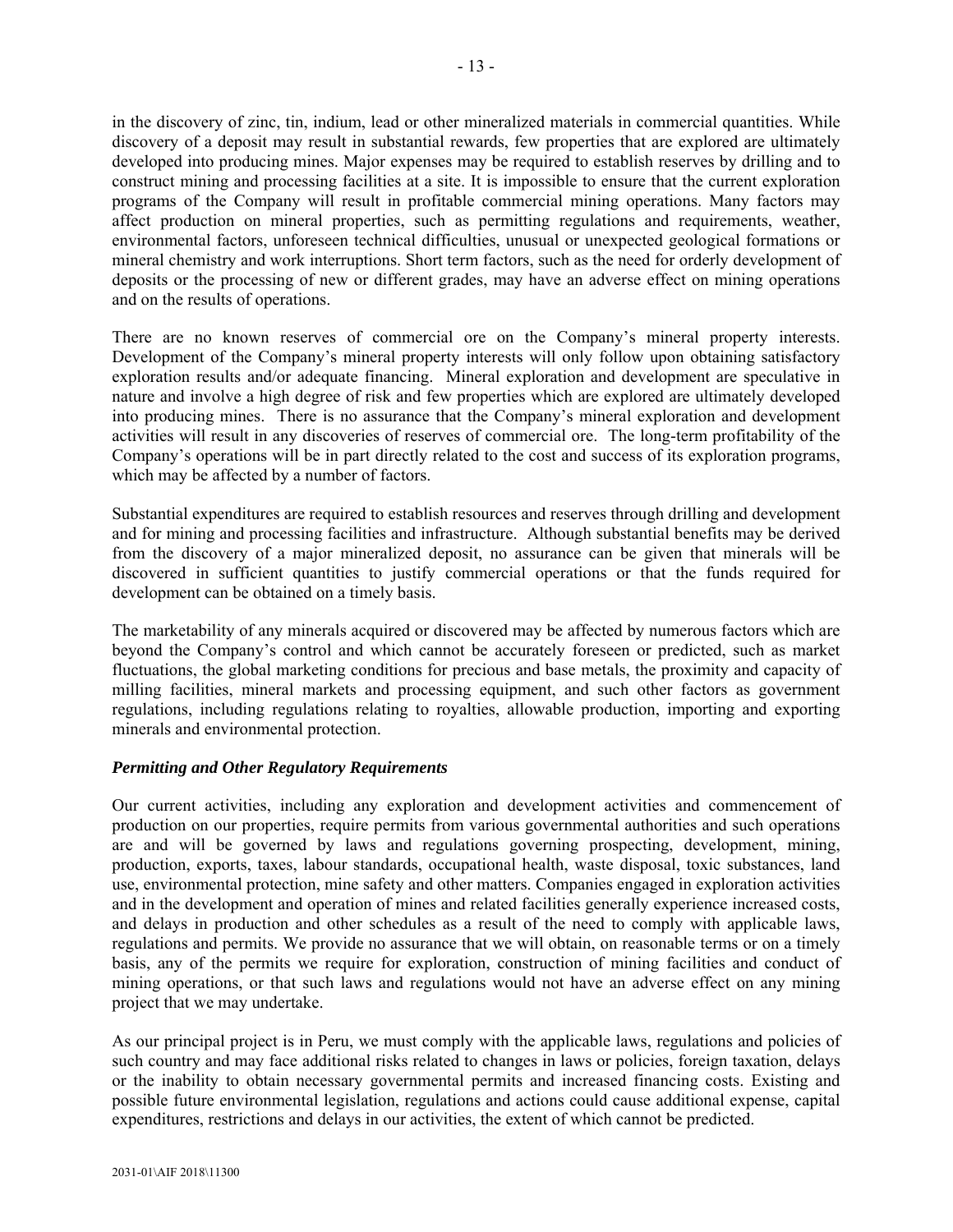Failure to comply with applicable laws, regulations, and permits may result in enforcement actions thereunder, including orders issued by regulatory or judicial authorities causing operations to cease or be curtailed, and may include corrective measures requiring capital expenditures, installation of additional equipment, or remedial actions. We may be required to compensate those suffering loss or damage by reason of the mining activities and may have civil or criminal fines or penalties imposed for violations of applicable laws or regulations and, in particular, environmental laws. We are not currently covered by any form of environmental liability insurance.

Existing laws, regulations and permits, and any amendments thereof, governing operations and activities of mining companies, or more stringent implementations thereof, could have a material adverse impact on us and cause such events as increases in exploration and development expenditures or require abandonment or delays in development of existing and new mining properties.

### *Dependence on Key Management*

Our development to date has largely depended on, and in the future will continue to depend on, the efforts of key management personnel, namely Graham Carman (President and Chief Executive Officer) and Alvaro Fernandez-Baca (VP of Exploration). Loss of any of the Company's key management personnel could have a material adverse effect on the Company.

### *Mineral Resource Estimates*

The Company's resources as reported herein are estimates only and no assurance can be given that any particular level of recovery of zinc, tin, silver, lead, indium or other metals will in fact be realized or that an identified mineral deposit will ever qualify as a commercially mineable (or viable) ore body which can be economically exploited. Mineral resources which are not mineral reserves do not have demonstrated economic viability. Any material change in the quantity of mineralization, grade, mineral prices, metal recoveries, costs or other assumptions used to calculate mineral resources may affect the economic viability of any property held by the Company.

### *Economic Extraction of Minerals From Identified Zinc, Tin or Silver Deposits May Not be Viable*

Whether a zinc, tin or silver deposit will be commercially viable depends on a number of factors, including the particular attributes of a deposit, such as its size and grade; prevailing commodity prices; costs and efficiency of the recovery methods that can be employed; proximity to infrastructure; financing costs; and governmental regulations, including regulations relating to prices, taxes, royalties, infrastructure, land use, importing and exporting of commodities and environmental protection. The effect of these factors cannot be accurately predicted but any combination of these factors may result in the Company not receiving an adequate return on its invested capital, if any, and/or may result in the Company being unable to develop one or more of its properties.

### *Employee Relations*

The Company's ability to achieve its future goals and objectives is dependent, in part, on maintaining good relations with its employees. Relations between the Company and its employees may be affected by changes in the scheme of labor relations that may be introduced by the relevant government authorities in those jurisdictions where the Company carries on business. Changes in such legislation or in the relationship between the Company and its employees may have a material adverse effect on the Company's business, results of operations and financial condition.

The market for skilled employees experienced in mining is very competitive. Mining companies are introducing pay and benefits improvements in order to attract these types of employees. The ability of the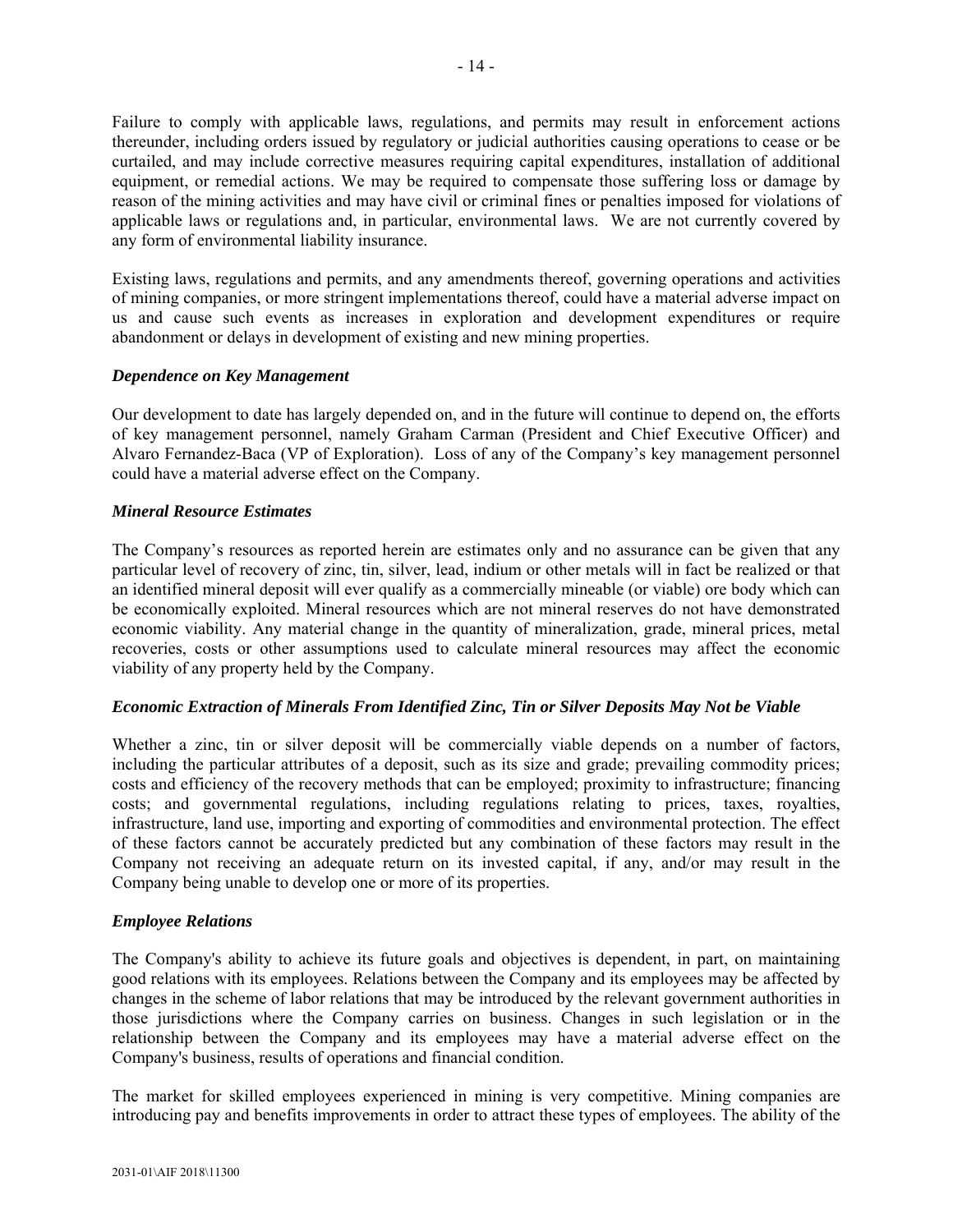Company to attract and retain a skilled workforce is critical to the successful execution of the Company's business plan. Retaining key employees requires competitive compensation, benefits, a commitment to safety and a good working environment. External or internal factors may prevent the Company from fulfilling its manpower staffing needs.

### *Share Price Fluctuations*

In recent years, the securities markets in Canada have experienced a high level of price and volume volatility, and the market price of securities of many companies, particularly those considered development stage companies, have experienced wide fluctuations in price which have not necessarily been related to the operating performance, underlying asset values or prospects of such companies. In particular, the per share price of the common shares of Tinka fluctuated from a high of \$0.78 to a low of \$0.17 within the financial year ended September 30, 2017. We provide no assurance that continual fluctuations in price will not occur.

### *Potential Dilution*

The Company may issue Common Shares or other securities to finance future activities. The Company cannot predict the size of future issuances of securities or the effect, if any, that future issuances and sales of securities will have on the market price of the Common Shares. Sales or issuances of substantial numbers of Common Shares, or the perception that such sales could occur, may adversely affect prevailing market prices of the Common Shares. With any additional sale or issuance of Common Shares, investors will suffer dilution to their voting power and the Company may experience dilution in its earnings per share. The exercise of stock options, warrants and other exchangeable or convertible securities already issued by the Company and the issuance of additional securities in the future could result in dilution in the value of the Common Shares and the voting power represented by such shares.

Furthermore, to the extent holders of the Company's stock options or other securities exercise their securities and sell the Common Shares they receive, the trading price of the Common Shares on the TSXV may decrease due to the additional amount of Common Shares available in the market.

### *Conflicts of Interest*

Our directors and officers may serve as directors or officers of other companies which may compete with us for mineral exploration projects. In addition, corporate opportunities giving rise to potential conflicts of interest may occur from time to time. In the event that such a conflict of interest arises at a meeting of our directors, a director who has such a conflict is required by law to abstain from voting with respect to certain such matters. Our directors are required by law to act honestly, in good faith and in the Company's best interests.

#### *Volatility and Sensitivity to Base Metals and Silver Prices*

Tinka's future revenues are directly related to the world market prices of base metals and silver as its revenues will be derived primarily from base metals and/or silver mining, assuming that Tinka is able to develop one or more of its projects.

Base metals (including zinc, tin, lead, and copper) prices can be subject to volatile price movements, which can be material and can occur over short periods of time and are affected by numerous factors beyond Tinka's control. Factors that may affect the price of zinc include industry factors such as: industrial demand; the level of demand for the metal as an investment; sales and purchases; speculative trading; and costs of and level of global base metal production. Base metal prices may also be affected by macroeconomic factors, including: expectations of future rate of inflation; the strength of, and confidence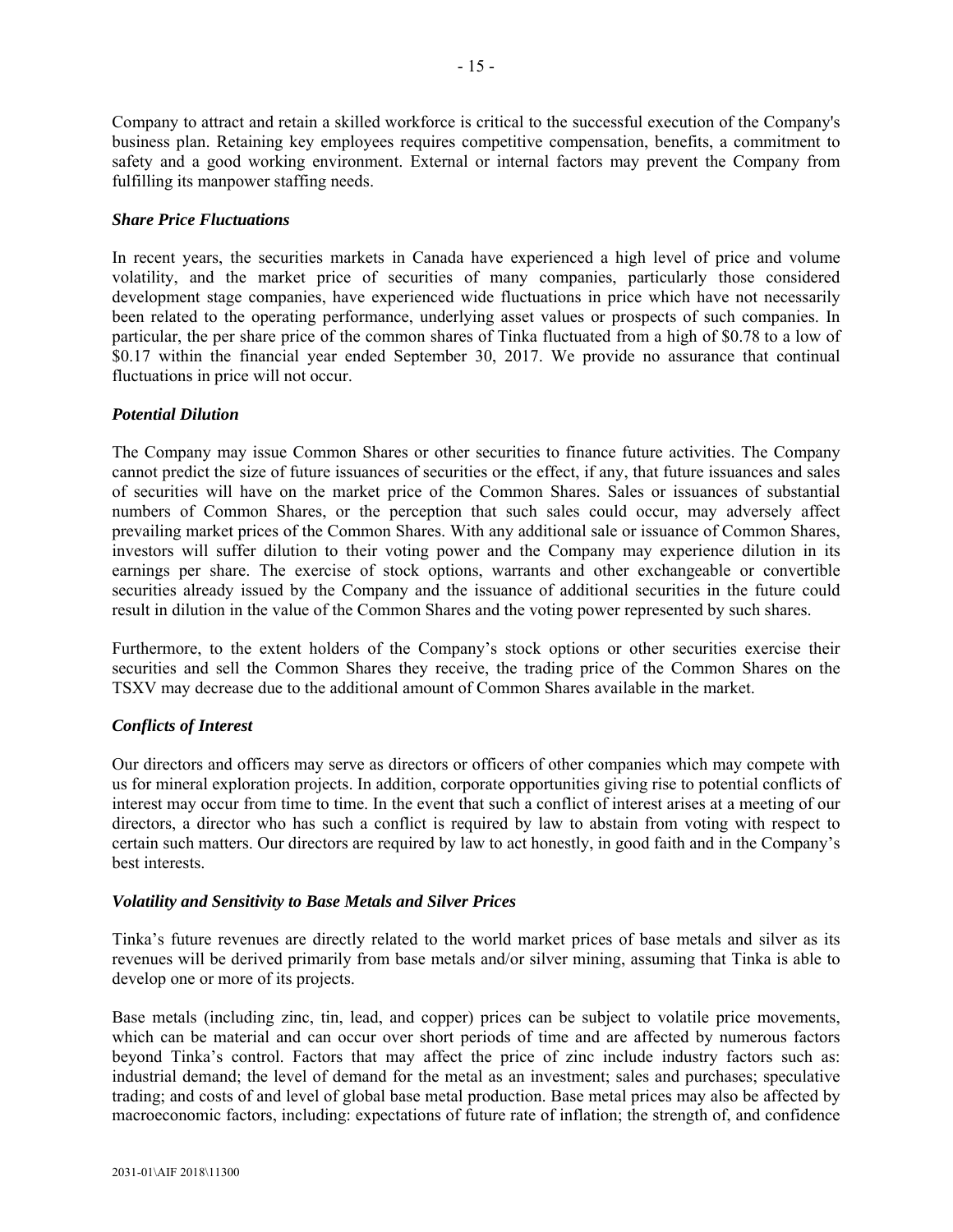in, the US dollar (the currency in which the price of base metals are generally quoted); other currencies; interest rates; and global or regional, political or economic uncertainties.

If, after the commencement of commercial production, base metals prices fall below the costs of production at Tinka's mines for a sustained period of time, it may not be economically feasible to continue production at such sites. This would materially and adversely affect production, profitability and Tinka's financial position. A decline in base metals prices may also require Tinka to write down its mineral reserves and mineral resources, which would have a material adverse effect on its earnings, financial position and shareholder returns. Tinka's future profitability may be materially and adversely affected by the effectiveness of any hedging strategy. While Tinka currently does not hedge or forward sell any of its future base metals or silver production, should circumstances in future so warrant (including to obtain debt financing), Tinka may hedge, or forward sell, future production.

### *Foreign Countries and Regulatory Requirements*

All of the Company's mineral resource properties are located in Peru, South America and consequently the Company is subject to certain risks, including currency fluctuations and possible political or economic instability in Peru which may result in the impairment or loss of mineral concessions or other mineral rights, and mineral exploration and mining activities may be affected in varying degrees by political stability and government regulations relating to the mining industry. Any changes in regulations or shifts in political attitudes are beyond the control of the Company and may adversely affect its business. Operations may be affected in varying degrees by government regulations with respect to restrictions on production, price controls, export controls, foreign exchange controls, income taxes, expropriation of property, environmental legislation and mine safety. These uncertainties may make it more difficult for the Company to obtain required financing for its Peruvian mineral properties.

### *History of Net Losses; Financing Risks*

Tinka has a reasonable cash position at this time. There is no assurance that additional funding will be available to us for further exploration and development of our projects or to fulfill our obligations under any applicable agreements. Without additional financing, we may delay or postpone indefinitely the exploration and development of our projects, which may result in the loss of such properties.

If our exploration programs are successful, additional funds will be required for further exploration and development to place a property into commercial production. The only source of future funds presently available to us is through the issuances of debt and/or equity, or the offering by us of an interest in any of our properties to be earned by another party or parties carrying out further exploration or development thereof. There is no assurance such sources will be available on favourable terms or at all. If available, future equity financings may result in substantial dilution to current shareholders.

### *Compliance With and Changes to Current Environmental and Other Regulatory Laws, Regulations and Permits Governing Operations and Activities of Base Metals Exploration Companies, or More Stringent Interpretation, Implementation, Application or Enforcement Thereof, Could Have a Material Adverse Impact on the Company*

Mining and refining operations and exploration activities, refining and conversion in Peru, are subject to extensive government regulation. Such regulations relate to production, development, exploration, exports, taxes and royalties, labour standards, community relations, occupational health, waste disposal, protection and remediation of the environment, mines decommissioning and reclamation, mine safety, toxic substances and other matters. Compliance with such laws and regulations has increased the costs of exploring, drilling, developing and constructing. It is possible that, in the future, the costs, delays and other effects associated with such laws and regulations may impact the Company's decision to proceed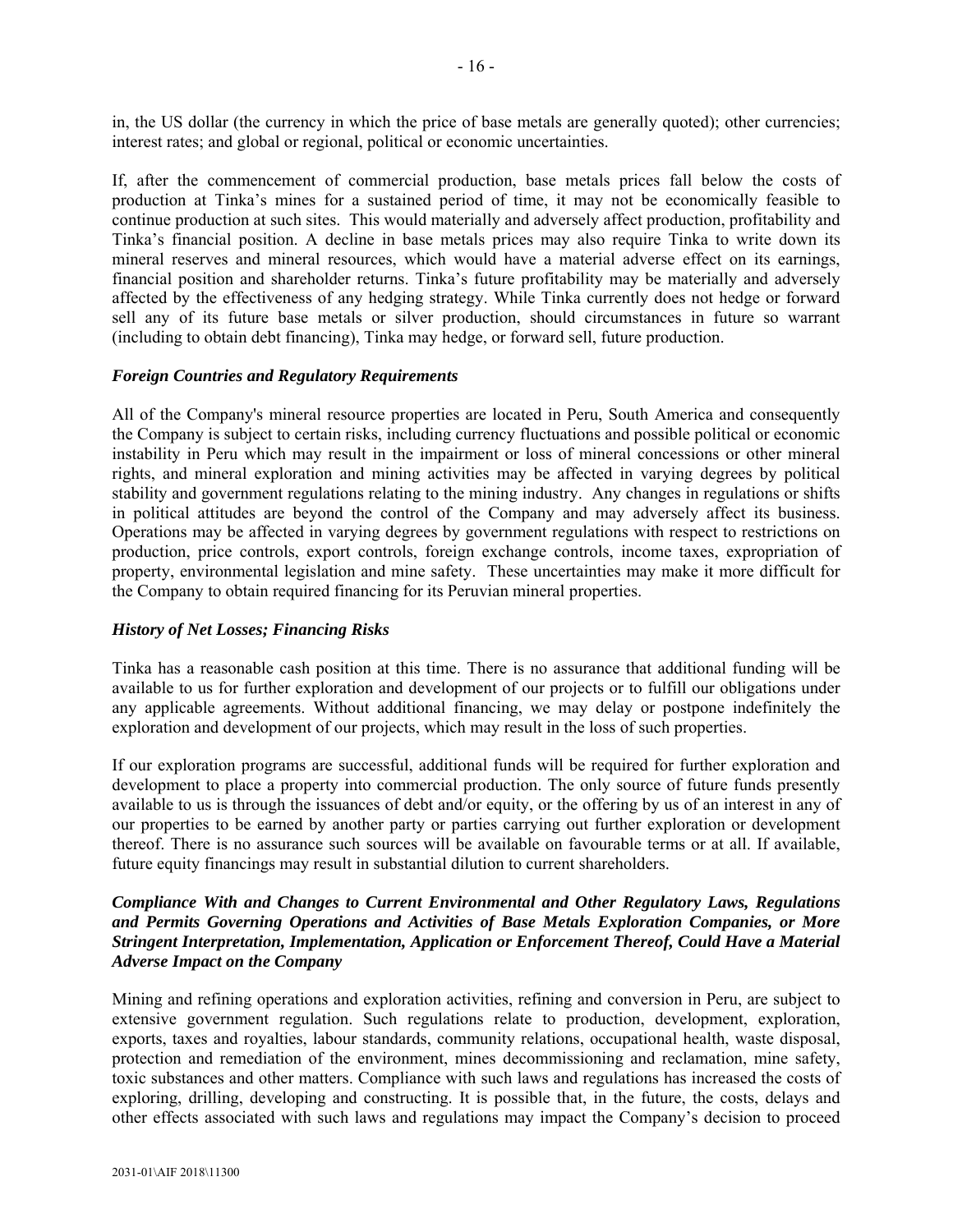with exploration or development or that such laws or regulations may result in the Company incurring significant costs to remediate or decommission properties which do not comply with applicable environmental standards at such time. The Company believes it is in substantial compliance with all material laws and regulations that currently apply to its operations. However, there can be no assurance that all permits which the Company may require for the conduct of its exploration operations will be obtainable or can be maintained on reasonable terms or that such laws and regulations would not have an adverse effect on any base metals exploration project which the Company might undertake. Failure to comply with applicable laws, regulations and permitting requirements may result in enforcement actions. These actions may result in orders issued by regulatory or judicial authorities causing operations to cease or be curtailed, and may include corrective measures requiring capital expenditures, installation of additional equipment or remedial actions. Companies engaged in exploration operations may be required to compensate others who suffer loss or damage by reason of such activities and may have civil or criminal fines or penalties imposed for violations of applicable laws or regulations.

### *Environmental Risks*

Mining is subject to potential risks and liabilities associated with pollution of the environment and the disposal of waste products occurring as a result of mineral exploration and production. Environmental liability may result from mining activities conducted by others prior to the Company's ownership of a property. Current coverage of environmental liability insurance may not be adequate. To the extent that the Company is subject to environmental liabilities, the payment of such liabilities would reduce otherwise available earnings and could have a material adverse effect on the Company. Should the Company be unable to fully fund the cost of remedying an environmental problem, it might be required to suspend operations or enter into interim compliance measures pending completion of the required remedy, which could have a material adverse effect on us. In addition, the Company does not have coverage for environmental losses and other risks. Compliance with applicable environmental laws and regulations requires significant expenditures and increases mine development and operating costs.

#### *Competition*

The mining industry is competitive in all of its phases. The Company faces strong competition from other mining companies with greater financial resources and technical facilities than itself for the acquisition of mineral concessions, claims, leases and other mineral interests as well as for the recruitment and retention of qualified employees.As a result of this competition, the Company may be unable to maintain or acquire attractive mining properties on terms it considers acceptable or at all.

#### *Insurance Risk*

We provide no assurance that insurance to cover the risks related to the Company's activities will be available at all or at economically-feasible premiums. Insurance against environmental risks (including potential for pollution or other hazards as a result of the disposal of waste products occurring from production) is not generally available to us or to other companies in the mineral exploration and development industry. The payment of such liabilities would reduce our available funds. If we are unable to fund fully the cost of remedying an environmental problem, we might be required to suspend operations or enter into interim compliance measures pending completion of the required remedy.

#### *Stage of Development and Limited Operating History*

All of our properties are in the exploration stage and we do not have an operating history. There can be no assurance that we will be able to develop and operate our properties, or any one of them, profitably, or that our activities will generate positive cash flow. As a result of our lack of operating history, we face many of the risks inherent in starting a new business. Industrial minerals exploration involves a high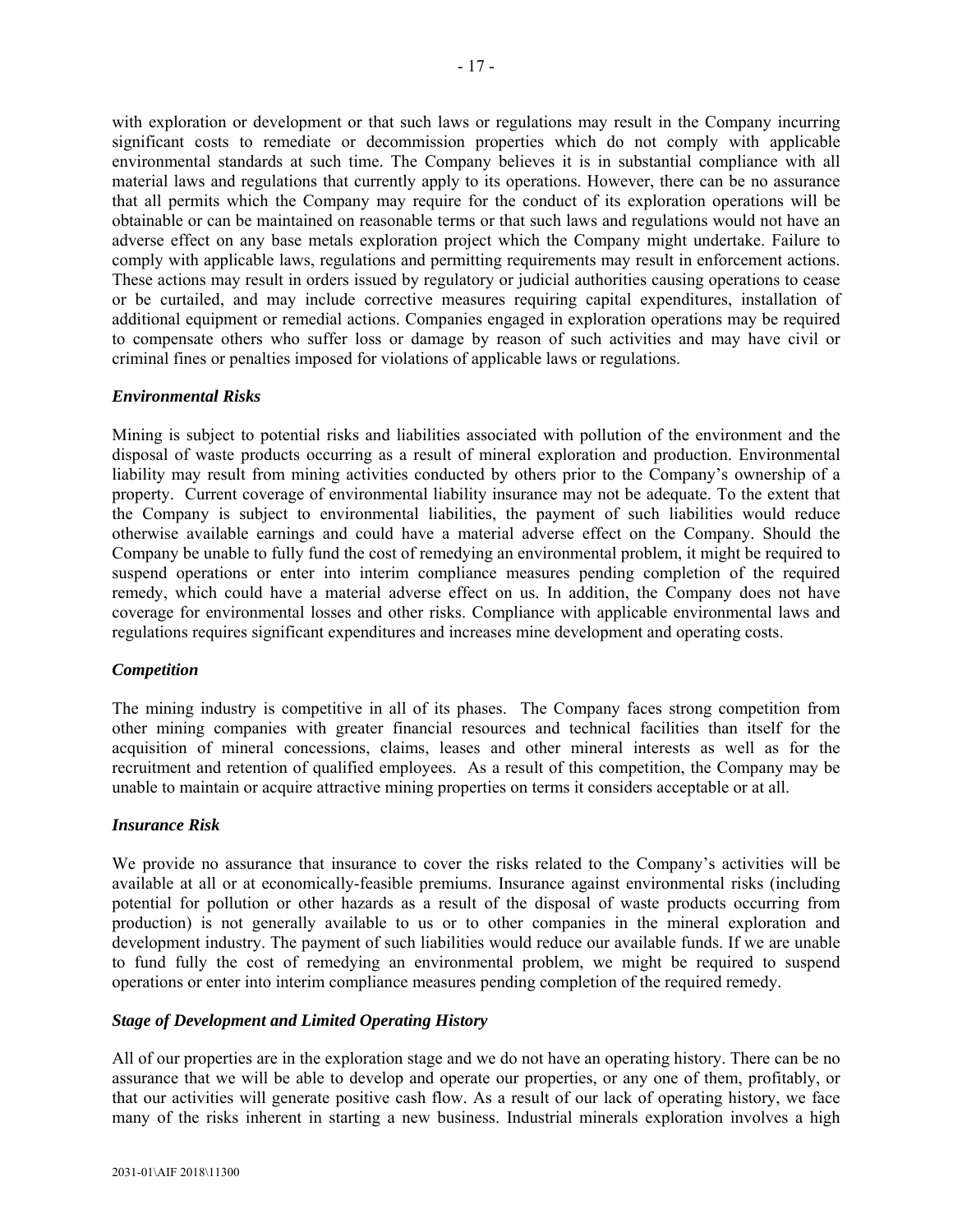degree of risk. The amounts attributed to our interest in properties as reflected in our consolidated financial statements represent acquisition and exploration expenses and should not be taken to represent realizable value. Hazards such as unusual or unexpected geological formations and other conditions are involved.

### *Currency Fluctuations May Affect Tinka's Margins*

Our exploration programs make us subject to foreign currency fluctuations and such fluctuations may materially affect our financial position and results. For example, metals are generally sold at prices stated in U.S. dollars, while costs incurred are paid in the currency of the country in which the activities are undertaken (Canada and Peru in our case). Prior to the commencement of production, the strength or weakness of the U.S. dollar affects our financial condition to the extent that certain liabilities may require payment in U.S. dollars from time to time. If we commence production at any of our properties and generate revenues, a weak U.S. dollar relative to the other currencies could impair our financial results since smelters pay for concentrate in U.S. dollars while the majority of operating costs would be in the currency of the country in which the activities are undertaken.

### *Political Risk*

Operations in Peru are also subject to political risk. Peru's current fiscal regimes are generally favorable to the mining industry and have been relatively stable over the past ten years or so, but there is a risk that this could change. In addition, labor in Peru is customarily unionized and there are risks that labor unrest or wage agreements may impact operations. The Company believes that the current conditions in Peru are relatively stable and conducive to conducting business, however, its future mineral exploration activities could be impacted by political or economic developments.

### *Inadequate Infrastructure May Delay or Prevent the Company's Operations*

Exploration, development and ultimately mining and processing activities depend, to one degree or another, on the availability of adequate infrastructure. Reliable air service, roads, bridges, power sources and water supply are significant contributors in the determination of capital and operating costs. Inadequate infrastructure could significantly delay or prevent the Company exploring and developing its project and could result in higher costs.

### *Enforcement of Civil Liabilities*

As substantially all of the assets of the Company and its subsidiaries are located outside of Canada, and certain of the directors and officers of the Company are residents outside of Canada, it may be difficult or impossible to enforce judgments granted by a court in Canada against the assets of the Company and its subsidiaries or the directors and officers of the Company residing outside of Canada.

### *Repatriation of Earnings*

Currently there are no restrictions on the repatriation from Peru of earnings to foreign entities. However, there can be no assurance that additional restrictions on repatriation of earnings from Peru will not be imposed in the future.

#### *Mining Law in Peru*

Under Peruvian mining law, the right to explore for and exploit minerals is granted by way of a mining concession.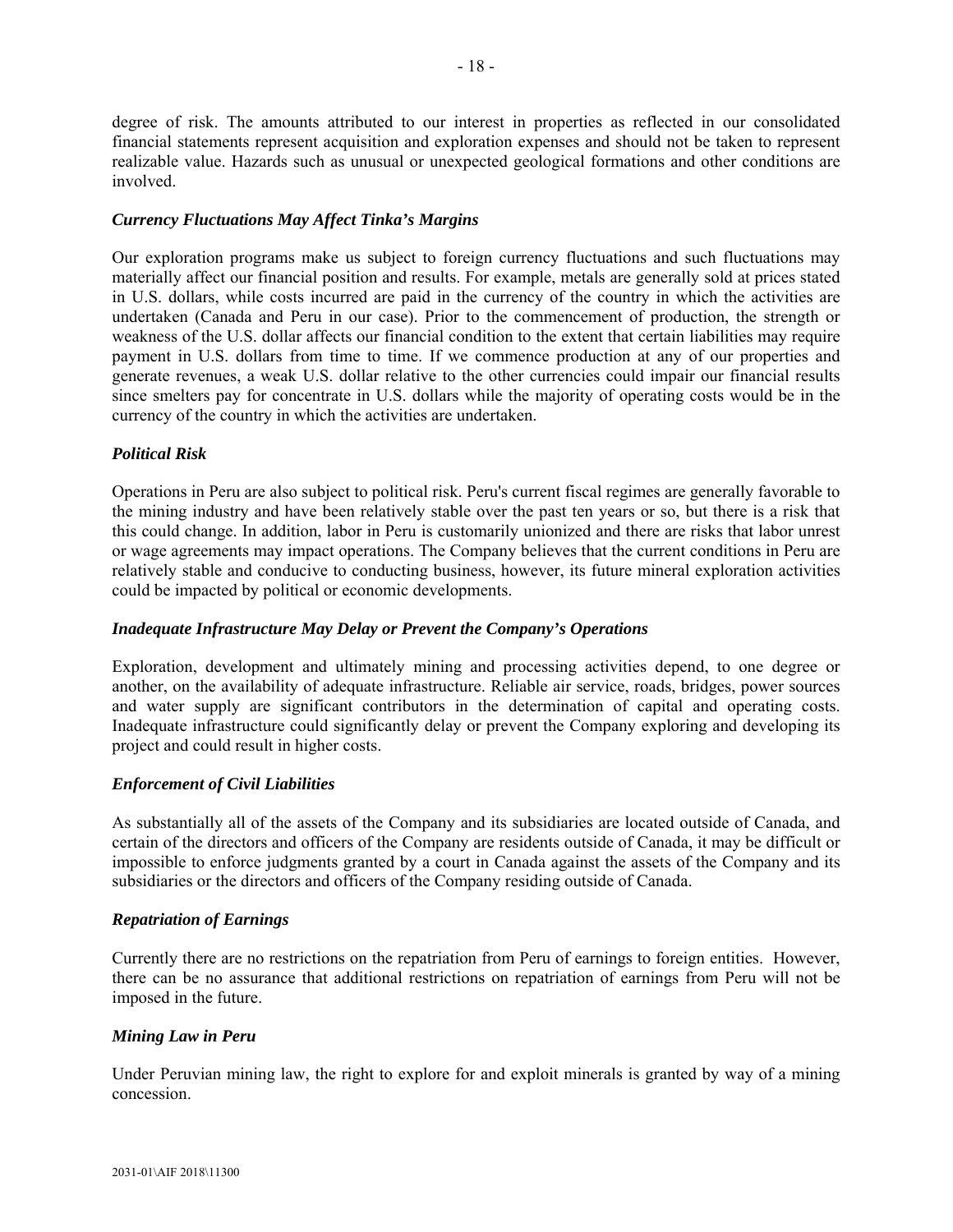A Peruvian mining concession is a property-related right, distinct and independent from the ownership of land on which it is located, even when both belong to the same person. The rights granted by a mining concession are defensible against third parties, transferable, chargeable and, in general, may be the subject of any transaction or contract.

The basic unit for newly claimed mining concessions is a minimum of 100 hectares and a maximum of 1,000 hectares. Buildings and other permanent structures used in a mining operation are considered real property accessory to the concession on which they are situated.

The concession holder must pay an annual rental of US\$3.00 per hectare (for metallic concessions) by June 30th of each year (except for the year of acquisition, as this rental is paid as part of the concession application fee). Holders of mining concessions are also required to reach a minimum annual production equivalent to 1 tax unit per year per hectare in the case of metallic miming concessions. In case of mining concessions granted before 2008, the holder is required to reach a minimum annual production equivalent to US\$100.000 per year per hectare in case of metallic mining concessions. If the holder of a mining concession cannot reach the minimum annual production within six years of the grant of the concession, the concession holder must make an additional payment (the "Penalty") of US\$6.00 per hectare for the 7th through 11th year following the granting of the concession, and of US\$20.00 per hectare thereafter. The concession holder is exempted from the Penalty, if the investment made during the previous year was 10 times the Penalty (US\$60 per hectare for years 7 through 11). The term of a concession is indefinite if it is properly maintained by payment of rental duties.

In case of mining concessions granted after 2008, concession holders are required to reach a minimum annual production equivalent to 1 Tax unit (approximately US\$1,250) per year per hectare. If the holder of a mining concession cannot reach the minimum annual production on the first semester of the eleventh year since the year in which the concession was granted, the holder will be required to pay a penalty equivalent to 10% of the applicable minimum production per year per hectare until the fiftieth year. After the period of 15 years mentioned above, the mining concession may remain in force for an additional period of up five additional years in the case of: (i) the holder paying the applicable penalty and securing investments in the mining concession of 10 times the applicable penalty that should be paid; or, (ii) events of force majeure.

In 2005, a new change to the mining law (the first change since 1992) was enacted that relates to the payment of royalties to the Peruvian government. Production from any mining operation is now subject to a royalty payable to the Peruvian government based on the value of the ore concentrates less the costs for indirect taxes, insurance, freight and storage in ports. The royalty is based on the following adjusted gross values (i.e. gross value less the costs specified previously): (a) 1% royalty up to \$60 million; (b) 2% royalty in excess of \$60 million up to \$120 million; (c) 3% royalty in excess of \$120 million.

The 2005 amendment to the mining law, however, provides that mining companies that contracted with the Peruvian government to pay mining royalties to the government for government-owned mining projects acquired by companies directly from the government prior to the enactment of the new royalties law, will be subject to the terms of such contracts and will not be subject to the royalties payable under the new royalties law. The Company has no such projects and all of the Company's projects will be subject to the new government royalty schedule.

Ownership of surface rights in Peru is independent of the ownership of mineral rights under mining concessions.

The Peruvian mining law makes provision for the preservation of the natural environment. Holders of mining concessions are obliged to undertake environmental evaluation studies which need to be approved by the Peruvian Ministry of Energy and Mines at all stages of the exploration and development cycle and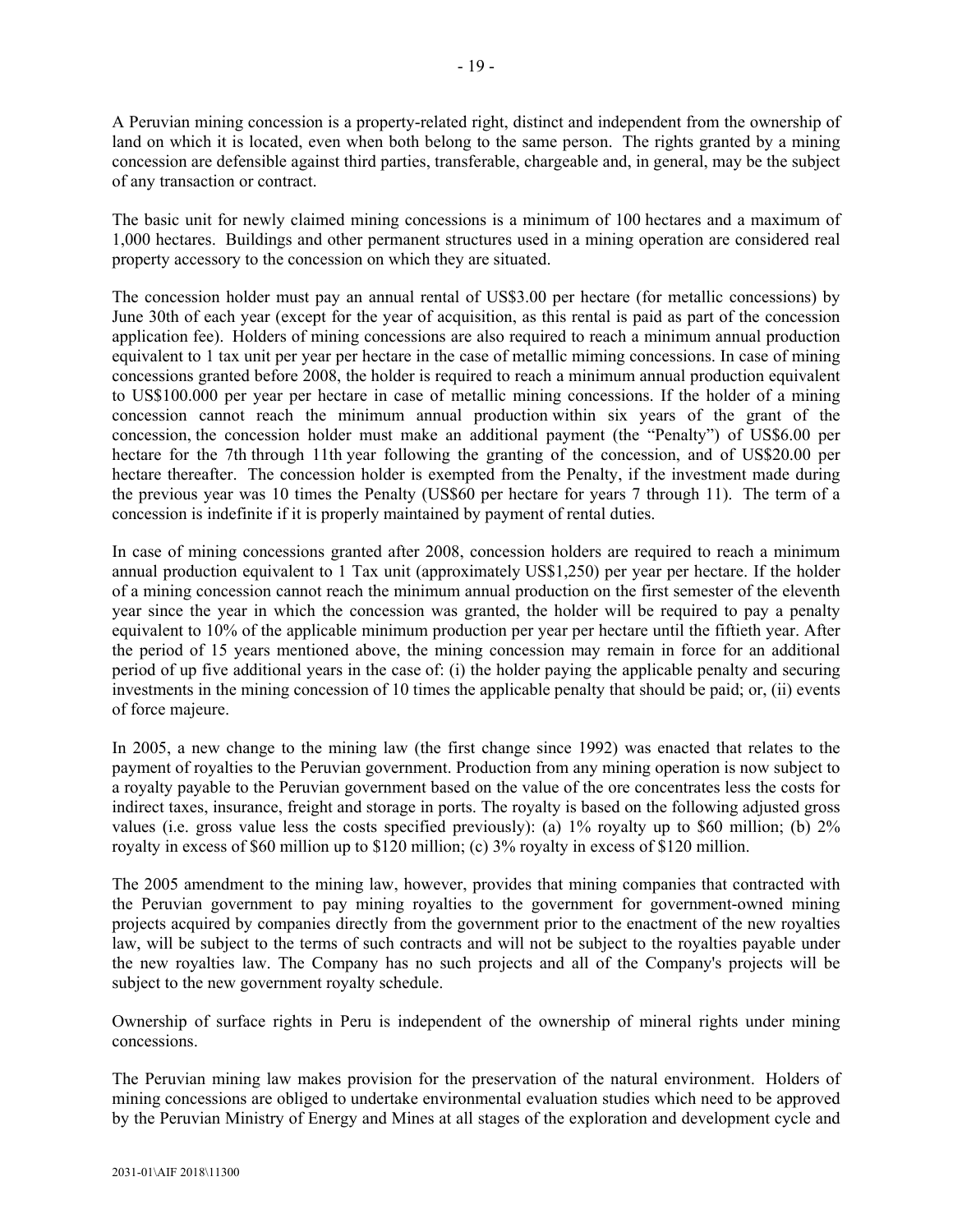to formulate plans to minimize environmental damage resulting from their activities. The Company has obtained all necessary environmental permits for its past exploration programs and will require new permits for its future exploitation/development/production plans.

### **Material Mineral Property**

### *General*

The Company currently has one material property for the purposes of NI 43-101. The property, known as the Ayawilca Property, located 40 km from Peru's largest historic zinc mine, Cerro de Pasco, in central Peru, consists of three separate mineral zones: the Ayawilca Zinc Zone (zinc-indium-silver-lead); the Ayawilca Tin Zone (tin-copper-silver); and the Colquipucro silver oxide deposit. The map below shows the location of the Ayawilca Property.



*NI 43-101 Technical Report on the Mineral Resource Estimate for the Ayawilca Property, Department of Pasco, Peru* 

A report entitled "Technical Report on the Mineral Resource Estimate for the Ayawilca Property, Department of Pasco, Peru" and dated December 11, 2017 (the "**2017 Technical Report**") was authored by Mr. David Ross, P.Geo. of Roscoe Postle Associates Inc. of Toronto, Canada, who is an independent "qualified person" as defined by NI 43-101. The 2017 Technical Report is available under the Company's profile on SEDAR at www.sedar.com and on the Company's website at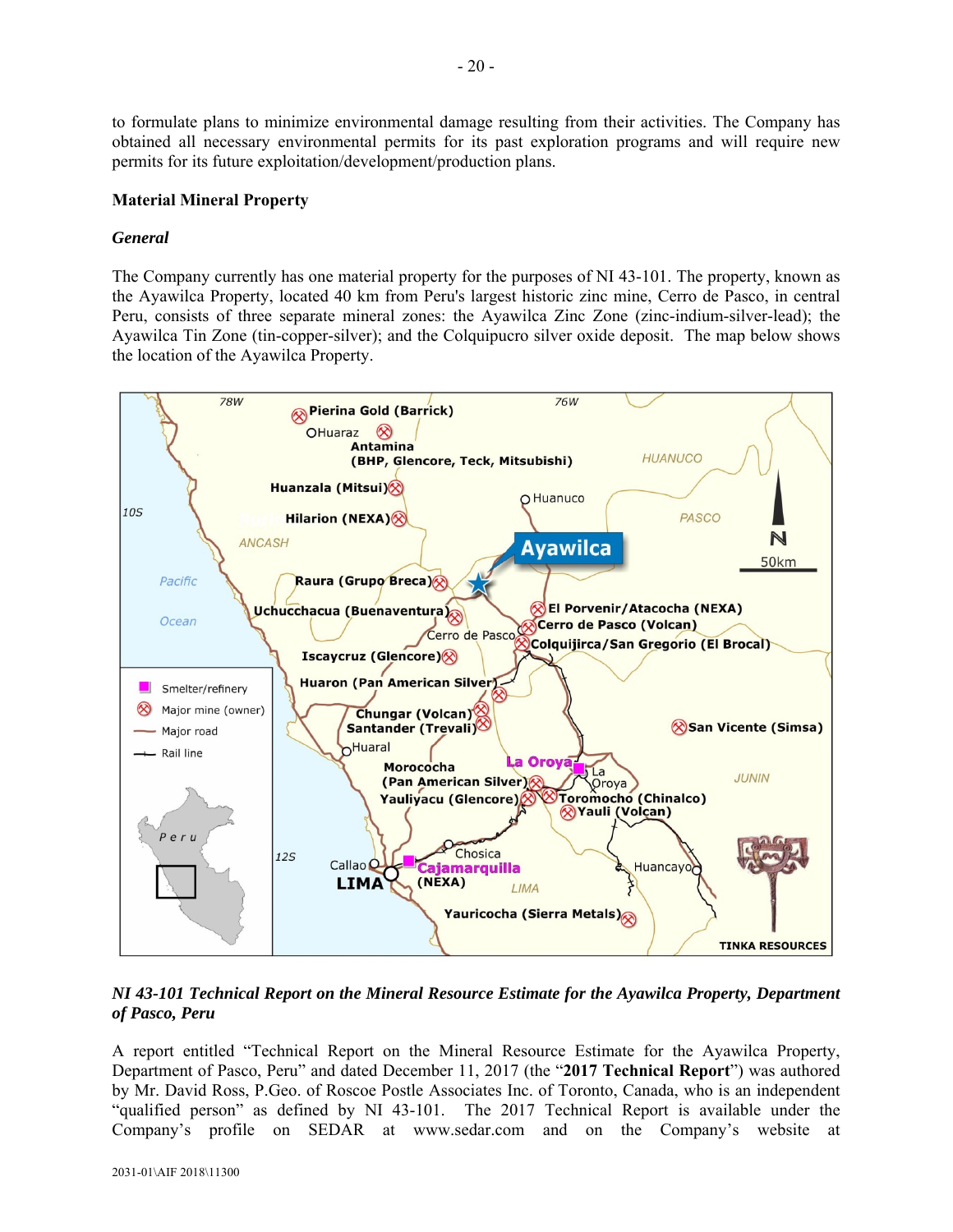www.tinkaresources.com. The following disclosure relating to the Ayawilca Property is an excerpt of the summary of the 2017 Technical Report, which excerpt has been updated only to conform defined terms in the 2017 Technical Report to the AIF.

The entire 2017 Technical Report is incorporated by reference herein, and readers are encouraged to review the complete text of the 2017 Technical Report available under Tinka's profile at www.sedar.com. Any reference to the "author" in the following disclosure refers to David Ross. A full list of references cited by the author is contained in the 2017 Technical Report.

**The following summary does not purport to be a complete summary of the 2107 Technical Report. The 2017 Technical Report is intended to be read as a whole, and sections should not be read or relied upon out of context. The 2017 Technical Report contains the expression of the professional opinions of a Qualified Person (as defined under NI 43-101) based upon information available at the time of preparation of the 2017 Technical Report. The following disclosure, which is derived from the 2017 Technical Report, is subject to the assumptions, qualifications and procedures contained in the 2017 Technical Report.** 

### **EXECUTIVE SUMMARY**

Roscoe Postle Associates Inc. ("**RPA**") was retained by Tinka Resources Limited ("Tinka") to prepare an independent Technical Report on the Ayawilca Property (the "Property"), located in central Peru. The purpose of this report is to support the disclosure of an updated Mineral Resource estimate for the Property. This Technical Report conforms to NI 43-101 Standards of Disclosure for Mineral Projects. RPA visited the Property and other project related facilities most recently from January 11 to 13, 2016.

Tinka is a publicly listed junior resource acquisition and exploration company trading under the symbol TSXV:TK on the Canadian TSX Venture Exchange. Its corporate office is located in Vancouver, Canada. Tinka's focus is on its 100%-owned Ayawilca Property in the zinc-lead-silver belt of central Peru, located 200 km northeast of Lima. The Property, located 40 km from Peru's largest historic zinc mine, Cerro de Pasco, has three separate mineral zones: the Ayawilca Zinc Zone (zinc-indium-silverlead); the Ayawilca Tin Zone (tin-copper-silver); and the Colquipucro silver oxide deposit. The Property is at the exploration stage, with a focus on the base metal (zinc, tin, copper) mineralization. Both the Zinc Zone and Tin Zone are "blind" lying beneath 150 m to 200 m of sandstone cover. The Zinc Zone mineralization is hosted by sulphides in altered limestone. The Colquipucro silver deposit is located from surface to a depth of approximately 80 m in sandstone.

The updated Mineral Resource estimates for the Ayawilca Zinc Zone and the Ayawilca Tin Zone, with the effective date of October 10, 2017, are listed in Tables 1-1 and 1-2, respectively. The Mineral Resources of the two Ayawilca zones are reported separately since the zones host different metals and are spatially separated. The Mineral Resource estimate for the Colquipucro silver deposit, located 1.5 km from the Ayawilca mineralized zones, remains unchanged since the last resource update and is listed in Table 1-3. The Mineral Resource estimates conform to Canadian Institute of Mining, Metallurgy and Petroleum Definition Standards for Mineral Resources and Mineral Reserves dated May 10, 2014 (CIM (2014) definitions).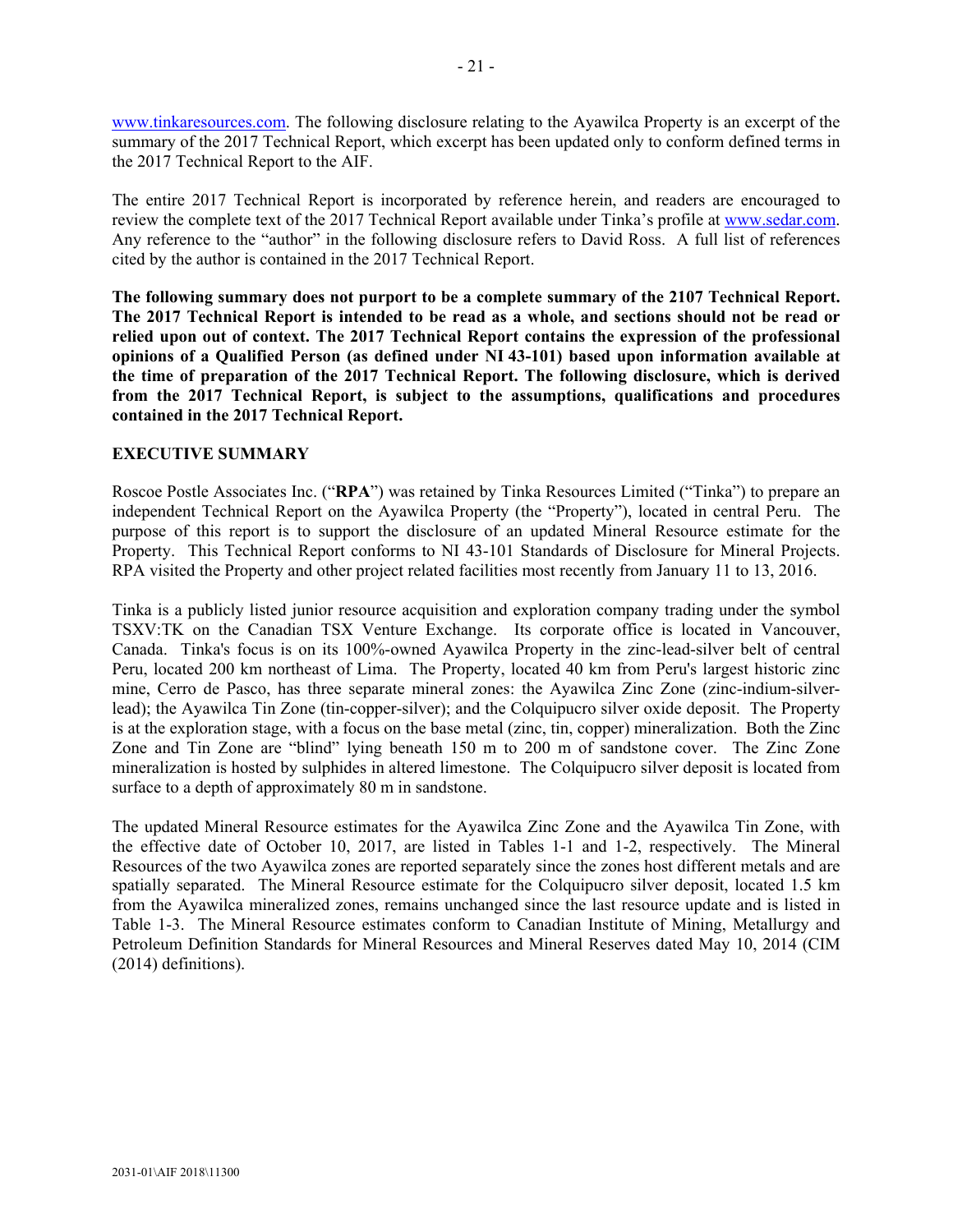|                        | $\mathbf{r}$ , where $\mathbf{r}$ is $\mathbf{r}$ |                 |               |           |       |       |       |       |       |       |
|------------------------|---------------------------------------------------|-----------------|---------------|-----------|-------|-------|-------|-------|-------|-------|
|                        |                                                   |                 | Zn            |           |       |       |       |       |       |       |
|                        | Tonnage                                           | $\mathbf{ZnEq}$ | $\frac{6}{6}$ | <b>Pb</b> | In    | Ag    | Zn    | Pb    | In    | Ag    |
| Area                   | (Mt)                                              | $\frac{1}{2}$   |               | $(\%)$    | (g/t) | (g/t) | (Mlb) | (Mlb) | (t)   | (Moz) |
| South                  | 13.3                                              | 9.5             | 7.6           | 0.2       | 118   | 25    | 2,228 | 61    | 1,561 | 10.6  |
| West                   | 9.0                                               | 7.2             | 6.1           | 0.2       | 64    | 14    | 1,206 | 37    | 577   | 4.0   |
| Central                | 13.0                                              | 5.7             | 4.7           | 0.3       | 54    | 13    | 1,338 | 77    | 704   | 5.4   |
| East                   | 7.5                                               | 6.2             | 5.1           | 0.2       | 69    | 13    | 846   | 34    | 519   | 3.1   |
| <b>Total Zinc Zone</b> | 42.7                                              | 7.3             | 6.0           | 0.2       | 79    | 17    | 5,617 | 209   | 3,361 | 23.1  |

#### **TABLE 1-1 ZINC ZONE INFERRED MINERAL RESOURCES AT AYAWILCA AS OF OCTOBER 10, 2017 Tinka Resources Limited – Ayawilca Property**

Notes:

1. CIM (2014) definitions were followed for Mineral Resources.

2. Mineral Resources are reported above a cut-off NSR value of US\$55 per tonne.

3. The NSR value was based on estimated metallurgical recoveries, assumed metal prices and smelter terms, which include payable factors, treatment charges, penalties, and refining charges. Metal price assumptions were: US\$1.15/lb Zn, US\$300/kg In, US\$18/oz Ag, and US\$1.10/lb Pb. Metal recovery assumptions were: 90% Zn, 75% In, 60% Ag, and 75% Pb. The NSR value for each block was calculated using the following NSR factors: US\$15.34 per % Zn, US\$6.15 per % Pb, US\$0.18 per gram In, and US\$0.27 per gram Ag.

- 4. The NSR value was calculated using the following formula:
- $NSR = [Zn(\%)^*US$15.34+Pb(\%)^*US$6.15+In(g/t)*US$0.18+A g(g/t)*US$0.27]$

5. The zinc equivalent (ZnEq) value was calculated using the following formula: ZnEq = NSR/US\$15.34.

6. Numbers may not add due to rounding.

#### **TABLE 1-2 TIN ZONE INFERRED MINERAL RESOURCES AT AYAWILCA AS OF OCTOBER 10, 2017 Tinka Resources Limited – Ayawilca Property**

|          | Tonnage SnEq Sn Cu Ag Sn |                                 |  |  | – Cu                                                        | AΩ  |
|----------|--------------------------|---------------------------------|--|--|-------------------------------------------------------------|-----|
|          | (Mt)                     |                                 |  |  | $(\%)$ $(\%)$ $(\%)$ $(\%)$ $(g/t)$ $(Mlb)$ $(Mlb)$ $(Moz)$ |     |
| Tin Zone | 10.5                     | $0.70$ $0.63$ $0.23$ $12$ $145$ |  |  | $\sim$ 53                                                   | 4.2 |

Notes:

1. CIM (2014) definitions were followed for Mineral Resources.

2. Mineral Resources are reported above a cut-off NSR value of US\$55 per tonne.

3. The NSR grade was based on estimated metallurgical recoveries, assumed metal prices and smelter terms, which include payable factors, treatment charges, penalties, and refining charges. Metal price assumptions were: US\$9.50/lb Sn, US\$3/lb Cu, and US\$18/oz Ag. Metal recovery assumptions were: 86% Sn, 75% Cu, and 60% Ag. The NSR value for each block was calculated using the following NSR factors: US\$164.53 per % Sn, US\$39.95 per % Cu, and US\$0.27 per gram Ag.

- 4. The NSR value was calculated using the following formula:  $NSR = [Sn(\%)*US$164.53 + Cu(\%)*US$39.95 + Ag(g/t)*US$0.27].$
- 5. The tin equivalent (SnEq) value was calculated using the following formula:  $SnEq = NSR/US$164.53$
- 6. Numbers may not add due to rounding.

### **TABLE 1-3 MINERAL RESOURCES AT COLQUIPUCRO AS OF MAY 25, 2016 Tinka Resources Limited – Ayawilca Property**

| <b>Class/Zone</b> | Tonnage<br>(Mt) | Ag(g/t) | Ag(Moz) |
|-------------------|-----------------|---------|---------|
| Indicated         |                 |         |         |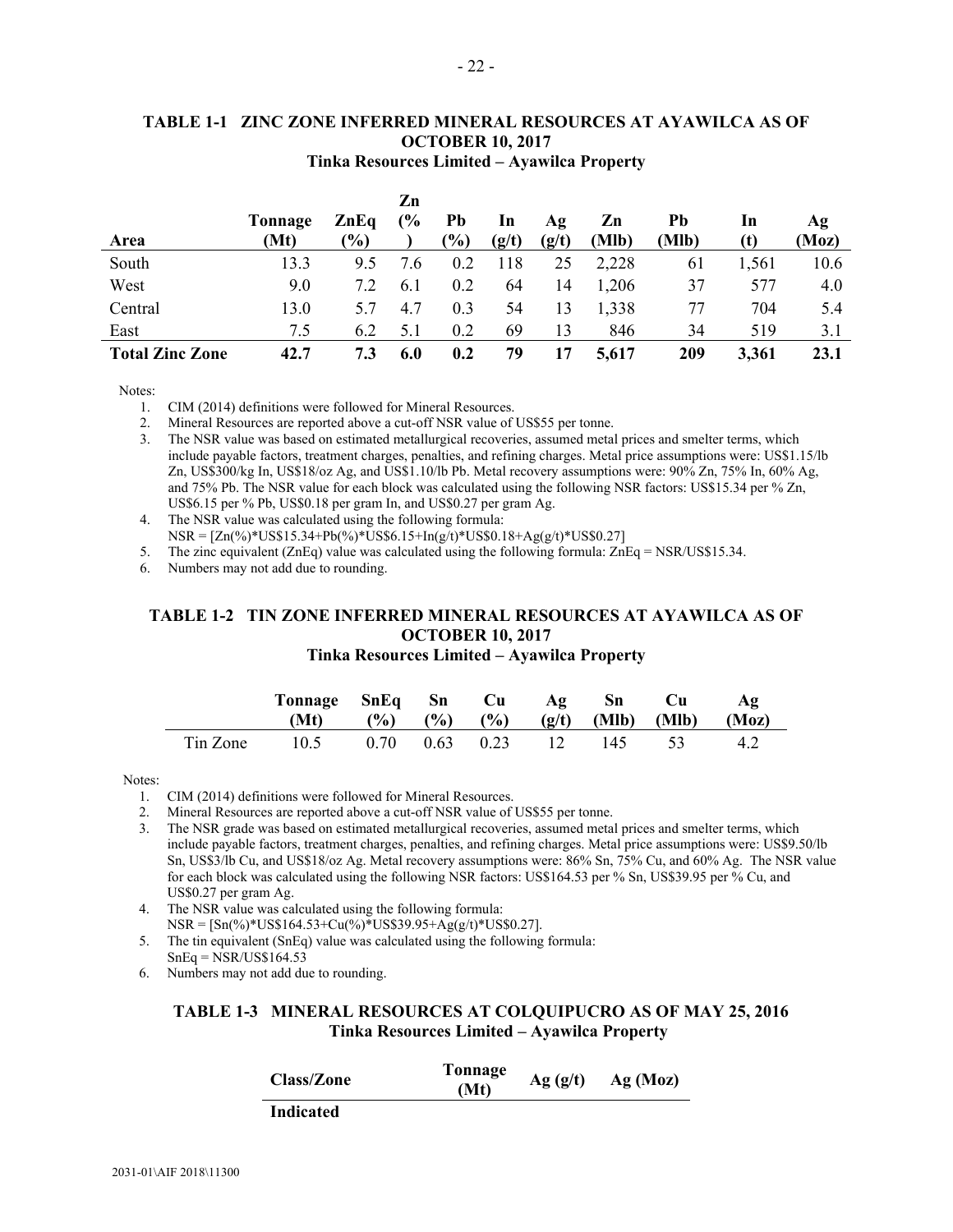| <b>High Grade Lenses</b> | 29  | 112 | 104  |
|--------------------------|-----|-----|------|
| Low Grade Halo           | 4.5 | 27  | 39   |
| <b>Total Indicated</b>   | 7.4 | 60  | 14.3 |
| <b>Inferred</b>          |     |     |      |
| <b>High Grade Lenses</b> | 22  | 105 | 75   |
| Low Grade Halo           | 62  | 28  | 57   |
| <b>Total Inferred</b>    | 8.5 | 48  | 13.2 |

Notes:

- 1. CIM (2014) definitions were followed for Mineral Resources.
- 2. Mineral Resources are reported within a preliminary pit shell and above a cut-off grade of 15 g/t Ag for the Low Grade Halo, and 60 g/t Ag for the High Grade Lenses.
- 3. The cut-off grade is based on a price of US\$24/oz Ag.
- 4. Numbers may not add due to rounding.

RPA is not aware of any environmental, permitting, legal, title, taxation, socio-political, marketing, and other relevant factors that would affect the Ayawilca and Colquipucro Mineral Resource estimates.

#### **Conclusions**

The Property is located in the Central Peru polymetallic belt and is at the exploration stage. The Ayawilca and Colquipucro deposits are 1.5 km apart but are hosted in different stratigraphic units and will potentially be mined by different methods, underground for the Ayawilca deposits and open pit for the Colquipucro deposit.

The Ayawilca Zinc and Tin Zones are hosted within a brecciated limestone unit approximately 200 m thick belonging to the Pucará Group of Jurassic-Triassic age. The mineralization is "blind" lying beneath 150 m to 200 m of sandstone cover. The Zinc Zone mineralization is in the form of multiple, gently dipping sphalerite-pyrite (pyrrhotite-magnetite-carbonate) sulphide lenses, or "mantos", within four structural areas (South, West, Central, and East). The mantos merge into thicker zones or "chimneys" at South and West Ayawilca. The Tin Zone mineralization occurs as shallow to flat dipping pyrrhotite-rich mantos at the base of the Pucará limestone, typically lying immediately above the underlying basement (phyllite). This mineralization is predominantly hosted by cassiterite (a tin oxide) while copper is predominantly hosted by chalcopyrite.

The regional setting, geometry, and mineralogy suggest that Ayawilca is a carbonate replacement deposit (CRD), similar to several other deposits in the Central Peru polymetallic belt, including Cerro de Pasco. Mineralization is believed to be Miocene in age, possibly associated with an intrusion at depth which has not been identified.

The Colquipucro silver oxide deposit is hosted primarily within the Goyllarisquizga Formation quartz sandstone of Cretaceous age, which lies immediately above the Pucará Group limestone. Historical mining focused on a series of en-echelon east-west trending, steeply north dipping faults and veins. In 2006, mapping and sampling by Tinka showed lower grade mineralization in narrow fractures between the high grade veins. The deposit has been modelled to include ten north dipping high grade zones, a gently dipping basal zone, and a low grade halo that encompasses all high grade zones. Overall, the deposit is 550 m in the north-south direction by 380 m in the east-west direction by 75 m thick. Weathering at Colquipucro is extensive. Preliminary metallurgical test work suggests that the mineralization is amenable to heap leach recovery methods. Colquipucro is the only known and documented sandstone-hosted oxide silver deposit in Peru. Colquipucro is tentatively classified as a disseminated, intermediate-sulphidation epithermal deposit (now oxidized) lying above and on the margin of the deeper, sulphide-rich deposit.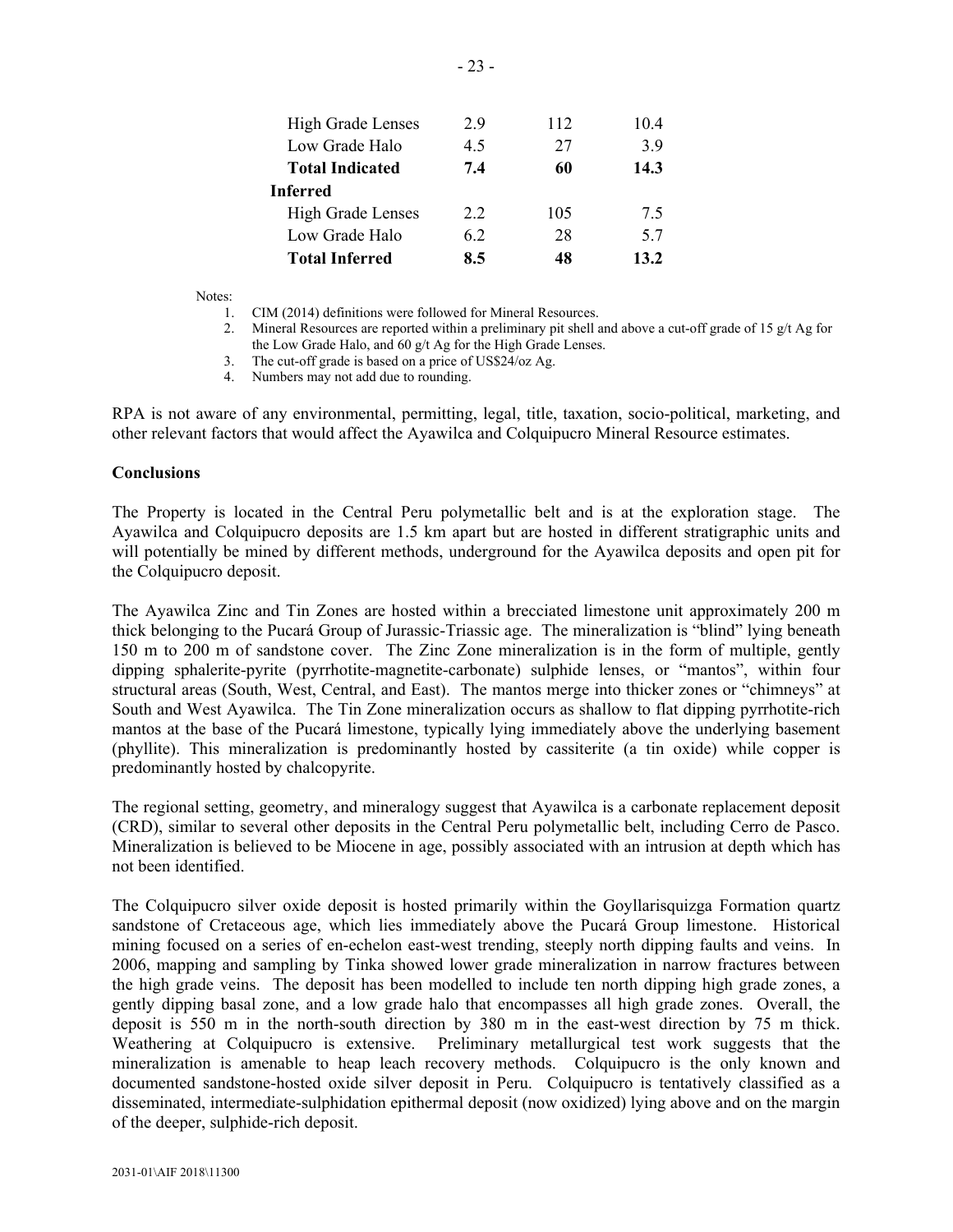Tinka's protocols for drilling, sampling, analysis, security, and database management meet industry standard practices. The drill hole database was verified by RPA and is suitable for Mineral Resource estimation work.

RPA estimated Mineral Resources for the Ayawilca deposit using the drill results available to October 10, 2017. Mineral Resources at Ayawilca are reported on the basis of a possible underground mining scenario at a NSR cut-off of US\$55/t (approximately 3.6% ZnEq cut-off grade for the Zinc Zone and approximately 0.33% SnEq for the Tin Zone). Updated Inferred Mineral Resources at the Ayawilca Zinc Zone are estimated to total 42.7 million tonnes at average grades of 6.0% Zn, 79 g/t In, 17 g/t Ag, and 0.2% Pb (7.3% ZnEq). Inferred Mineral Resources at the Ayawilca Tin Zone are estimated to total 10.5 million tonnes at average grades of 0.63% Sn, 0.23% Cu, and 12  $g/t$  Ag (0.70% SnEq). The two Ayawilca resources are reported separately, since they host different metals and are spatially separated.

There has been no drilling at Colquipucro since the February 23, 2015 Mineral Resource estimate and the Mineral Resources remain current. They are reported within a preliminary pit shell generated in Whittle software at a cut-off of 15 g/t Ag. Indicated Mineral Resources at Colquipucro are estimated to total 7.4 million tonnes at an average grade of 60 g/t Ag containing 14.3 million ounces of silver. Inferred Mineral Resources are estimated to total 8.5 million tonnes at an average grade of 48 g/t Ag containing 13.2 million ounces of silver. More than half the contained metal is hosted in the high grade lenses, at average grades greater than 100  $g/t$  Ag. A small amount of mineralization was not captured by the Whittle shell. No Mineral Reserves have yet been estimated on the Property.

Drill hole A17-082, located at the Chaucha area, one kilometre east of Colquipucro, intersected approximately 92 m of massive hematite  $\pm$  magnetite  $\pm$  pyrite hosted in brecciated limestone. No significant zinc mineralization was encountered in this zone, however, the presence of significant massive iron oxides and sulphides is a new style of mineralization at the Property.

### **Recommendations**

The Property hosts three deposits with different styles of mineralization and primary commodities. Each deposit, and the Property overall, merits considerable exploration and development work. The primary objectives of the program proposed by Tinka are to expand the Ayawilca Zinc and Tin Zone resources, as well as advance the project through metallurgical/mining desktop studies and a preliminary economic assessment (PEA). RPA concurs with Tinka's planned work program and budget of \$7.0 million (Table 1-4) for 2018. Work is expected to include:

- 10,000 m of drilling to explore for additional mineralization at the Ayawilca deposits;
- 2,000 m of drilling for a property-wide exploration;
- metallurgical test work focusing on zinc and tin recovery;
- mining desktop and engineering studies; and
- $\bullet$  a PEA.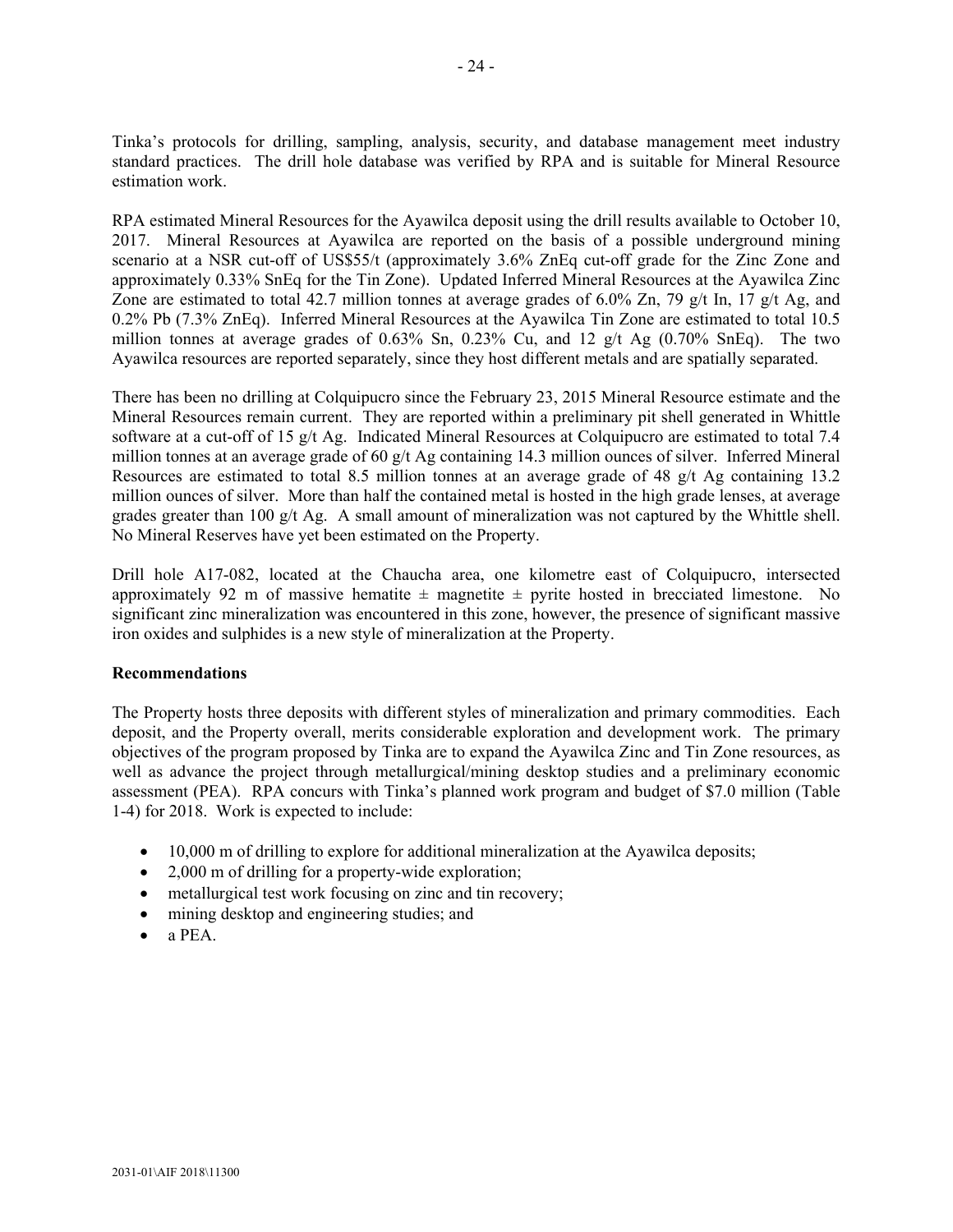| <b>Item</b>                                     | <b>SM</b>      |
|-------------------------------------------------|----------------|
| Drilling $(12,000 \text{ m at } $300/\text{m})$ | 3.6            |
| Desktop mining and Engineering Studies          | 0.3            |
| <b>Metallurgical Studies</b>                    | 0 <sub>3</sub> |
| Permitting, Environmental & Community           | 08             |
| Preliminary Economic Assessment                 | 0.5            |
| <b>Operating Costs/Office</b>                   | 1.5            |
| Total                                           |                |

### **TABLE 1-4 PROPOSED PHASE 1 BUDGET**

#### **Tinka Resources Limited – Ayawilca Property**

A recommended Phase 2 budget of \$9.0 million for an additional one year's work program would be contingent on the Phase 1 results. A Phase 2 work program would include additional infill drilling (\$4.5 million), metallurgical and engineering studies (\$1.0 million), permitting/environment/community (\$0.8 million), a pre-feasibility study (\$1.0 million), operating costs/office (\$1.5 million), and other related work (\$0.2 million).

### **TECHNICAL SUMMARY**

#### **Property Description and Location**

The Property is located 200 km northeast of Lima, between elevations 3,300 MASL and 4,400 MASL, within the District of San Pedro de Pillao, Province of Daniel Alcides Carrion, in the Department of Pasco. The Property is centred at UTM 333,500 mE by 8,848,000 mN (PSAD56 datum, Zone 18S) on national map sheet 21-J. The current Mineral Resources are within the community boundaries of Yanacocha, San Pedro de Pillao, and Huarautambo.

#### **Land Tenure**

The Property consists of 56 contiguous mineral concessions and three mining claims covering an area of 17,340 ha, all registered in the name, and 100% owned by, Tinka Resources S.A.C., a 100% owned Peruvian subsidiary of Tinka. During 2016, Peru changed the datum used in its mineral cadastre from PSAD56 to WGS84, converting all existing claims to the new coordinate system. All claims staked after June 2016 must use the new datum, generating overlaps with pre-2016 concessions. Existing concessions have precedence over new claims, which will be reduced in size accordingly.

Tinka formed an exploration alliance with Sierra Peru Pty Ltd (Sierra) in 2004, whereby Sierra provided to Tinka first right of refusal to certain exploration targets, including the Ayawilca claim area. Sierra will be entitled to a 1% net smelter return royalty (NSR) on any production. This NSR can be purchased by Tinka at any time for US\$1 million.

#### **Existing Infrastructure**

The only permanent infrastructure on the Property is a well maintained regional unpaved road and a network of exploration drill roads used to access drill sites and a small exploration camp. The power line that supplies the Antamina Mine, located approximately 100 km to the northwest, bisects the Property. There is a steady source of water for exploration activities from streams, springs, and lakes.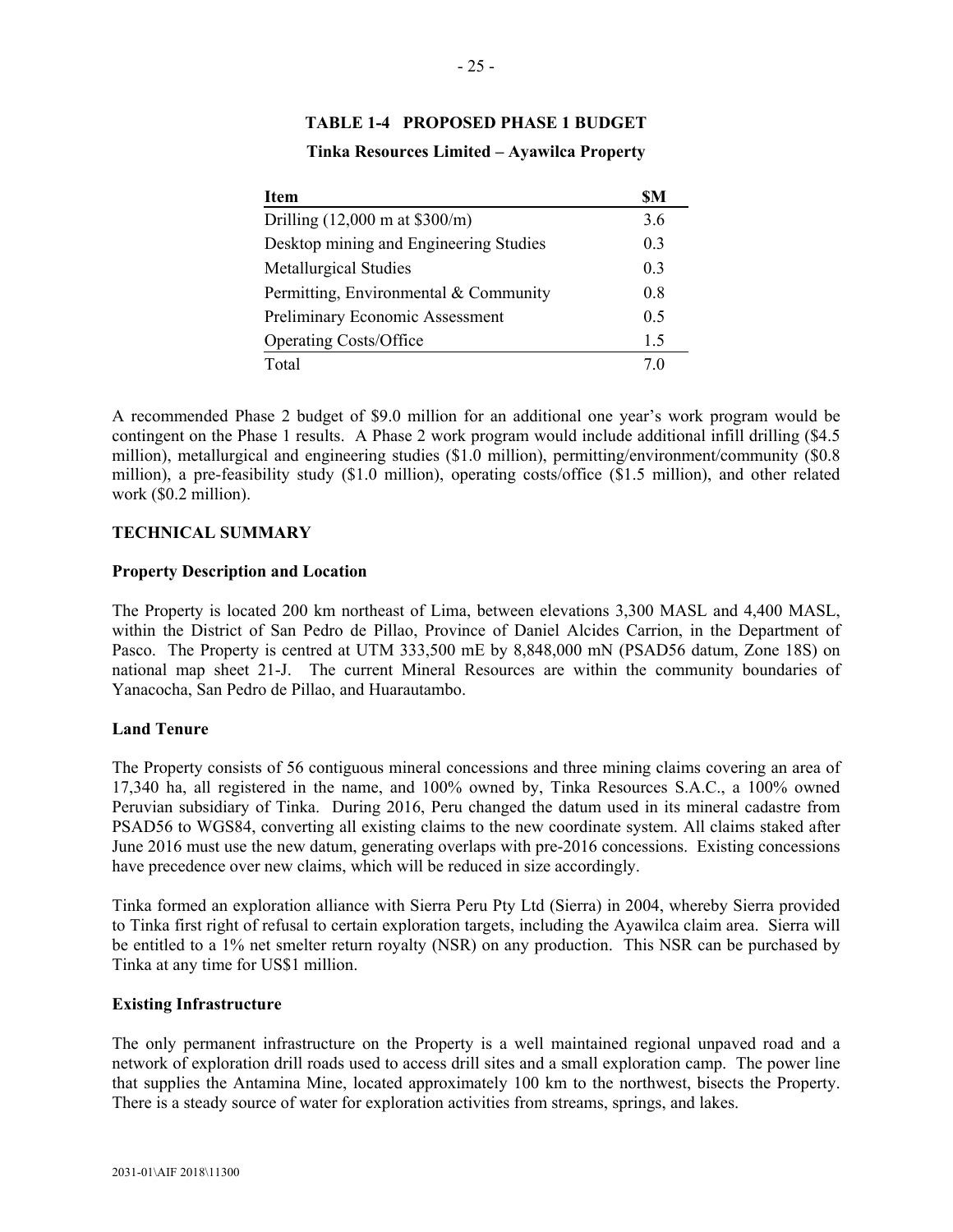### **History**

The Colquipucro deposit was mined by the Spanish historically, as evidenced by the numerous small adits, an old stone camp, and a stone chimney. More recent mining took place between the 1920s and 1950s. From the mid-1940s to 2005, intermittent exploration activities by a previous mining company included mapping, tunnelling, trench sampling, and the drilling of four holes. In 2005, the mining claims lapsed and became available. Tinka placed new claims over the old mining claims.

Available records reviewed by Tinka list the production at Colquipucro to have been: 1,397 kg of silver in 1924, 10.7 kg of gold and 7,705 kg of silver in 1930, and 97 kg of silver in 1949.

No known Mineral Resource or Mineral Reserve estimates have been prepared historically by previous owners of the Property.

### **Geology and Mineralization**

The geology of Peru, from the Peru-Chile Trench in the Pacific to the Brazilian Shield, is defined as three major parallel regions, from west to east: the Andean Forearc, the High Andes, and the Andean Foreland. All three regions formed during Meso-Cenozoic evolution of the Central Andes. The Property lies within the High Andes region and is underlain by sedimentary and volcanic stratigraphy ranging from late Proterozoic to lower Cretaceous age. The entire sequence is folded and thrusted, believed to pre-date the mineralization. Later pre-syn mineral faulting is predominantly oriented in a northeast-southwest direction and is interpreted to be trans-tensional.

The Ayawilca Zinc and Tin Zones are primarily hosted within a brecciated limestone unit belonging to the Mesozoic-age Pucará Group. Mineralization is "blind" lying beneath 150 m to 200 m of sandstone. Zinc mineralization occurs as massive to semi-massive sulphide replacements within the limestone. The mineralized zones are generally gently dipping forming "mantos", replacing favourable sedimentary units. The mantos merge to form thick "chimneys" of higher grade mineralization at South and West Ayawilca. Zinc occurs as sulphide impregnations (marmatite sphalerite) accompanied by abundant pyrite, pyrrhotite, chlorite, iron carbonate, and magnetite. Tin mineralization, believed to predate the zinc, is hosted as disseminated cassiterite with chalcopyrite in massive to semi-massive pyrrhotite lenses located underneath and spatially separated from the zinc mineralization.

The Colquipucro deposit is hosted primarily within the overlying Goyllarisquizga Group and, to a lesser extent, in the Pucará limestone. The silver mineralization is hosted in quartz sandstones occurring with abundant iron oxides (goethite, jarosite) and manganese oxides in fractures and disseminations within the pore spaces of the sandstones.

#### **Exploration Status**

Exploration work by Tinka included geological mapping; soil, trench, and underground sampling; geophysical surveys; and drilling. A total of 166 diamond drill holes for approximately 50,831.2 m have been completed by Tinka and its predecessors at both the Ayawilca and Colquipucro deposits.

#### **Mineral Resources**

The Ayawilca resource database includes 116 drill holes totalling 41,828.7 m of drilling. All holes used in the resource estimation were drilled by Tinka. A set of cross-sections and level plans were used to construct interpreted three-dimensional wireframe models at a nominal cut-off value of \$50/t for both the Zinc and Tin Zones. Prior to compositing to two metre lengths, high zinc, tin, indium, and silver values were cut to 25%, 4%, 500 g/t, and 100 g/t, respectively. Block model grades within the wireframe models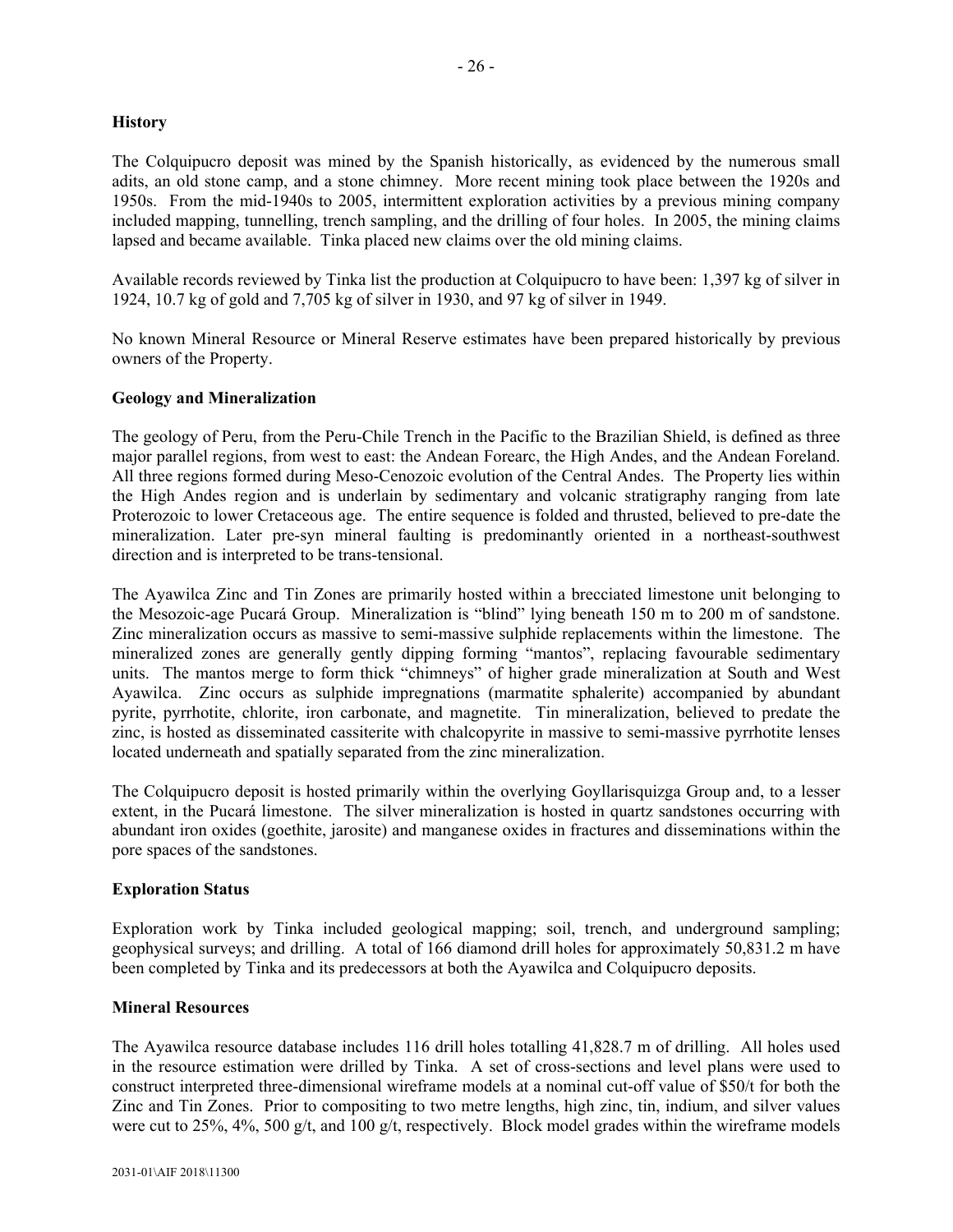were interpolated by inverse distance cubed. Lead grades are low but it is assumed that lead and silver will be recovered in a lead concentrate. Density was estimated to be 3.6  $t/m<sup>3</sup>$  for the Zinc Zones and 3.9  $t/m<sup>3</sup>$  for the Tin Zones based on a number of density measurements of typical mineralization from each zone. All Mineral Resources at Ayawilca were assigned to the Inferred category due to the widely spaced drilling.

Mineral Resources at Ayawilca are reported on the basis of a possible underground mining scenario (Tables 1-1 and 1-2).

The Colquipucro resource database includes 8,003 m in 50 drill holes. There has been no drilling at the Colquipucro deposit since the Mineral Resource estimate completed in 2015 and therefore that Mineral Resource estimate remains current. A set of cross-sections and level plans were interpreted to construct three-dimensional wireframe models at a cut-off grade of 60  $g/t$  Ag for the high grade lenses and 15  $g/t$ Ag for the low grade halo mineralization. Prior to compositing to two metre lengths, high silver values were cut to 360 g/t Ag in the high grade lenses, and 120 g/t Ag in the low grade halo. Block model grades within the wireframe models were interpolated by inverse distance cubed. Density values were estimated from 41 measurements to be 2.48  $t/m<sup>3</sup>$ . Classification into the Indicated and Inferred categories was guided by the drill hole spacing and the continuity of the mineralized zones.

Mineral Resources at Colquipucro are reported within a preliminary pit shell generated in Whittle software at a reporting cut-off grade of 15 g/t Ag for the Low Grade Halo and 60 g/t Ag for the High Grade Lenses (Table 1-3).

There are no current Mineral Reserves estimated at the Ayawilca and Colquipucro deposits.

### **[End of Technical Report Extract]**

### **Significant 2017 Drill Highlights**

The following is a highlight of all significant drill hole intersections made during the year at the various prospects at Ayawilca. These intersections were included in the 2017 Technical Report.

### *South Ayawilca*

#### Hole A17-056:

- 63.9 metres at 5.6% zinc, 17 g/t silver and 29 g/t indium from 126 metres depth, *including*:
	- 17.9 metres at 11.6% zinc, 36 g/t silver and 20 g/t indium from 127.5 metres depth; and
- 51.9 metres at 10.1 % zinc, 62 g/t silver & 233 g/t indium from 242.0 metres depth, *including*:
	- 14.9 metres at 20.6 % zinc, 152 g/t silver & 441 g/t indium from 279.0 metres depth, *including*:
	- 6.4 metres at 37.5 % zinc, 301 g/t silver & 916 g/t indium from 279.0 metres depth;

### Hole A17-057:

- 40.1 metres at 9.1 % zinc, 22 g/t silver & 168 g/t indium from 157.6 metres depth, *including*: 9.6 metres at 16.8 % zinc, 22 g/t silver & 299 g/t indium from 168.2 metres; and
- $\bullet$  15.3 metres at 20.0 % zinc, 2.5 % lead, 102 g/t silver & 263 g/t indium from 264.0 metres depth, *including*:
	- 3.25 metres at 34.5% zinc, 2.1 % lead, 96 g/t silver & 196 g/t indium from 265.75 metres;
	- 5.2 metres at 32.5 % zinc, 69 g/t silver,  $\&$  639 g/t indium from 272.5 metres depth;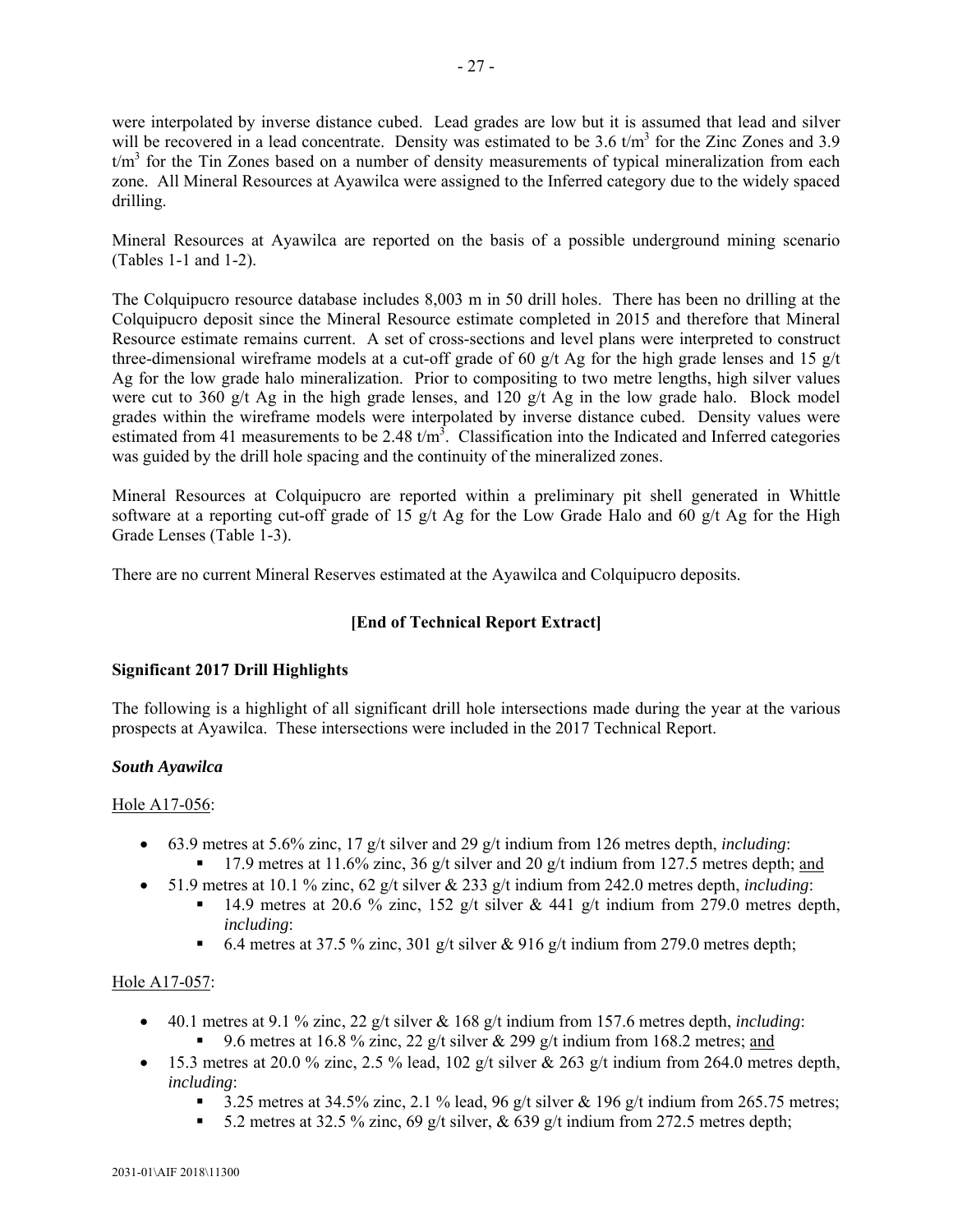### Hole A17-061:

- 18.6 metres at 10.4 % zinc  $\&$  52 g/t silver from 184.0 metres depth (includes 3.1 metres no recovery assigned a zero grade), *including*:
	- 2.6 metres at 23.6 % zinc, 2.4 % lead & 192 g/t silver from 196.2.0 metres depth; and
- 13.4 metres at 18.7 % zinc, 57 g/t silver & 463 g/t indium from 220.0 metres depth, *including*:
	- 7.9 metres at 29.3 % zinc, 71 g/t silver  $\&$  719 g/t indium from 224.1 metres depth;

### Hole A17-063:

- 47.7 metres at 11.3 % zinc, 18 g/t silver & 313 g/t indium from 302.2 metres depth, *including* 9.8 metres at 17.4 % zinc, 28 g/t silver & 587 g/t indium from 303.3 metres depth; and
- $\bullet$  12.2 metres at 17.1 % zinc, 26 g/t silver & 495 g/t indium from 327.4 metres depth.

### Hole A17-065:

- $19.3$  metres at 4.7 % zinc, 7 g/t silver & 93 g/t indium from 219.5 metres depth, *including* 2.6 metres at 20.6 % zinc, 23 g/t silver & 529 g/t indium from 236.2 metres depth; and
- 26.6 metres at 3.6 % zinc, 4 g/t silver & 46 g/t indium from 266.4 metres depth; and
- 24.7 metres at 3.8% zinc, 5 g/t silver  $\&$  51 g/t indium from 307.3 metres depth.

### Hole A17-066:

- $\bullet$  3.5 metres at 7.4 % zinc, 24 g/t silver & 111 g/t indium from 330.9 metres depth, and
- $\bullet$  5.0 metres at 11.3 % zinc & 37 g/t silver & 270 g/t indium from 345.0 metres depth;

### Hole A17-069:

 29.3 metres at 10.4 % zinc, 17 g/t silver & 278 g/t indium from 271.4 metres depth, *including* 12.1 metres at 19.1 % zinc, 25 g/t silver & 440 g/t indium from 287.3 metres depth;

### Hole A17-070:

- $\bullet$  1.6 metres at 15.4 % zinc, 40 g/t silver & 529 g/t indium from 306.8 metres depth; and
- 39.3\* metres at 7.1 % zinc, 13 g/t silver & 100 g/t indium from 317.5 metres depth, *including* 8.0 metres at 20.9 % zinc, 19 g/t silver & 265 g/t indium from 340.0 metres depth;
	- \* *includes 4.3 metres of no recovery assumed zero grade*

### Hole A17-071:

 22.8 metres at 8.4 % zinc, 0.8 % lead, & 35 g/t silver from 327.2 metres depth, *including*  $12.6$  metres at 11.6 % zinc, 0.9 % lead, & 35 g/t silver from 332.4 metres depth;

### Hole A17-075:

- 20.8 metres\* at 5.0 % zinc, 11 g/t silver & 44 g/t indium from 359.0 metres depth, *including* 3.5 metres at 10.2 % zinc, 17 g/t silver & 96 g/t indium from 376.3 metres depth;
	- *\* includes 1.7 metres of no recovery assumed zero grade*

### Hole A17-078:

• 1.2 metres at 8.9 % zinc, 0.3% lead & 380 g/t silver from 190.0 metres depth, and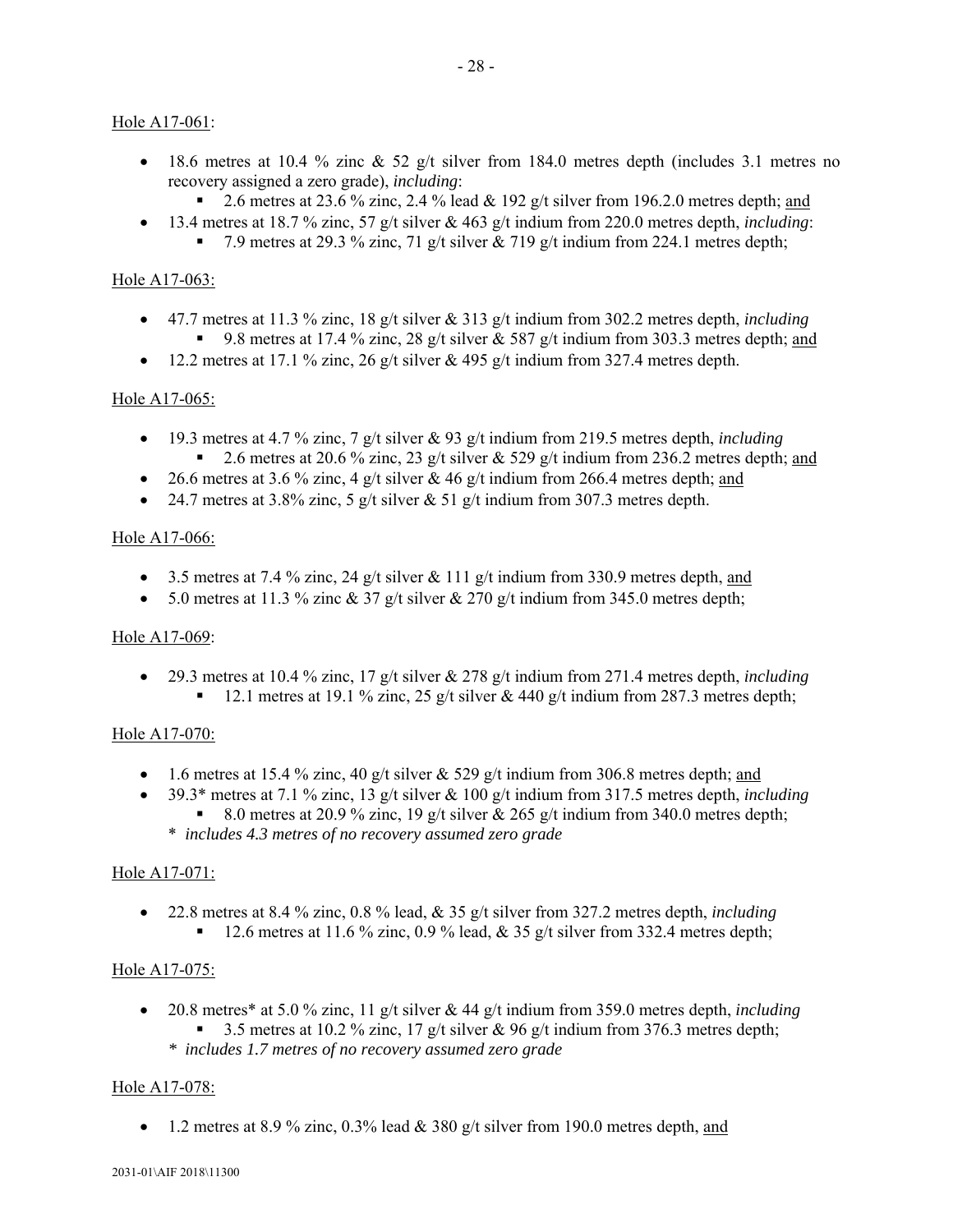4.3 metres at 7.8 % zinc, 0.1 % lead & 57 g/t indium from 400.1 metres depth;

### *West Ayawilca*

### Hole A17-074:

- 2.2 metres at 31.0 % zinc, 0.1 % lead  $&$  138 g/t silver from 71.4 metres depth (vein), and
- $\bullet$  0.7 metres at 18.3 % zinc & 38 g/t silver from 148.0 metres depth (vein);

### Hole A17-079:

 36.25 metres at 5.2 % zinc, 0.2 % lead & 65 g/t indium from 273.25 metres depth, *including* 5.5 metres at 12.5 % zinc  $\&$  103 g/t indium from 304.0 metres depth;

### Hole A17-080:

 15.2 metres at 6.0 % zinc & 184 g/t indium from 291.3 metres depth, *including* 1.8 metres at 28.4 % zinc, 34 g/t silver  $\&$  1400 g/t indium from 304.7 metres depth;

### **Exploration Program at the Ayawilca Property Subsequent to the 2017 Technical Report**

The scientific and technical information provided below regarding the Ayawilca and Colquipucro deposits subsequent to the date of the 2017 Technical Report was prepared by Tinka and reviewed and approved by Graham Carman, a director, President and Chief Executive Officer for Tinka who is a Qualified Person under NI 43-101, and a Fellow of the Australasian Institute of Mining and Metallurgy. These results included drilling up to and including hole A17-098.

Drilling continued through to mid-December 2017 with a number of holes drilled. Drill results have been released for an additional 6 holes up to and including A17-102, including an extension hole A17-091A.

- A new discovery was also made subsequent to the release of the 2017 Technical Report at the Zone 3 area. Drill hole A17-091A at Zone 3 intersected the following mineralized intervals: 10.3 metres at 5.9 % zinc, 2.0 % lead  $& 66$  g/t silver from 570.2 metres, including
	- 4.5 metres at 9.4 % zinc, 1.1 % lead & 45 g/t silver from 576.0 metres depth; and
- $\bullet$  13.5 metres at 0.83 % tin, 0.39 % copper & 54 g/t silver from 588.50 metres depth, including
	- 7.5 metres at 1.14 % tin, 0.14 % copper & 54 g/t silver from 588.5 metres depth; and
- 4.0 metres at 1.04 % tin, 0.11 % copper & 5 g/t silver from 608.0 metres, including
	- 2.0 metres at 1.82 % tin, 0.13 % copper & 6 g/t silver from 610.0 metres depth.

On February 15, 2018, the Company announced the results from a further nine drill holes from the Company's ongoing drill program at Ayawilca. All holes were testing for mineralization outside of the existing mineral resource boundaries. Four holes (107, 109, 110 and 111) were drilled at the new Zone 3 discovery area, part of a large geophysical target believed to be the northeastern extension of Ayawilca. An additional five holes were drilled at South, West and Central Ayawilca. High-grade zinc mineralization intersected in holes A18-110 & A18-111 at Zone 3 is associated with flat-dipping massive sulphide replacements of the Pucará limestone and lower Goyllar sandstone, similar in style to the zinc mineralization at South and West Ayawilca. In addition, high-grade vein-style polymetallic mineralization (zinc-lead-silver-tin) has been intersected in phyllite rocks at Zone 3 (hole A17-109), which represents a new style of mineralization encountered at Ayawilca for the first time. The high-grade polymetallic veins are believed to be feeder structures for the zinc and tin mineralization in the overlying **limestones**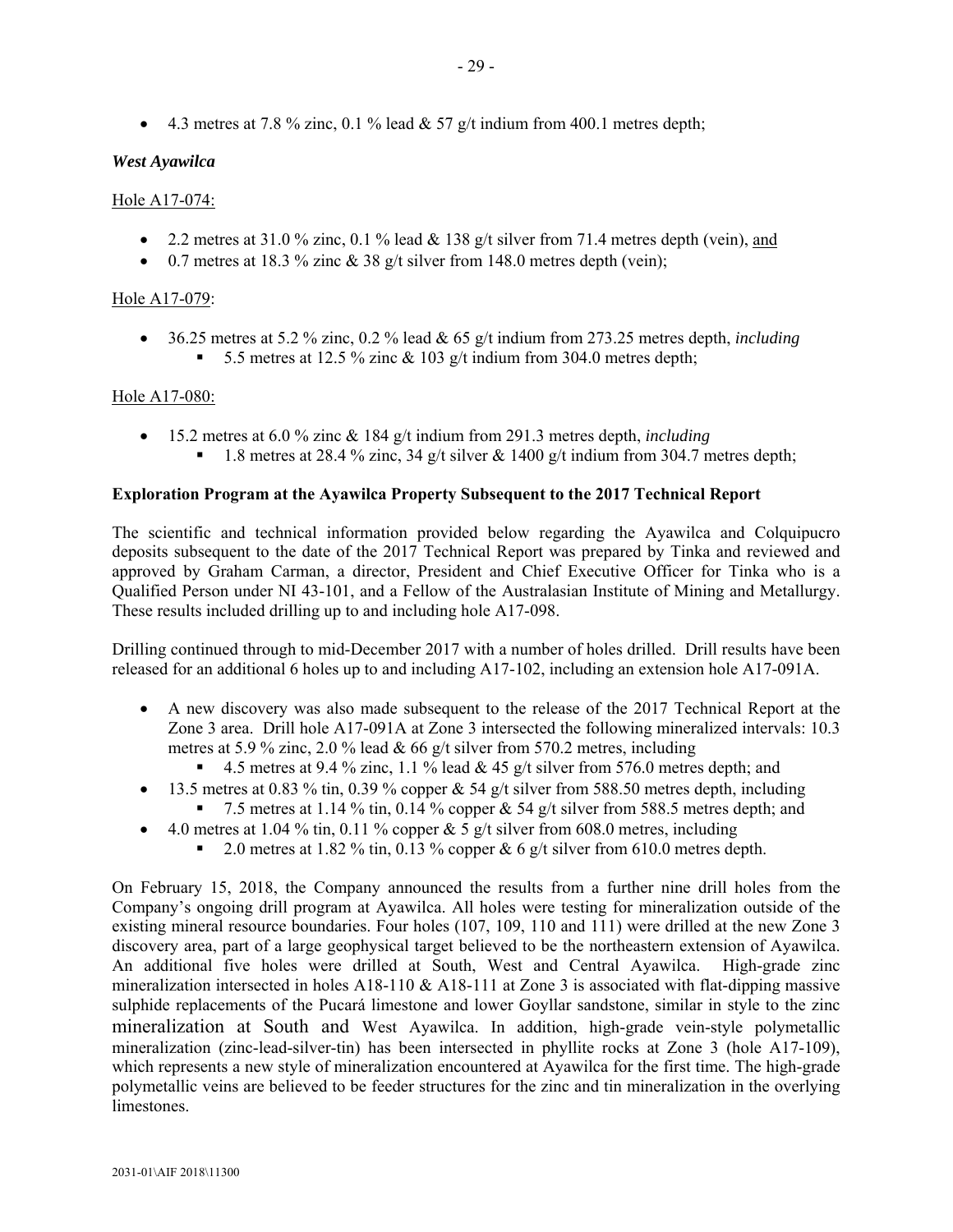#### **2018 Work Program**

Following a short break in December 2017, Tinka is continuing with its resource expansion drill program at Ayawilca, testing new areas for zinc and tin mineralization. Drilling is expected to continue well into 2018, with one rig currently operating at Zone 3 and a second rig planned to commence in late March 2018, to test other targets at the project. The focus of the current drill program is at Zone 3, and the expansions of the resources at East and Central Ayawilca. It is currently expected that the project will move into a preliminary economic assessment (PEA) stage during 2018.

Metallurgical flotation tests are being carried out on zinc sulphide composite samples from different parts of the Ayawilca Zinc Zone. Results of this work are expected during the first half of 2018.

#### **DIVIDENDS**

#### **Dividends**

There are no restrictions which prevent us from paying dividends. We have not declared or paid any dividends on our common shares since incorporation. The Company has no present intention of paying dividends on its common shares, as it anticipates that all available funds will be invested to finance the growth of its business. Our directors will determine if and when dividends should be declared and paid in the future, based on our financial position at the relevant time.

### **DESCRIPTION OF CAPITAL STRUCTURE**

### **Common Shares**

The Company is authorized to issue an unlimited number of common shares without par value. All of the issued common shares are fully-paid and non-assessable. As at March 23, 2018, an aggregate of 224,784,669 common shares were issued and outstanding.

The holders of common shares are entitled to receive notice of and attend all meetings of shareholders with each common share held entitling the holder to one vote on any resolution to be passed at such shareholder meetings. The holders of common shares are entitled to dividends if, as and when declared by the board of directors of the Company.

Upon liquidation, dissolution or winding up of the Company, holders of common shares are entitled to receive pro rata the assets of the Company, if any, remaining after payments of all debts and liabilities. No common shares have been issued subject to call or assessment. There are no pre-emptive or conversion rights and no provisions for exchange, conversion, redemption, retraction or purchase for cancellation, surrender, or sinking or purchase funds in the constating documents of the Company.

There are no restrictions on the repurchase or redemption of common shares of the Company while there is any arrearage in the payment of dividends or sinking fund installments.

#### **Convertible Securities**

The Company has warrants and stock options outstanding as of March 23, 2018, under which common shares may be issuable as follows: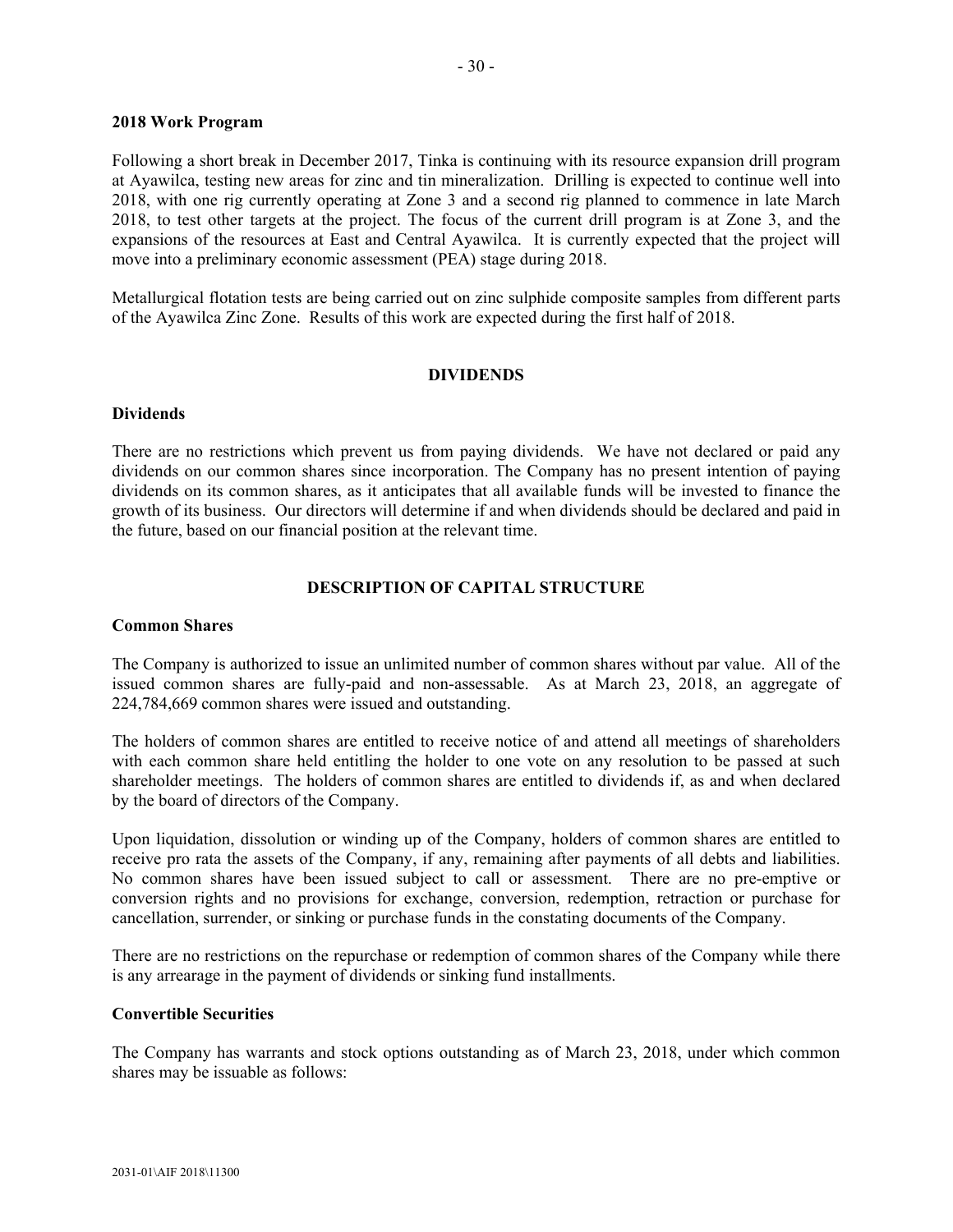### *Warrants*

The Company has the following common share purchase warrants outstanding:

| <b>Exercise Price (\$)</b> | <b>Number</b>     | <b>Expiry Date</b> |
|----------------------------|-------------------|--------------------|
| 0.20                       | 1,842,829         | November $7, 2018$ |
| 0.45                       | 12,382,347        | May 29, 2020       |
|                            | <u>14,225,176</u> |                    |

### *Stock Options*

The Company has the following stock options outstanding which have been granted to directors, officers, employees and consultants:

| <b>Exercise Price (\$)</b> | <b>Number</b> | <b>Expiry Date</b> |
|----------------------------|---------------|--------------------|
| 0.30                       | 390,000       | April 20, 2018     |
| 0.35                       | 3,255,000     | June 12, 2018      |
| 0.20                       | 108,750       | November 23, 2018  |
| 0.25                       | 120,000       | November 24, 2018  |
| 0.25                       | 200,000       | July 25, 2019      |
| 0.325                      | 5,265,000     | February 2, 2020   |
| 0.46                       | 175,000       | June 12, 2020      |
| 0.65                       | 500,000       | August 28, 2020    |
|                            |               |                    |

### **MARKET FOR SECURITIES**

### **Trading Price and Volume**

The Company's common shares are listed and posted for trading on the TSXV and on the BVL under the symbol "TK".

During our most recently-completed financial year ended September 30, 2017, the monthly price range and volume of trading of our common shares on the TSXV was as follows:

| <b>Common Shares (Trading Symbol: "TK")</b>                                                                                     |      |      |        |           |
|---------------------------------------------------------------------------------------------------------------------------------|------|------|--------|-----------|
| <b>Average Close</b><br><b>High</b><br><b>Total Volume</b><br>Low<br>(Cdn.S)<br>(Cdn.S)<br>(Cdn.S)<br>for Month<br><b>Month</b> |      |      |        |           |
| September 2017                                                                                                                  | 0.62 | 0.51 | 0.5506 | 3,800,930 |
| August 2017                                                                                                                     | 0.65 | 0.56 | 0.6023 | 3,989,756 |
| <b>July 2017</b>                                                                                                                | 0.71 | 0.60 | 0.6702 | 4,804,285 |
| June 2017                                                                                                                       | 0.66 | 0.55 | 0.5945 | 5,107,477 |
| May 2017                                                                                                                        | 0.78 | 0.49 | 0.6214 | 8,617,052 |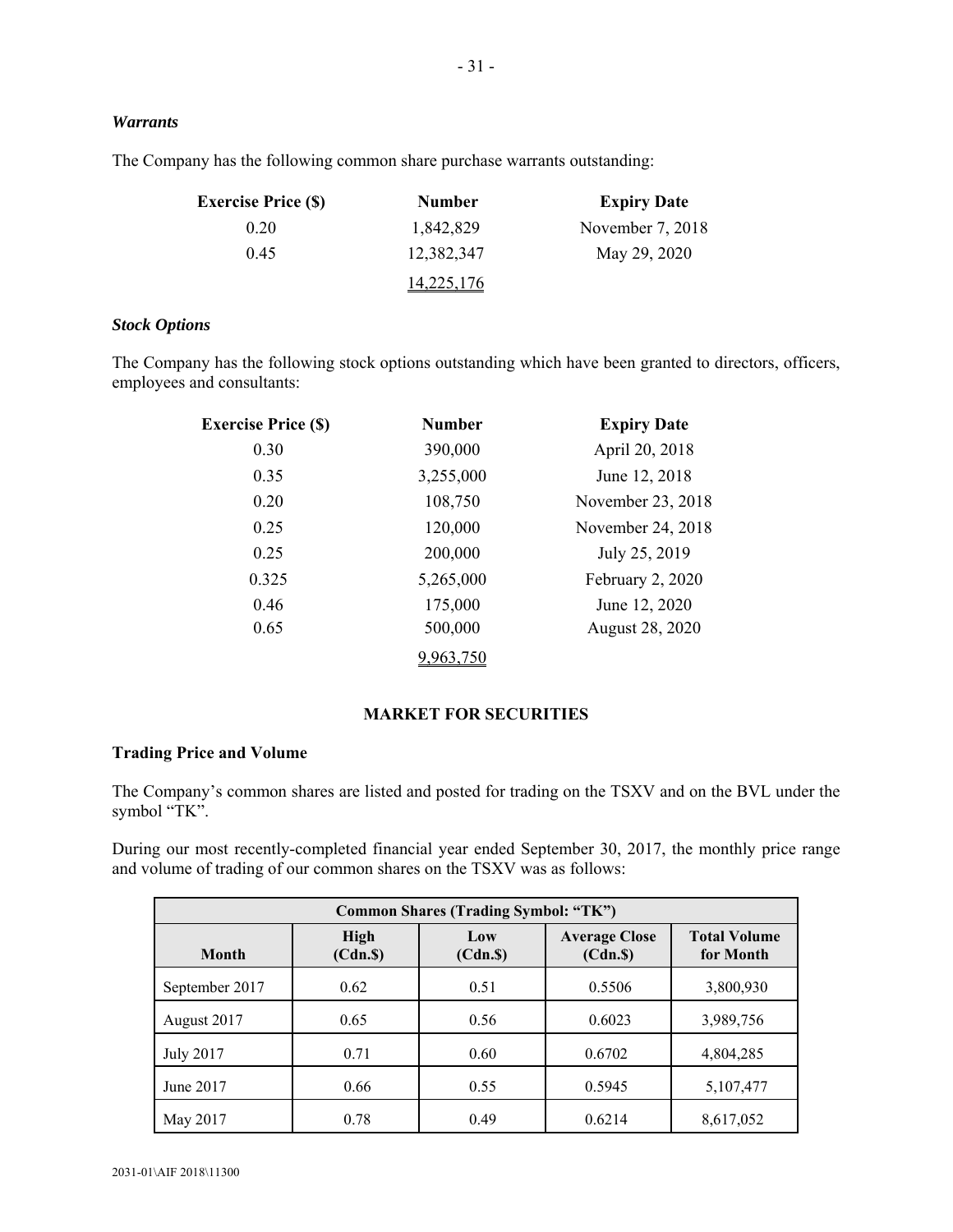| <b>Common Shares (Trading Symbol: "TK")</b>                                                                              |       |       |        |            |  |
|--------------------------------------------------------------------------------------------------------------------------|-------|-------|--------|------------|--|
| <b>Average Close</b><br><b>Total Volume</b><br>High<br>Low<br><b>Month</b><br>(Cdn.S)<br>for Month<br>(Cdn.S)<br>(Cdn.S) |       |       |        |            |  |
| April 2017                                                                                                               | 0.78  | 0.61  | 0.6831 | 14,534,732 |  |
| March 2017                                                                                                               | 0.65  | 0.32  | 0.4778 | 17,449,488 |  |
| February 2017                                                                                                            | 0.415 | 0.305 | 0.3577 | 10,197,526 |  |
| January 2017                                                                                                             | 0.335 | 0.215 | 0.2675 | 6,166,411  |  |
| December 2016                                                                                                            | 0.235 | 0.205 | 0.2159 | 2,481,263  |  |
| November 2016                                                                                                            | 0.24  | 0.19  | 0.2096 | 3,910,843  |  |
| October 2016                                                                                                             | 0.23  | 0.17  | 0.2058 | 2,530,171  |  |
| September 2016                                                                                                           | 0.225 | 0.185 | 0.1997 | 5,610,198  |  |

Note: Trading on BVL is not reported as Tinka commenced trading subsequent to the fiscal year end September 30, 2017.

#### **Prior Sales**

#### *Stock Options*

The following table provides a list of outstanding stock options to purchase common shares of the Company, which were outstanding but not listed or quoted on a market place as at September 30, 2017:

| <b>Exercise Price (\$)</b> | Number    | <b>Expiry Date</b> |
|----------------------------|-----------|--------------------|
| 0.20                       | 108,750   | November 23, 2018  |
| 0.325                      | 5,510,000 | February 2, 2020   |
| 0.46                       | 175,000   | June 12, 2020      |
| 0.65                       | 500,000   | August 28, 2020    |
|                            |           |                    |

### *Warrants*

The following table provides a list of outstanding common share purchase warrants, which were outstanding but not listed or quoted on a market place as at September 30, 2017:

| <b>Exercise Price (S)</b> | <b>Number</b> | <b>Expiry Date</b> |
|---------------------------|---------------|--------------------|
| 0.20                      | 1,842,829     | November $7, 2018$ |
|                           | 1,842,829     |                    |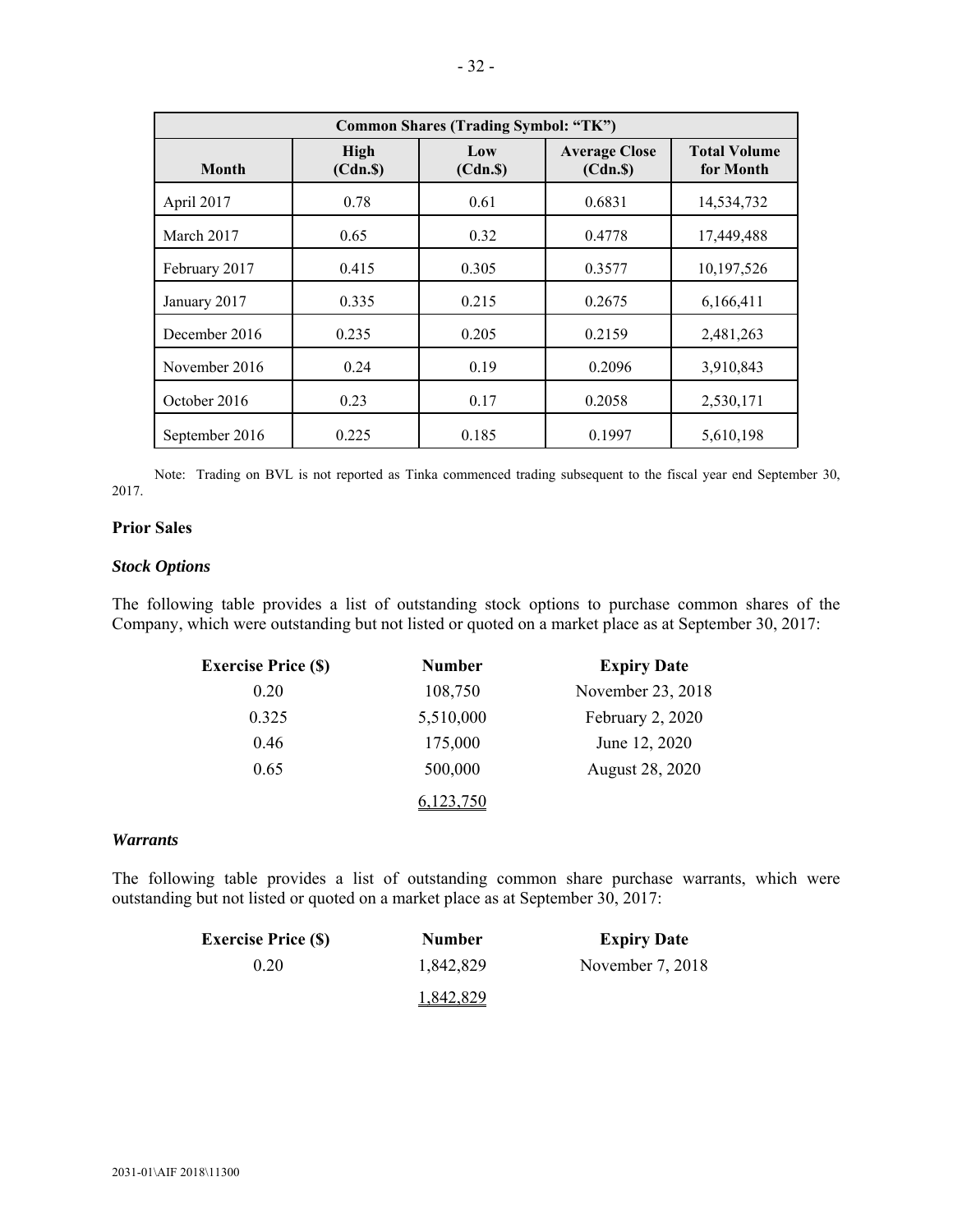#### **DIRECTORS AND OFFICERS**

#### **Name, Occupation and Security Holding**

Our directors and executive officers are listed below. The number of common shares of the Company that are beneficially owned, directly or indirectly, or over which control or direction is exercised, by all directors and executive officers as a group as of the date of this AIF is 3,262,117 shares representing 1.45% of the issued shares as at March 23, 2018. Each director will hold office until his/her successor is elected or appointed, as applicable, unless his/her office is earlier vacated in accordance with the Articles of the Company, or with the provisions of the *Business Corporations Act* (British Columbia).

| Name, Province/State and<br><b>Country of Residence and</b><br><b>Position with Tinka</b>                              | <b>Principal Occupation During Five Preceding</b><br>$\text{Years}^{(1)}$                                                                                                                                                                                                                                                                                                                                                                            | <b>Duration and Term of</b><br><b>Office</b>    |
|------------------------------------------------------------------------------------------------------------------------|------------------------------------------------------------------------------------------------------------------------------------------------------------------------------------------------------------------------------------------------------------------------------------------------------------------------------------------------------------------------------------------------------------------------------------------------------|-------------------------------------------------|
| Graham Carman of Turramurra,<br>NSW, Australia.<br>President, Chief Executive<br>Officer and a Director <sup>(3)</sup> | President and Chief Executive Officer of Tinka.<br>Dr. Carman provides geological and management<br>services to the Company through his company<br>Bluerock Geological Pty Ltd.<br>Previously,<br>President and CEO of Darwin Resources Corp.<br>from January 2012 to July 2014. Dr. Carman is a<br>Fellow of the Australasian Institute of Mining<br>and Metallurgy ("AusIMM") and is the<br>Company's Qualified Person as defined by NI<br>43-101. | Director and officer since<br>July 24, 2014.    |
| Nick DeMare of British<br>Columbia, Canada.<br>Chief Financial Officer and a<br>Director <sup><math>(2)</math></sup>   | Chartered Professional Accountant. President of<br>Chase Management Ltd., a private company<br>which<br>provides<br>accounting<br>management,<br>securities regulatory compliance and corporate<br>secretarial services to companies listed on the<br>TSXV and TSX, from 1991 to present.                                                                                                                                                            | Director and officer since<br>October 15, 2002. |
| Mary Lois Little of Santiago,<br>Chile.<br>Director $^{(2)(3)}$                                                        | President<br><b>CEO</b><br>Perihelion<br>and<br>of<br>Inc.<br>management consultancy since 2014. Formerly,<br>founder, director, CEO and President of Mirasol<br>Resources Ltd. (from October 2003 to May<br>2014).                                                                                                                                                                                                                                  | Director since<br>March 22, 2016                |
| Benedict McKeown of Sydney,<br>NSW, Australia.<br>Non-Executive Chairman and a<br>Director $(2)(3)$                    | Self-employed mining engineer. Previously, Mr.<br>McKeown was a partner at The Sentient Group<br>for 10 years until May 2017.                                                                                                                                                                                                                                                                                                                        | Director since<br>August 17, 2017.              |
| Pieter Britz of Sydney, NSW,<br>Australia.<br>Director                                                                 | Managing Partner at Sentient Equity Partners<br>(previously, The Sentient Group). Mr. Britz<br>joined Sentient Equity Partners as an investment<br>professional in private equity in 2007.                                                                                                                                                                                                                                                           | Director since<br>January 8, 2018               |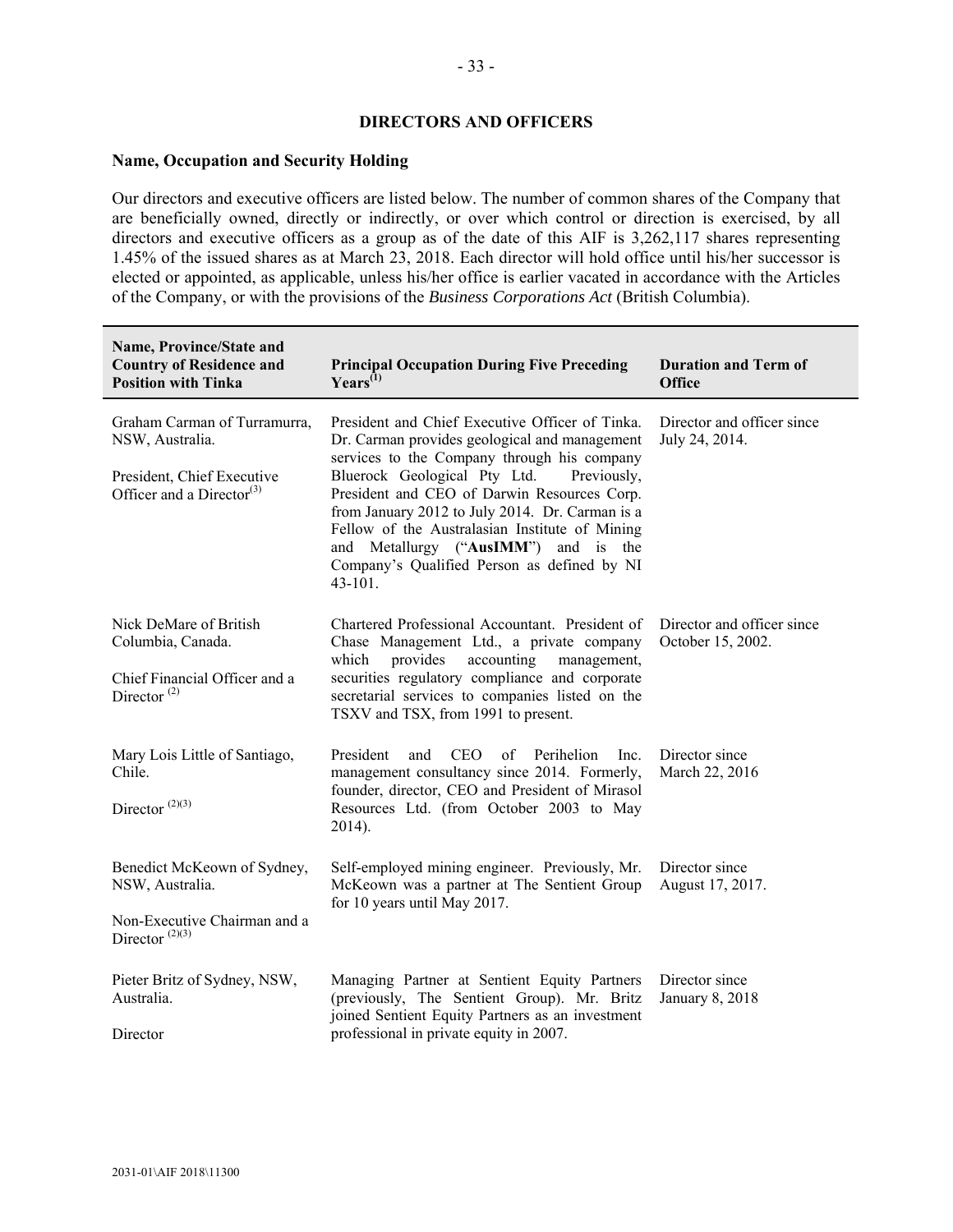| Name, Province/State and<br><b>Country of Residence and</b><br><b>Position with Tinka</b> | <b>Principal Occupation During Five Preceding</b><br>$\text{Years}^{(1)}$                                                                                                                      | <b>Duration and Term of</b><br><b>Office</b> |
|-------------------------------------------------------------------------------------------|------------------------------------------------------------------------------------------------------------------------------------------------------------------------------------------------|----------------------------------------------|
| Alvaro Fernandez-Baca of<br>Lima, Peru.<br>VP of Exploration                              | Vice President of Exploration for the Company.<br>Prior to joining the Company, Mr. Fernandez-<br>Baca held the position of Exploration Manager<br>for Hochschild Mining between 2013 and 2015 | Officer since April 20, 2015                 |
|                                                                                           | and between 2009 to 2012, Mr. Fernandez-Baca<br>was the Vice President of Exploration for AQM<br>Copper Inc., a Toronto listed exploration<br>company.                                         |                                              |
| Mariana Bermudez of British<br>Columbia, Canada.                                          | Corporate Secretary of Tinka. Employed by<br>Mawson Resources Limited ("Mawson") from<br>April 2013 to May 2017. Previously, employed                                                          | Officer since<br>January 20, 2004            |
| Corporate Secretary                                                                       | by Tumi Resources Limited (now Kingsmen<br>Resources Ltd.) since January 2004. Corporate<br>Secretary of Mawson, Hannan Metals Ltd. and<br>Leading Edge Materials Corp.                        |                                              |
| Javier Escudero of Lima, Peru.                                                            | HSEC Manager of the Company. Prior to joining<br>the Company in 2015, Mr. Escudero served in                                                                                                   | Since November 6, 2015                       |
| <b>HSEC</b> Manager                                                                       | senior positions with various mining companies<br>in Peru, including Gold Fields, from 2010 to<br>2014.                                                                                        |                                              |

(1) The information as to principal occupation, not being within the knowledge of Tinka, has been furnished by the respective directors and officers

(2) Denotes member of Audit Committee.

(3) Member of the Compensation Committee.

The Board has adopted certain corporate governance policies to reflect the Company's commitment to good corporate governance, and to comply with NI 58-101 and National Policy 58-201 - *Corporate Governance Guidelines*. The Board periodically reviews these policies and proposes modifications to the Board for consideration as appropriate. The Company considers good corporate governance to be central to the effective and efficient management and operation of the Company, and the Board is directly responsible for developing the Company's approach to corporate governance issues.

The directors have served in their respective capacities since their election and/or appointment and will serve until the next annual general meeting of the shareholders of the Company or until a successor is duly elected, unless the office is vacated in accordance with the Articles of Incorporation of the Company. Upon resignation a successor may be appointed by the board of directors. Directors may be removed by a resolution passed by not less than three quarters of the votes cast whereupon a successor may be elected by shareholders by ordinary resolution or appointed by the board of directors.

The Company has not adopted any term limits for directors. The Board considers merit as the key requirement for board appointments. New board appointments are considered based on the Company's needs and the expertise required to support the Company and its stakeholders. Directors are not generally asked to resign but may be asked to not stand for re-election.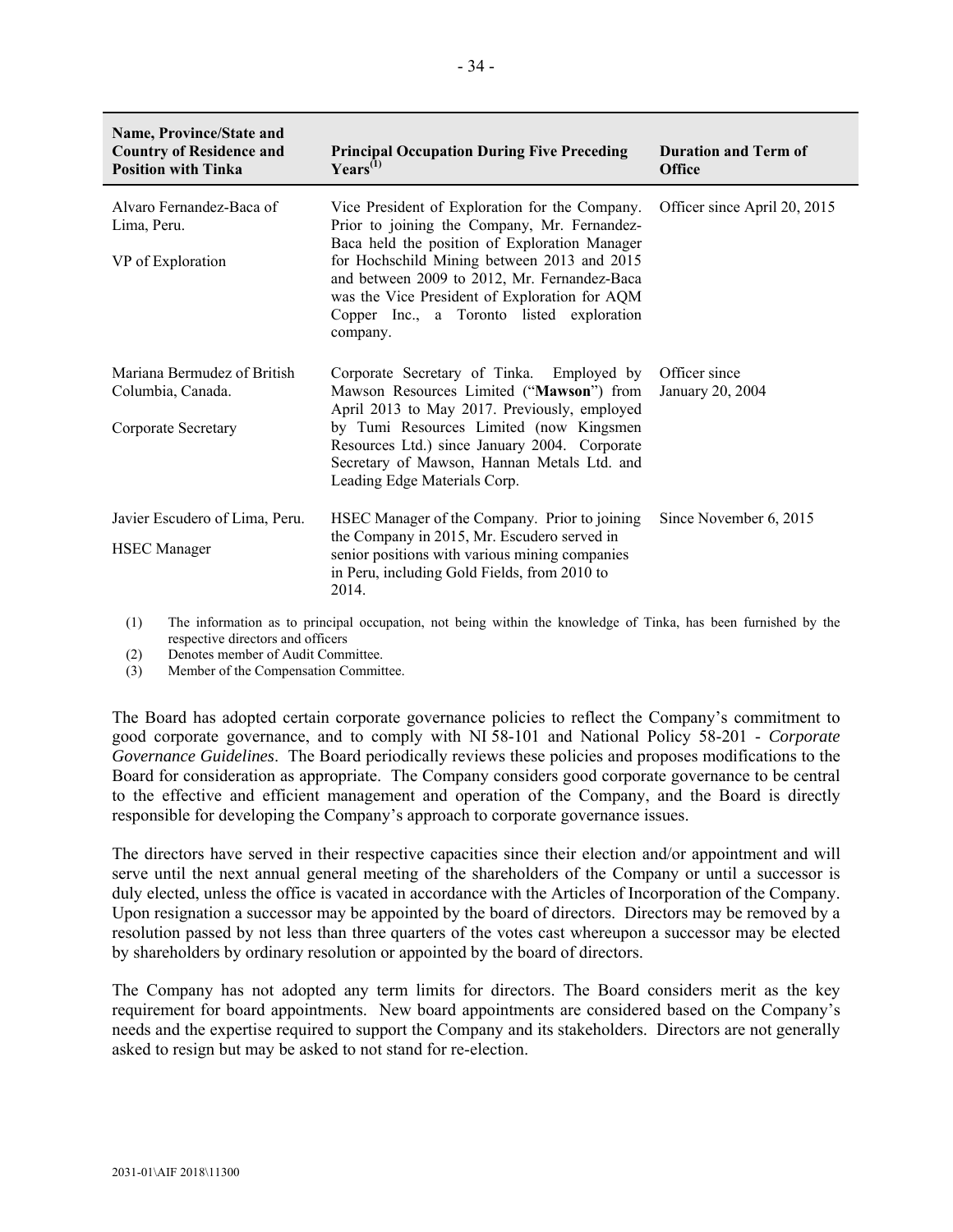#### **Corporate Cease Trade Orders or Bankruptcies**

Except as disclosed below, none of the directors or executive officers of the Company (or any of their personal holding companies) is, as at the date of this AIF, or was within ten years before the date of the AIF, a director, chief executive officer or chief financial officer of any company, including the Company, that:

- (a) was the subject of a cease trade order or similar order or an order that denied the relevant company access to any exemption under securities legislation, for a period of more than 30 consecutive days that was issued while the proposed director was acting in that capacity; or
- (b) was subject to a cease trade order or similar order that denied the relevant company access to any exemption under securities legislation, for a period of more than 30 consecutive days that was issued after the proposed director ceased to be a director, chief executive officer or chief financial officer of the relevant company and which resulted from an event that occurred while the proposed director was acting in that capacity;

Nick DeMare is director and officer of Salazar Resources Limited ("**Salazar**"). On September 10, 2010, the BCSC issued Salazar a cease trade order for deficiencies in a previously filed NI 43-101 technical report. On October 12, 2010, Salazar filed a new NI 43-101 technical report. The BCSC revoked the cease trade order and the shares resumed trading on October 18, 2010.

No director or executive officer (or any of their personal holding companies) or, to the best of the Company's knowledge, no shareholder holding a sufficient number of securities to materially affect the control of the Company:

- (a) is, as at the date of this AIF, or was within ten years before the date of the AIF, a director or executive officer, of any company, including the Company, that while that person was acting in that capacity or within a year of that person ceasing to act in that capacity, became bankrupt, made a proposal under any legislation relating to bankruptcy or insolvency or was subject to or instituted any proceedings, arrangement, or compromise with creditors, or had a receiver, receiver manager, or trustee appointed to hold its assets; or
- (b) has, within the ten years before the date of this AIF, become bankrupt, made a proposal under any legislation relating to bankruptcy or insolvency, or been subject to or instituted any proceedings, arrangement or compromise with creditors, or had a receiver, receiver manager or trustee appointed to hold the assets of that individual.

No director or executive officer (or any of their personal holding companies) or to the best of the Company's knowledge, shareholder holding a sufficient number of securities to materially affect the control of the Company has been subject to:

- (a) any penalties or sanctions imposed by a court relating to securities legislation or by a securities regulatory authority or has entered into a settlement agreement with a securities regulatory authority; or
- (b) any other penalties or sanctions imposed by a court or regulatory body which would likely be considered important to a reasonable investor in making an investment decision.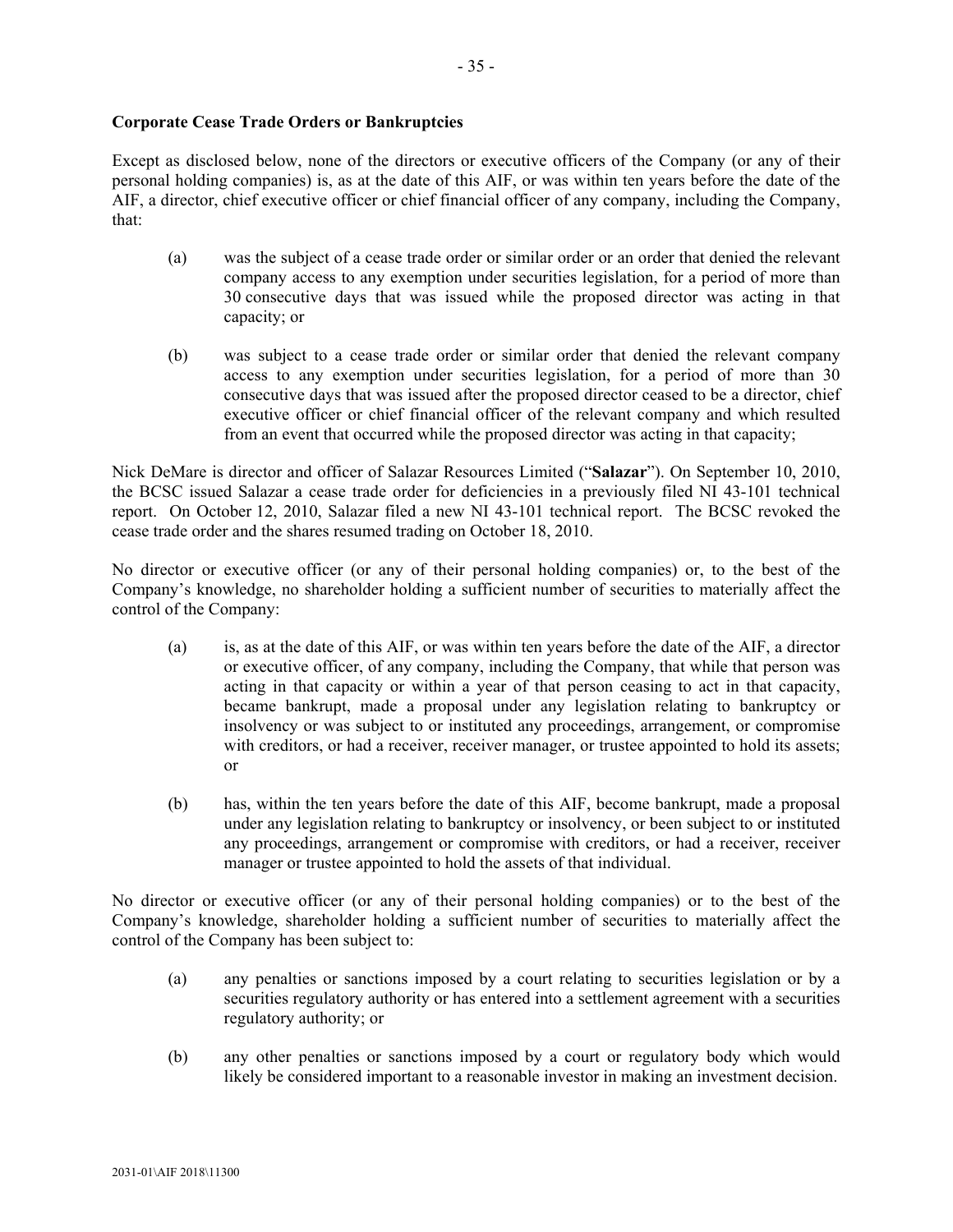#### **Conflicts of Interest**

To our knowledge, there are no existing or potential material conflicts of interest between the Company or any of its subsidiaries, directors, officers or subsidiaries.

Our directors and officers may serve as directors or officers of other companies or have significant shareholdings in other resource companies and, to the extent that such other companies may participate in ventures in which we may participate, our directors may have a conflict of interest in negotiating and concluding terms respecting the extent of such participation. In the event that such a conflict of interest arises at a meeting of the Company's directors, a director who has such a conflict will abstain from voting for or against the approval of such participation or such terms. From time to time, several companies may participate in the acquisition, exploration and development of natural resource properties thereby allowing for their participation in larger programs, permitting involvement in a greater number of programs and reducing financial exposure in respect of any one program. It may also occur that a particular company will assign all or a portion of its interest in a particular program to another of these companies due to the financial position of the company making the assignment. In accordance with the laws of British Columbia, our directors are required to act honestly, in good faith and in our best interests. In determining whether or not we will participate in a particular program and the interest therein to be acquired by us, the directors will primarily consider the degree of risk to which we may be exposed and our financial position at that time.

Our directors and officers are aware of the existence of laws governing the accountability of directors and officers for corporate opportunity and requiring disclosures by the directors of conflicts of interest and we will rely upon such laws in respect of any directors' and officers' conflicts of interest or in respect of any breaches of duty by any of its directors and officers. All such conflicts will be disclosed by such directors or officers in accordance with the laws of British Columbia and shall govern themselves in respect thereof to the best of their ability in accordance with the obligations imposed upon them by law. Our directors and officers are not aware of any such conflicts of interests.

### **AUDIT COMMITTEE**

#### **Audit Committee**

Under National Instrument 52-110 – *Audit Committees* ("**NI 52-110**"), companies are required to provide disclosure with respect to their audit committee including the text of the audit committee's charter, composition of the audit committee and the fees paid to the external auditor. Accordingly, we provide the following disclosure with respect to our audit committee:

#### *Audit Committee Charter*

The text of the Audit Committee's charter is attached Schedule "A" to this AIF.

#### *Composition of the Audit Committee*

The members of the Audit Committee are Nick DeMare, Mary Little and Benedict McKeown. Other than Mr. DeMare, the other members of the Audit Committee are independent members of the Audit Committee as defined by NI 52-110. A member of an audit committee is independent if the member has no direct or indirect material relationship with the Company which could, in the view of the board of directors, reasonably interfere with the exercise of a member's independent judgment. Each member of the Audit Committee is financially literate. An individual is financially literate if he has the ability to read and understand a set of financial statements that present a breadth of complexity of accounting issues that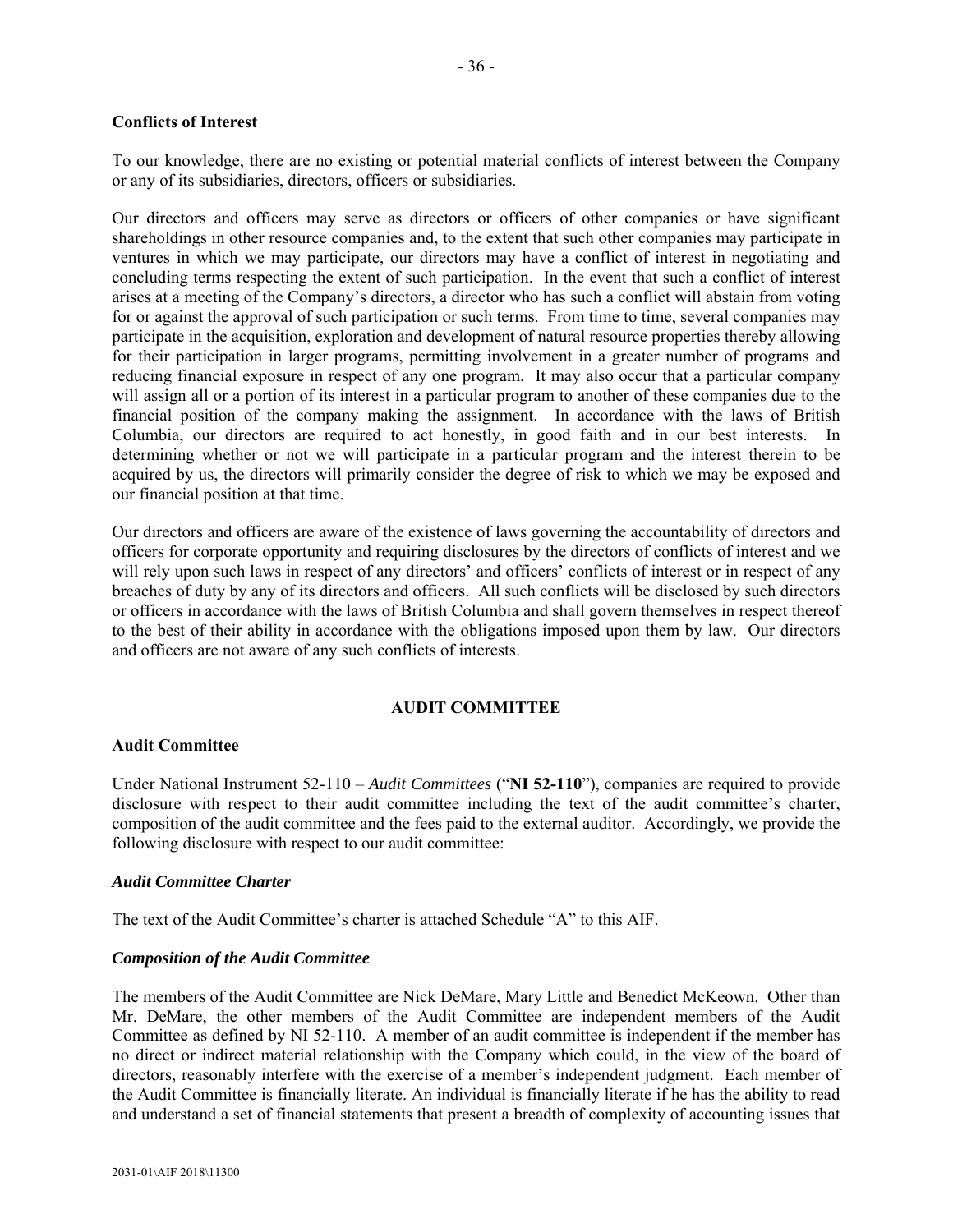are generally comparable to the breadth and complexity of the issues that can reasonably be expected to be raised by the Company's financial statements.

#### *Relevant Education and Experience*

Each member of the Audit Committee has the education and experience that is relevant to the performance of his/her responsibilities.

**Nick DeMare** is a Chartered Professional Accountant and Member of Chartered Professional Accountants of British Columbia. He has over 30 years of experience in providing management, accounting and administrative services to public companies and serving as a director on board of companies. He was formerly engaged in public accounting practices as a Chartered Accountant. He has been the President of Chase Management Ltd. from 1991 to present.

**Mary L. Little** has over twenty-five years of experience in the exploration and evaluation of epithermal precious metals deposits, porphyry and sediment-hosted mineral environments, including fifteen years based in Latin America. Ms. Little is a founder of and former president, chief executive officer and director of Mirasol Resources Ltd., a TSXV-listed exploration company, leading Mirasol's growth as a successful prospect generator and its corporate development activities from 2003 until 2014. Ms. Little also serves on the boards of Sandstorm Gold Ltd. and Pure Energy Minerals Ltd. Ms. Little holds a M.Sc. degree in Earth Sciences from the University of California and an MBA from the University of Colorado.

**Benedict McKeown** brings strong commercial, financial, strategic and technical experience to the Audit Committee. He has worked across various sectors and in a number of jurisdictions during his 25 years in resources including in iron ore, lithium, precious metals, base metals, and oil and gas. He has served on numerous listed and unlisted company boards as Chairman or non-executive director, including Ferrous Resources Limited, Senex Energy Ltd, Jordan Energy & Mining Ltd and Rincon Lithium Ltd. Mr. McKeown was a partner at Sentient Group for 10 years until May 2017, and was an investment principal at Actis (previously CDC Group) for seven years. Mr. McKeown graduated from Imperial College London with B. Eng (Hons) in Mining Engineering, and holds an MBA from IESE Business School in Barcelona.

#### *Reliance on Certain Exemptions*

At no time since the commencement of the Company's most recently completed financial year has the Company relied on the following exemptions:

- (a) the exemption in section 2.4. *De Minimis Non-audit Services;*
- (b) the exemption in section 3.2 *Initial Public Offerings;*
- (c) the exemption in section 3.4 *Events Outside Control of Member;*
- (d) the exemption in section 3.5 *Death, Disability or Resignation of Audit Committee Member;* or
- (e) an exemption from NI 52-110, *Audit Committees,* in whole or part granted under Section 8 *Exemptions*

#### *Reliance on the Exemption in Subsection 3.3(2) or Section 3.6*

At no time since the commencement of the Company's most recently completed financial year, has the Company relied on the exemption in subsection 3.3(2), *Controlled Companies,* or section 3.6, *Temporary Exemption for Limited and Exceptional Circumstances.*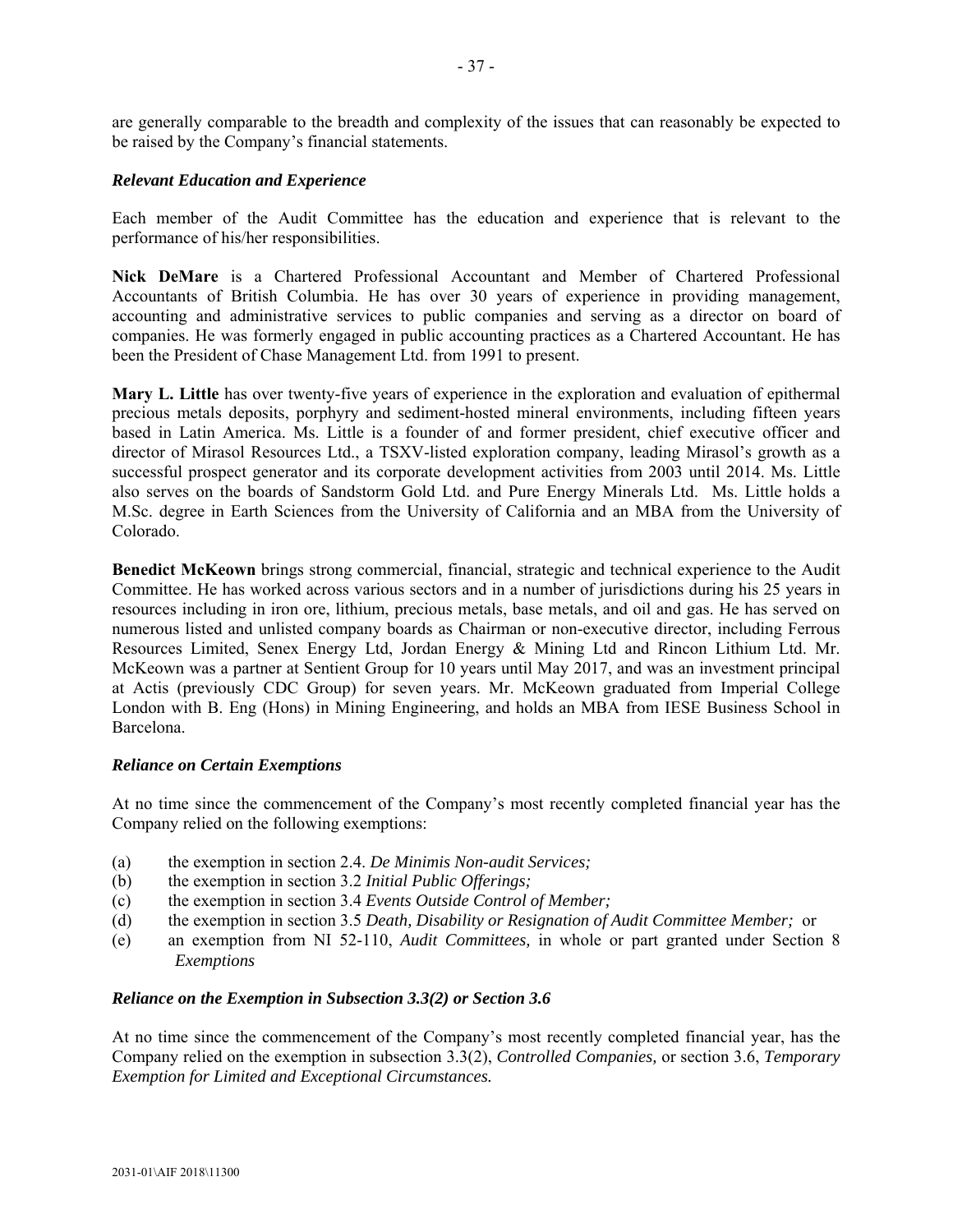#### *Reliance on Section 3.8*

At no time since the commencement of the Company's most recently completed financial year, has the Company relied on the exemption in section 3.8, *Acquisition of Financial Literacy.* 

#### *Audit Committee Oversight*

At no time since the commencement of the Company's most recently completed financial year, has a recommendation of the Committee to nominate or compensate an external auditor not been adopted by the Board or Directors.

### *Pre-Approval Policies and Procedures*

The audit committee has not adopted specific policies and procedures for the engagement of non-audit services. Subject to the requirements of NI 52-110, the engagement of non-audit services is considered by the Company's Board of Directors and, where applicable, by the audit committee, on a case-by-case basis.

### *External Auditor Service Fees (By Category)*

The aggregate fees billed by our external auditors in each of the last two fiscal years for audit fees are as follows:

| <b>Financial Year</b><br>Ending | Audit Fees <sup>(1)</sup> | <b>Audit Related</b><br>$\text{Fees}^{(2)}$ | Tax $Fees^{(3)}$ | All Other $Fees^{(4)}$ |
|---------------------------------|---------------------------|---------------------------------------------|------------------|------------------------|
| September 30, 2017              | 36,000                    | Nil                                         | Nil              | Nil                    |
| September 30, 2016              | 32,000                    | Nil                                         | Nil              | Nil                    |

(1) The aggregate audit fees billed during the financial years.

(2) The aggregate fees billed for assurance and related services that are reasonably related to the performance of the audit or review of our consolidated financial statements which are not included under the heading "Audit Fees".

(3) The aggregate fees billed for professional services rendered for tax compliance, tax advice and tax planning.

(4) The aggregate fees billed for products and services other than as set out under the headings "Audit Fees", "Audit Related Fees" and "Tax Fees".

### **LEGAL PROCEEDINGS AND REGULATORY ACTIONS**

During the most recently completed financial year, and as at the date of this AIF, the Company is not a party to any, nor is the Company aware of any pending or contemplated, material legal proceedings or regulatory actions.

### **INTEREST OF MANAGEMENT AND OTHERS IN MATERIAL TRANSACTIONS**

Other than as set out herein and other than transactions in the ordinary course of business of the Company, none of the directors or executive officers of the Company, nor any shareholder directly or indirectly beneficially owning, or exercising control or direction over, shares carrying more than 10% of the voting rights attached to the shares of the Company, nor an associate or affiliate of any of the foregoing persons has any material interest, direct or indirect, in any transactions involving the Company that materially affected or would materially affect the Company or any of its subsidiaries.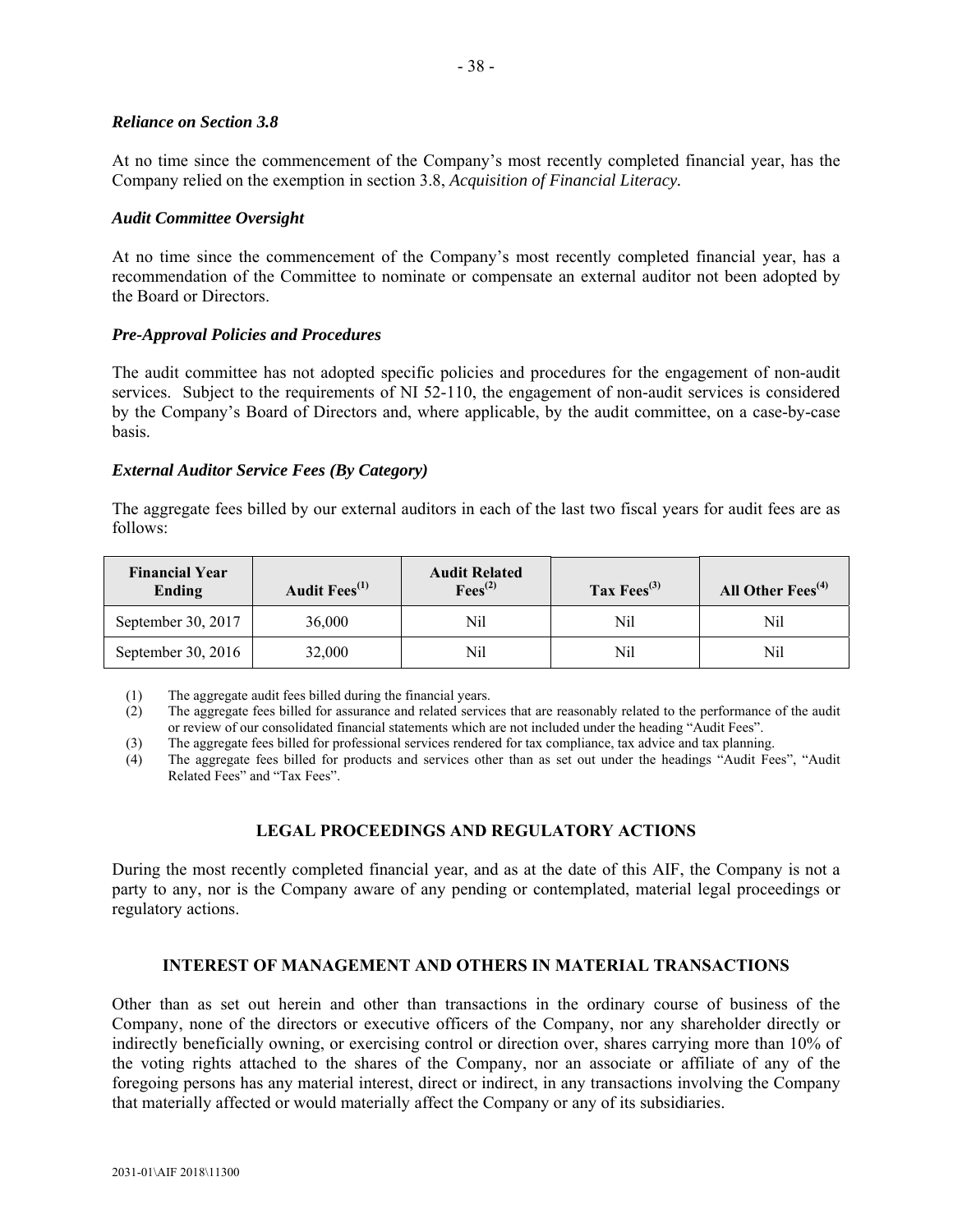#### **TRANSFER AGENTS AND REGISTRARS**

The Company's registrar and transfer agent for its common shares is Computershare Investor Services Inc. The register of transfers of the Company's common shares is held in Vancouver, British Columbia.

#### **MATERIAL CONTRACTS**

Except for contracts entered into in the ordinary course of business or described in this AIF, the Company has not entered into any material contracts during the most recently completed financial year, or before the most recently completed financial year, that are still in full force and effect, and which may reasonably be regarded as presently material.

#### **INTERESTS OF EXPERTS**

#### **Names of Experts**

The following persons, firms and companies are named as having prepared or certified a statement, report or valuation described or included in a filing, or referred to in a filing, made under National Instrument 51-102 – *Continuous Disclosure Obligations* by the Company during, or relating to, our most recently-completed financial year and whose profession or business gives authority to the statement, report or valuation made by the person, firm or company.

| <b>Name</b>                                              | <b>Description</b>                                                                                                                                                                                                                                                                                                                  |
|----------------------------------------------------------|-------------------------------------------------------------------------------------------------------------------------------------------------------------------------------------------------------------------------------------------------------------------------------------------------------------------------------------|
| D&H Group, LLP, Chartered Professional<br>Accountants    | Prepared an independent auditor's report dated January 19, 2018 in<br>respect of our consolidated financial statements for the years ended<br>September 30, 2017 and 2016 and an auditor's report dated January<br>24, 2017 in respect of our consolidated financial statements for the<br>years ended September 30, 2016 and 2015. |
| David Ross. P. Geo., of Roscoe Postle<br>Associates Inc. | An independent Qualified Person (as defined under NI 43-101) to the<br>Company who is the author of the 2017 Technical Report.                                                                                                                                                                                                      |

#### **Interests of Experts**

D&H Group LLP is the auditor of the Company and is independent within the meaning of the Code of Professional Conduct of the Chartered Professional Accountants of British Columbia.

To the best of the Company's knowledge, David Ross, P.Geo of Roscoe Postle Associates Inc. did not have or receive any registered or beneficial interest, direct or indirect, in any securities or other property of the Company or of one of the Company's associates or affiliates, when that expert prepared his report, nor will such person receive any registered or beneficial interest, direct or indirect, in any securities or other property of the Company in connection with the preparation of his report.

#### **ADDITIONAL INFORMATION**

#### **Additional Information**

Additional information relating to us may be found on SEDAR at www.sedar.com. Additional information, including directors' and officers' remuneration and indebtedness, principal holders of our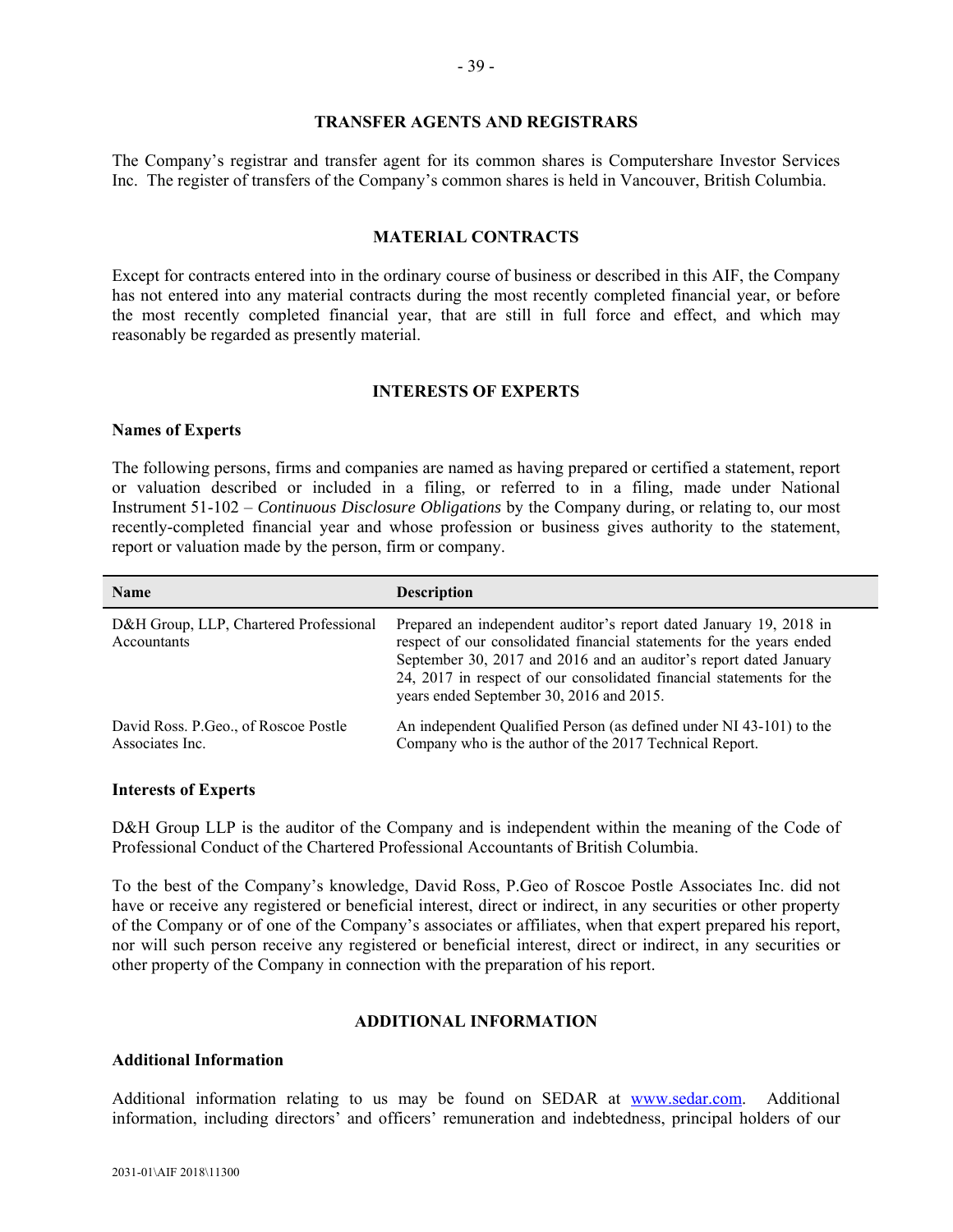securities and securities authorized for issuance under equity compensation plans, where applicable, is contained in our Information Circular for our most recent annual meeting of shareholders that involved the election of directors. Additional financial information is provided in our consolidated financial statements and Management's Discussion & Analysis for our most recently-completed financial year, all of which are filed on SEDAR.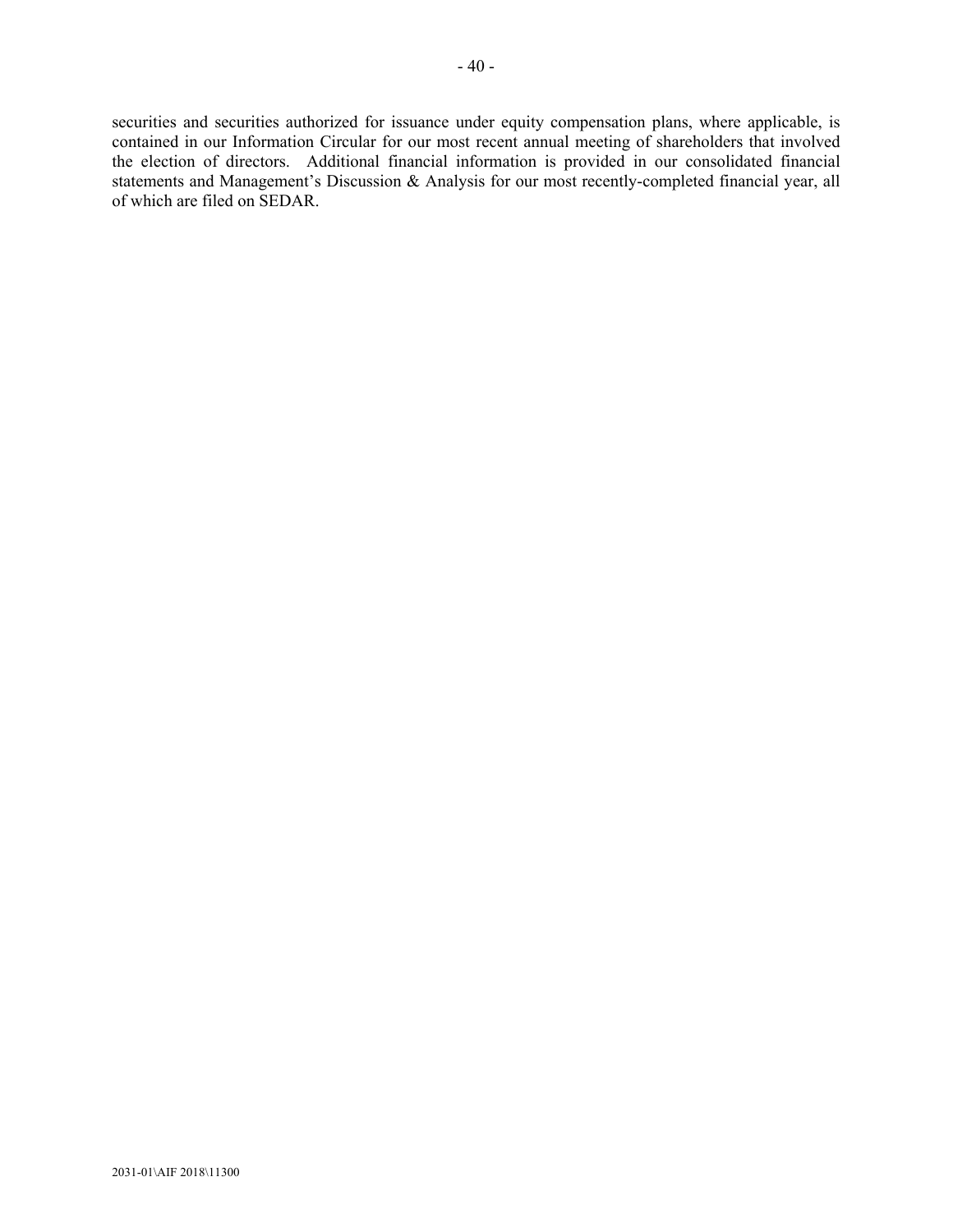#### **SCHEDULE "A'**

### **TINKA RESOURCES LIMITED**

#### **AUDIT COMMITTEE CHARTER**

#### **Audit Committee Charter**

The following is the text of the Company's Audit Committee Charter:

- *"1. Purpose and Objectives*
- *1.1 The Audit Committee will assist the board of directors (the "Board") in fulfilling its responsibilities. The Audit Committee will review the financial reporting process, the system of internal control and management of financial risks, the audit process, and the Company's process for monitoring compliance with laws and regulations. In performing its duties, the Audit Committee*  will maintain effective working relationships with the Board, management, and the external *auditors and monitor the independence of those auditors. To perform his or her role effectively,*  each Audit Committee member will obtain an understanding of the responsibilities of Audit *Committee membership as well as the Company's business, operations and risks.*
- *2. Authority*
- *2.1 The Board authorizes the Audit Committee, within the scope of its responsibilities, to seek any information it requires from any employee and from external parties, to obtain outside legal or professional advice and to ensure the attendance of Company officers at meetings as appropriate.*
- *2.2 The Board will instruct its external auditors to report directly to the Audit Committee.*
- *3. Composition, Procedures and Organization*

#### *Membership*

- *3.1 The Audit Committee shall consist of at least three members of the Board, a majority of which are not officers, employees or control persons of the Company or any associates or affiliates of the Company.*
- *3. The Board, at its organizational meeting held in conjunction with each annual general meeting of the shareholders, shall appoint the members of the Audit Committee for the ensuing year. The Board may at any time remove or replace any member of the Audit Committee and may fill any vacancy in the Audit Committee.*
- *3.3 Unless the Board shall have appointed a chair of the Audit Committee or in the event of the absence of the chair, the members of the Audit Committee shall elect a chair from among their number.*
- *3.4 The secretary of the Audit Committee shall be designated from time to time from one of the members of the Audit Committee or, failing that, shall be the Company's corporate secretary, unless otherwise determined by the Audit Committee.*
- *3.5 The Audit Committee shall have access to such officers and employees of the Company and to the Company's external auditors, and to such information respecting the Company, as it considers to be necessary or advisable in order to perform its duties and responsibilities.*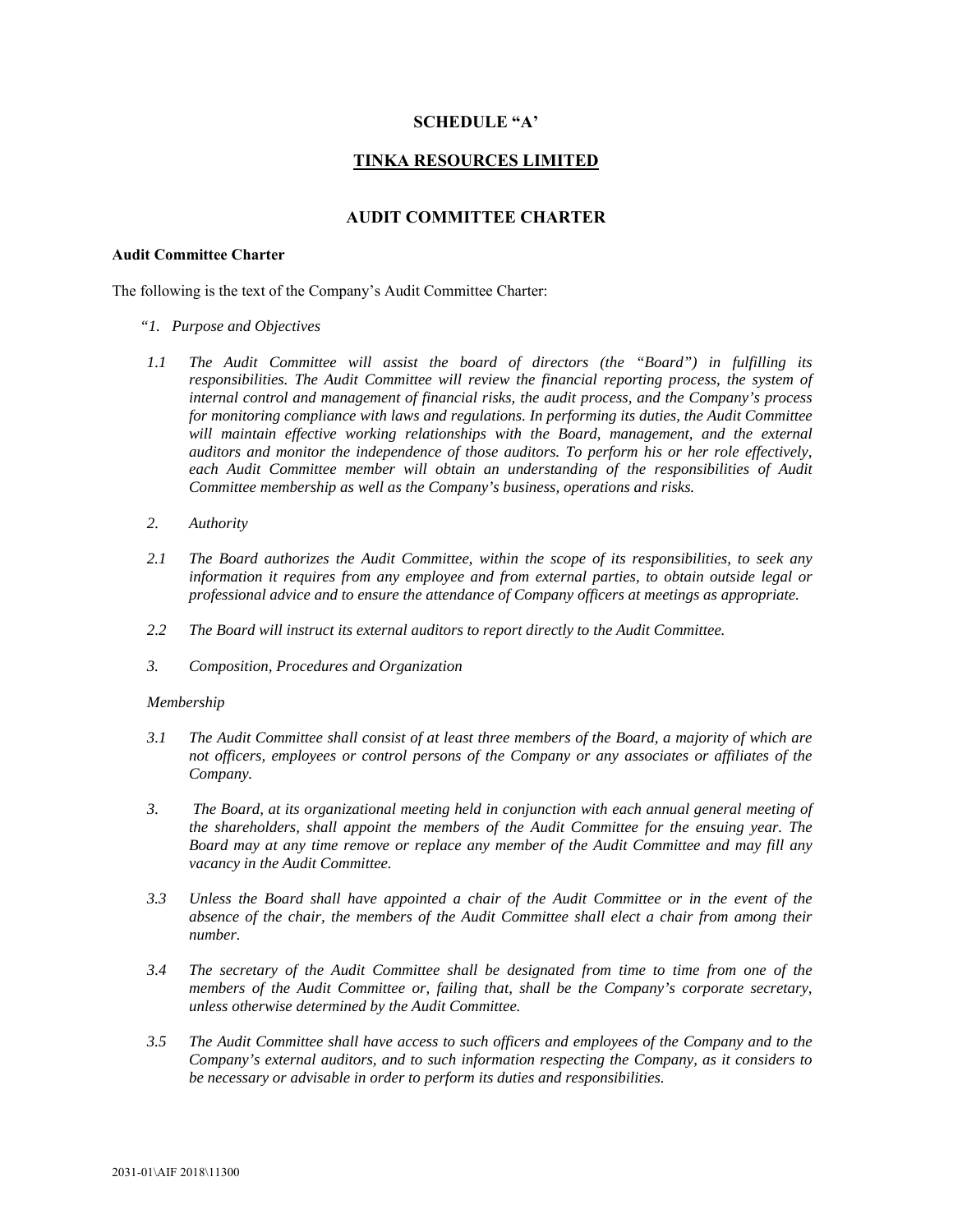#### *Meetings*

- *3.6 The quorum for meetings shall be a majority of the members of the Audit Committee, present in person or by telephone or other telecommunication device that permits all persons participating in the meeting to speak and to hear each other.*
- *3.7 Meetings of the Audit Committee shall be conducted as follows:* 
	- *(a) the Audit Committee shall meet at least four times annually at such times and at such locations as may be requested by the chair of the Audit Committee. Special meetings shall be convened as required. The external auditors or any member of the Audit Committee may request a meeting of the Audit Committee;*
	- *(b) the chair of the Audit Committee shall be responsible for developing and setting the agenda for Audit Committee meetings and determining the time and place of such meetings;*
	- *(c) the Audit Committee may invite such other persons (e.g. the President or Chief Financial Officer) to its meetings, as it deems appropriate; and*
	- *(d) notice of the time and place of every meeting of the Audit Committee shall be given in writing to each member of the Audit Committee a reasonable time before the meeting.*
- *3.8 The proceedings of all meetings of the Audit Committee will be minuted.*

#### *Procedures*

- *3.9 The external auditors shall have a direct line of communication to the Audit Committee through its chair and may bypass management if deemed necessary. The Audit Committee, through its chair, may contact directly any employee in the Company as it deems necessary, and any employee may bring before the Audit Committee any matter involving questionable, illegal or improper financial practices or transactions.*
- *3.10 The Audit Committee shall have authority to engage independent counsel and other advisors as it determines necessary to carry out its duties, to set and pay the compensation for any advisors employed by the Audit Committee and to communicate directly with the external auditors.*
- *4. Roles and Responsibilities*
- *4.1 The overall duties and responsibilities of the Audit Committee shall be as follows:* 
	- *(a) to assist the Board in the discharge of its responsibilities relating to the Company's accounting principles, reporting practices and internal controls and its approval of the Company's annual and quarterly consolidated financial statements;*
	- *(b) to establish and maintain a direct line of communication with the Company's external auditors and assess their performance; and*
	- *(c) to ensure that the management of the Company's has designed, implemented and is maintaining an effective system of internal financial controls.*
- *4.2 The duties and responsibilities of the Audit Committee as they relate to the external auditors shall be as follows:* 
	- *(a) to recommend to the Board a firm of external auditors to be engaged by the Company, and to verify the independence of such external auditors;*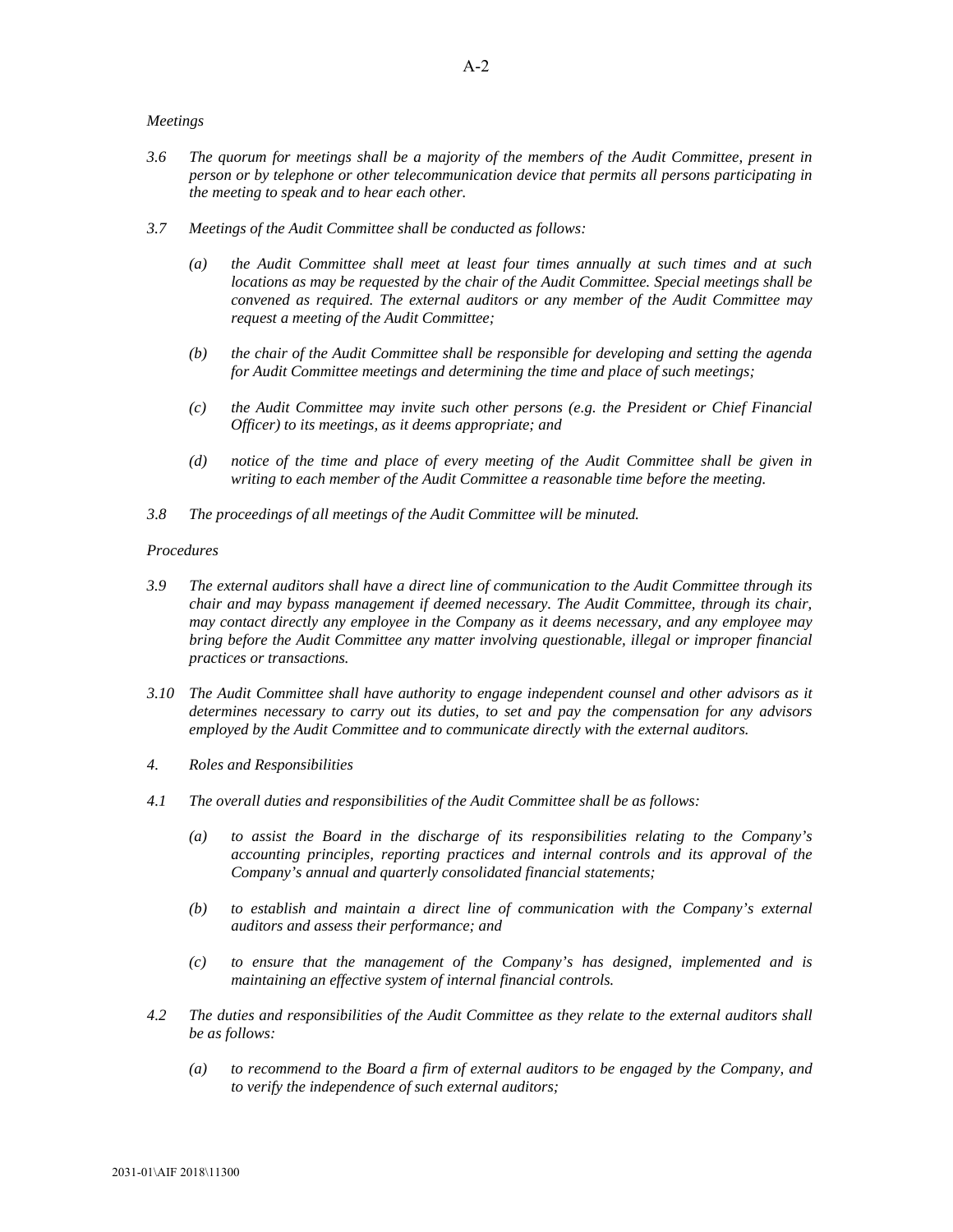- *(b) to review and approve the fee, scope and timing of the audit and other related services rendered by the external auditors and ensure no unjustifiable restrictions or limitations have been placed on the scope;*
- *(c) to review the audit plan of the external auditors prior to the commencement of the audit;*
- *(d) to approve in advance the provision of non-audit services provided by the external auditors;*
- *(e) to review with the external auditors, upon completion of their audit:* 
	- *(i) the content of their report;*
	- *(ii) scope and quality of the audit work performed;*
	- *(iii) adequacy of the Company's financial and auditing personnel;*
	- *(iv) internal resources used;*
	- *(v) significant transactions outside of the normal business of the Company;*
	- *(vi) significant proposed adjustments and recommendations for improving internal accounting controls, accounting principles or management systems; and*
- *(f) to discuss with the external auditors the quality and not just the acceptability of the Company's accounting principles.*
- *4.3 The duties and responsibilities of the Audit Committee as they relate to the internal control procedures of the Company shall be as follows:*
- *(a) to review the appropriateness and effectiveness of the Company's policies and business practices which impact on the financial integrity of the Company, including those relating to internal auditing, insurance, accounting, information services and systems and financial controls, management reporting and risk management;*
- *(b) to review any unresolved issues between management and the external auditors that could affect the financial reporting or internal controls of the Company; and*
- *(c) to periodically review the Company's financial and auditing procedures and the extent to which recommendations made by the internal audit staff or by the external auditors have been implemented.*
- *4.4 The Audit Committee is also charged with the responsibility to:*
- *(a) review the annual and quarterly financial statements, including Management's Discussion and Analysis with respect thereto, and all annual and interim earnings press releases, prior to public dissemination, including any certification, report, opinion or review rendered by the external auditors and determine whether they are completed and consistent with the information known to the Audit Committee;*
- *(b) evaluate the fairness of the interim financial statements and related disclosures including the associated Management's Discussion and Analysis, and obtain explanations from management on whether:* 
	- *(i) actual financial results for the interim period varied significantly from budgeted or projected results;*